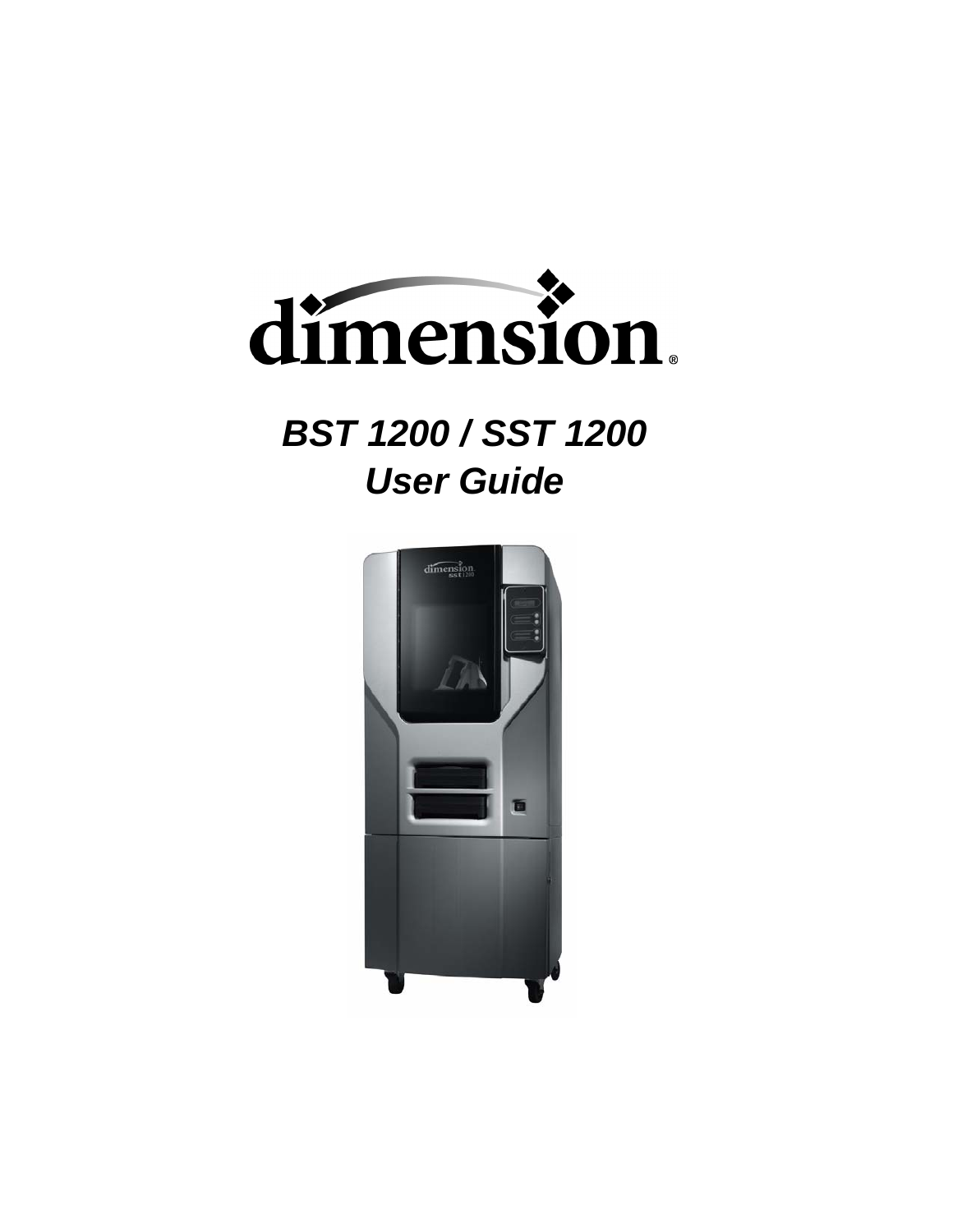### *Notice*

**The information in this document is subject to change without notice.**

**STRATASYS, INC. MAKES NO WARRANTY OF ANY KIND WITH REGARD TO THIS MATE-RIAL, INCLUDING, BUT NOT LIMITED TO, THE IMPLIED WARRANTIES OF MERCHANT-ABILITY AND FITNESS FOR A PARTICULAR PURPOSE. Stratasys, Inc. shall not be liable for errors contained herein or for incidental or consequential damages in connection with the furnishing, performance, or use of this material.**

**This equipment has been tested and found to comply with the limits for a Class A digital device, pursuant to part 15 of the FCC Rules. These limits are designed to provide reasonable protection against harmful interference when the equipment is operated in a commercial environment. This equipment generates, uses and can radiate radio frequency energy and, if not installed and used in accordance with the instruction manual, may cause harmful interference to radio communications. Operation of this equipment in a residential area is likely to cause harmful interference in which case the user will be required to correct the interference at his own expense.**

**Changes or modifications to the Dimension system not expressly approved by Stratasys, the party responsible for compliance, could void the user's authority for use.**

**This document is protected by copyright. All rights reserved. Its use, disclosure, and possession are restricted by an agreement with Stratasys per software copyright. No part of this document may be photocopied, reproduced or translated into another language without the prior written consent of Stratasys, Inc. Printed in the USA.**

**Stratasys, Dimension, and Catalyst are registered trademarks of Stratasys, Inc. Krytox, Windows 2000, and Windows XP are registered trademarks of their respective companies.**

**© Copyright 2006 Stratasys, Incorporated.**

**April 2006**

## CE

**The Dimension system conforms with the following standards, in accordance with the EU Machinery, Low Voltage and Electromagnetic Compatibility Directives: EU 89/392/EEC, EU 98/37/EEC, EU 73/23/EEC amended by 93/68/EEC, EU 89/336/EEC**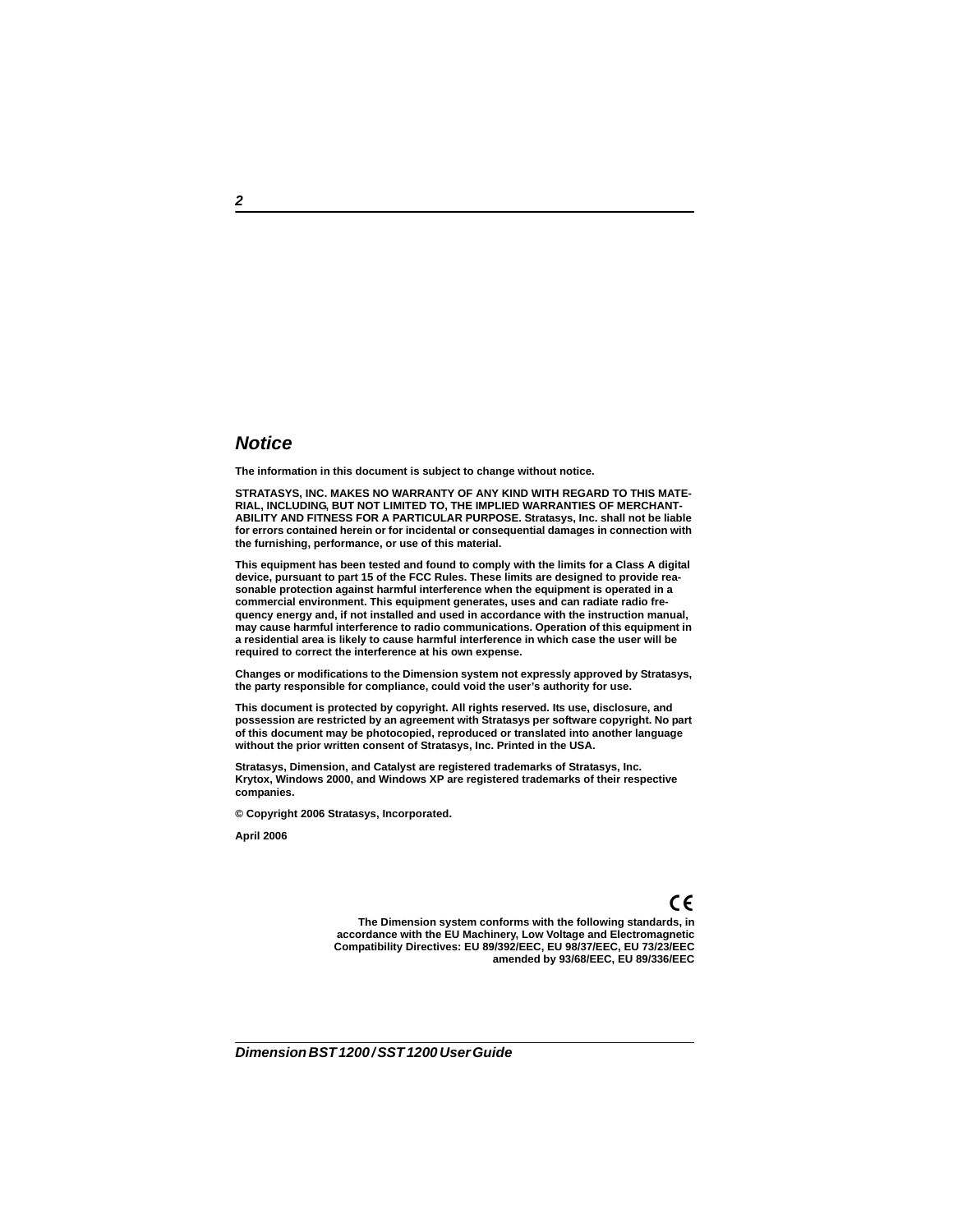# **Introduction**

Dimension is designed with ultimate simplicity in mind. The system enables you to build parts quickly, even if you've never used a 3D printer before. Its display panel prompts you to press a few keys to get you modeling quickly.

The system models with ABS plastic, so modeled parts are strong and durable. ABS also ensures you'll be able to drill, tap, sand, and paint your creations. With the speed and convenience of Breakaway Support Technology (BST) or Soluble Support Technology (SST), your completed parts are quickly available for review and test.

Dimension is an innovative combination of proprietary hardware, software, and material technology.

*Congratulations…*

### *you've made a smart choice!*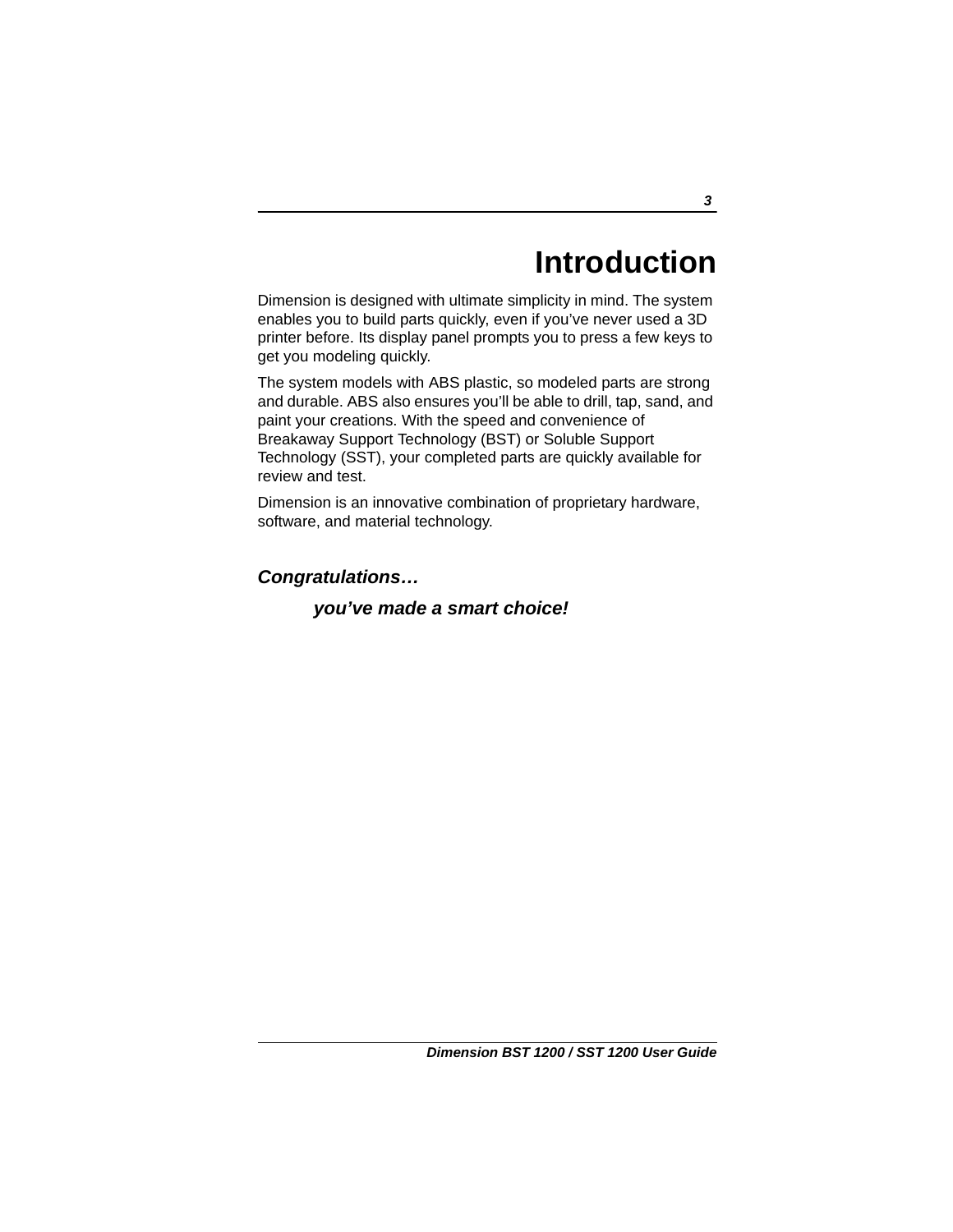## **How To Use This Manual**

This User's Guide is laid out in easy to follow sections which cover Set-up, Operation, Maintenance, and Troubleshooting of your Dimension printer. Be sure to read each section carefully so that you will get the best performance from your system.

### **Highlighted Information**

The manual is written in a step-by-step format so as to guide you through a variety of operational tasks. Information of particular importance is presented in one of three formats



### **WARNING**

**A WARNING indicates a procedure that may cause Injury to an operator if the procedure is not followed. A WARNING will precede the paragraph of instruction to which it relates.**

### **CAUTION**



**A CAUTION indicates a procedure that may cause Damage To Equipment if the procedure is not followed. A CAUTION will precede the paragraph of instruction to which it relates.**

### **NOTE**

**A NOTE is used to highlight a specific point or to provide an operational tip. While useful, a NOTE does not indicate a procedure that can cause injury or damage if it is not followed. A NOTE will follow the paragraph of instruction to which it relates.** 

The Dimension printer guides you through operational tasks from a User Interface (UI) on the front panel of the printer. Throughout the User Guide, text representing messages that appear on the UI are presented in a specific format. **Interface Messages** appear as a bold, serif, fixed-pitch (mono-space) font.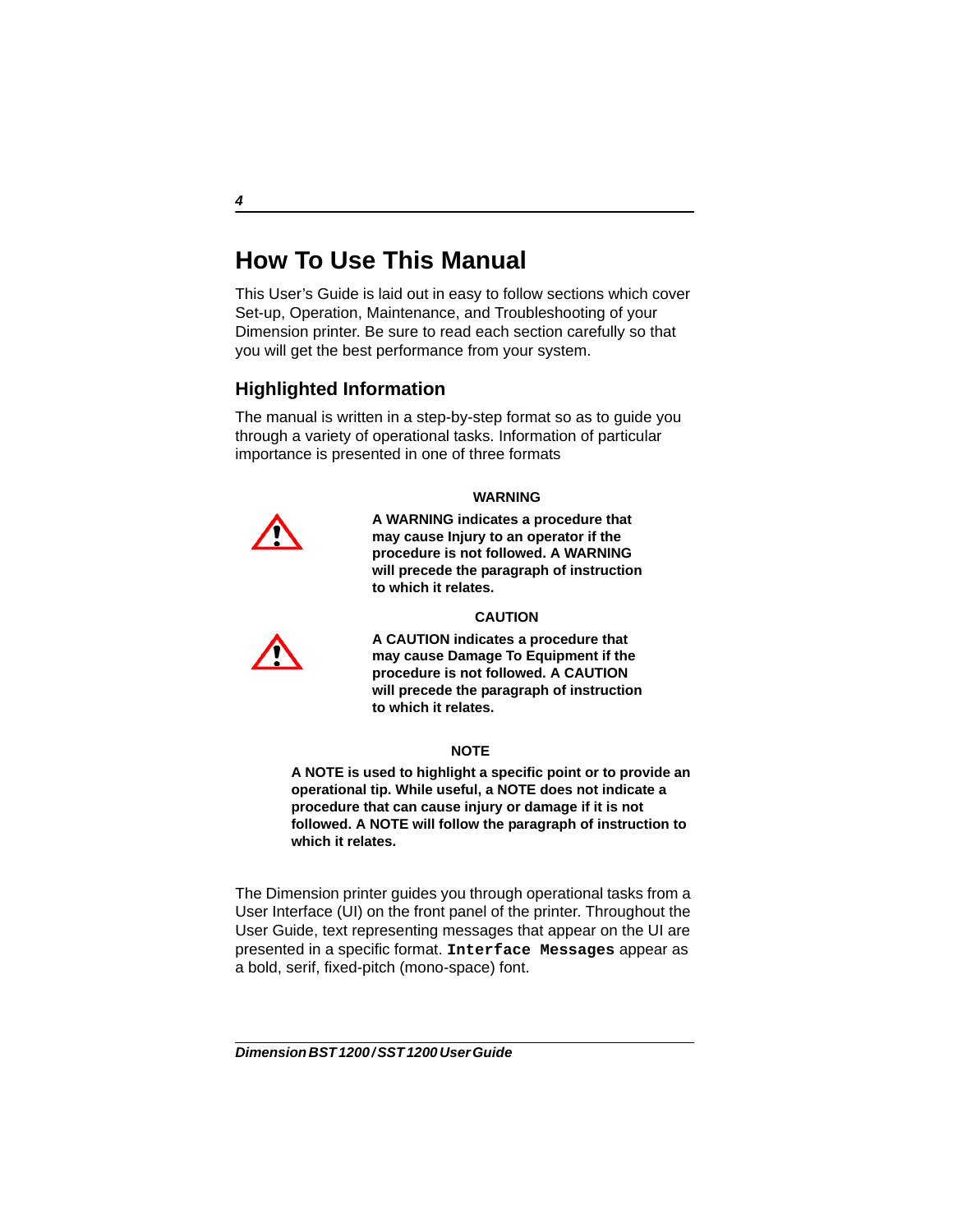### **Sections Of The Manual**

### **Overview...**

Provides a quick reference for the layout of the printer and its operating components. Overview also provides a quick reference for sources of additional information and printer supplies.

### **Setup...**

Guides you through the initial printer installation and setup. Topics include unpacking, connecting power, installing software, and connecting to a computer network. Generally, topics in setup are only accomplished during installation or relocation of the printer.

### **Operation...**

Further develops your understanding of the printer by presenting the User Interface, Loading and Unloading of Material, Building Parts, Removing Completed Parts, and Removing Support Material. The tasks presented are common procedures accomplished during the normal operation of the printer.

### **Maintenance...**

Lists several tasks that you will need to perform to keep your printer performing at its best. Some tasks are 'As Needed' while others are determined by a set number of printer hours (CatalystEX includes an odometer of printer hours). 'House Cleaning', Axis Maintenance, Tip Cleaning Assembly Replacement, Chamber Light Bar Replacement, Tip Area Clean-up, and Tip Replacement are procedures that you can perform with the help of the User Guide.

### **Troubleshooting..**

Allows you to perform some problem diagnosis and correction procedures in the event that your printer has a problem. A Troubleshooting Checklist, Fault Determination Codes, and a procedure to recover from a Loss of Extrusion are provided.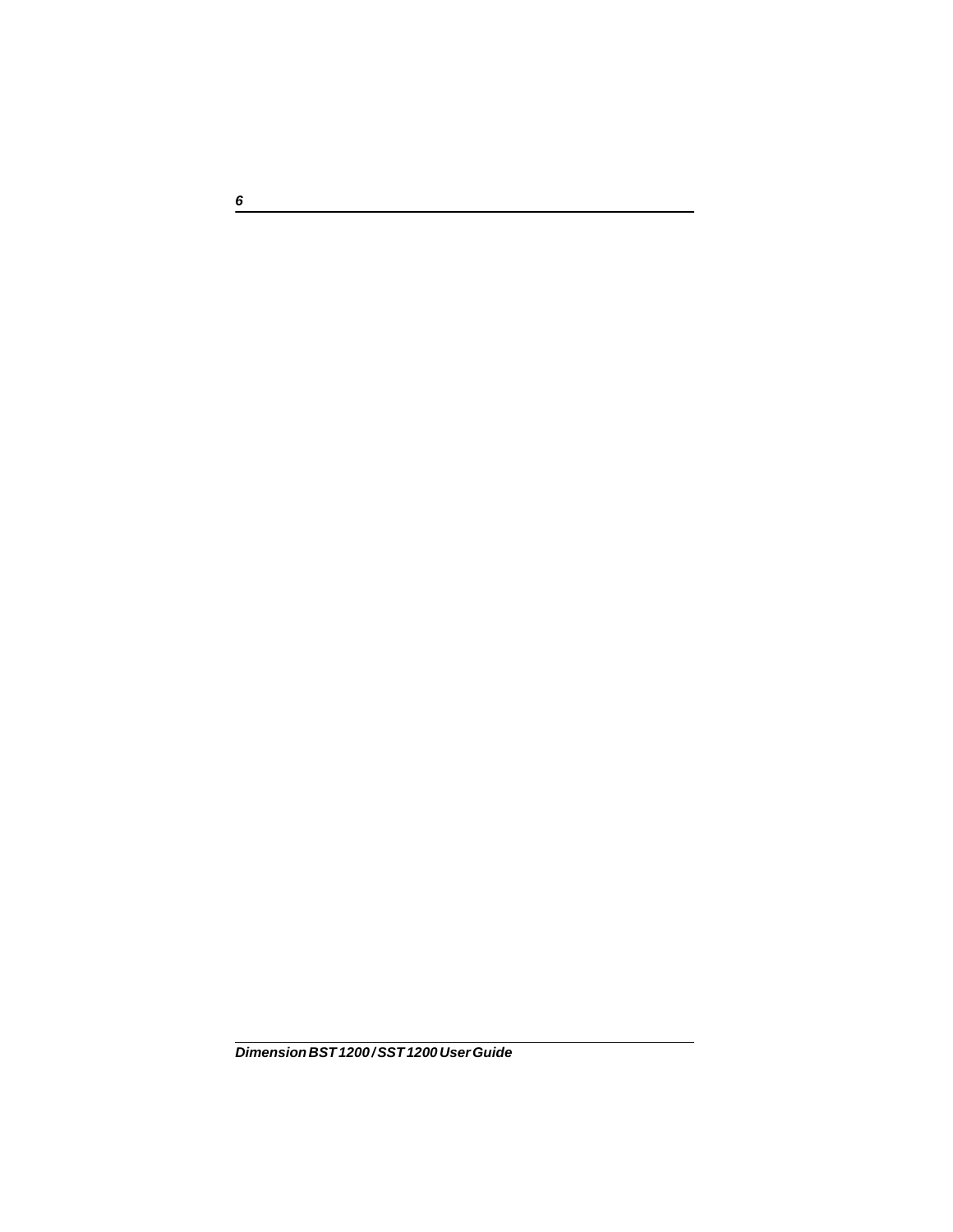## **Table of Contents**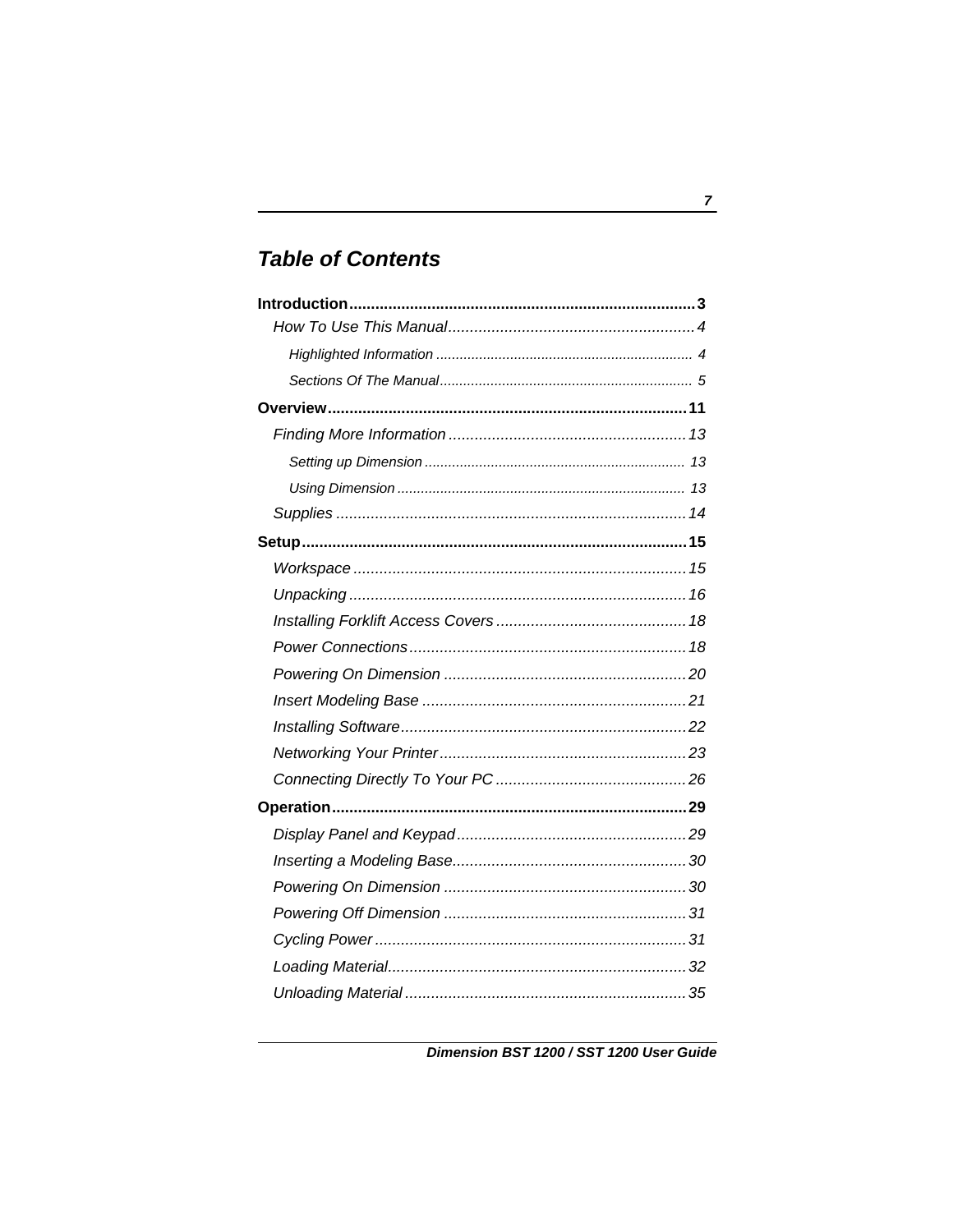| Resuming Operations from Standby Mode 40           |  |
|----------------------------------------------------|--|
|                                                    |  |
|                                                    |  |
|                                                    |  |
|                                                    |  |
|                                                    |  |
|                                                    |  |
|                                                    |  |
|                                                    |  |
|                                                    |  |
|                                                    |  |
|                                                    |  |
| Tip Cleaning Assembly (Brush/Flicker Assembly)  47 |  |
|                                                    |  |
|                                                    |  |
|                                                    |  |
|                                                    |  |
|                                                    |  |
|                                                    |  |
|                                                    |  |
|                                                    |  |
|                                                    |  |
|                                                    |  |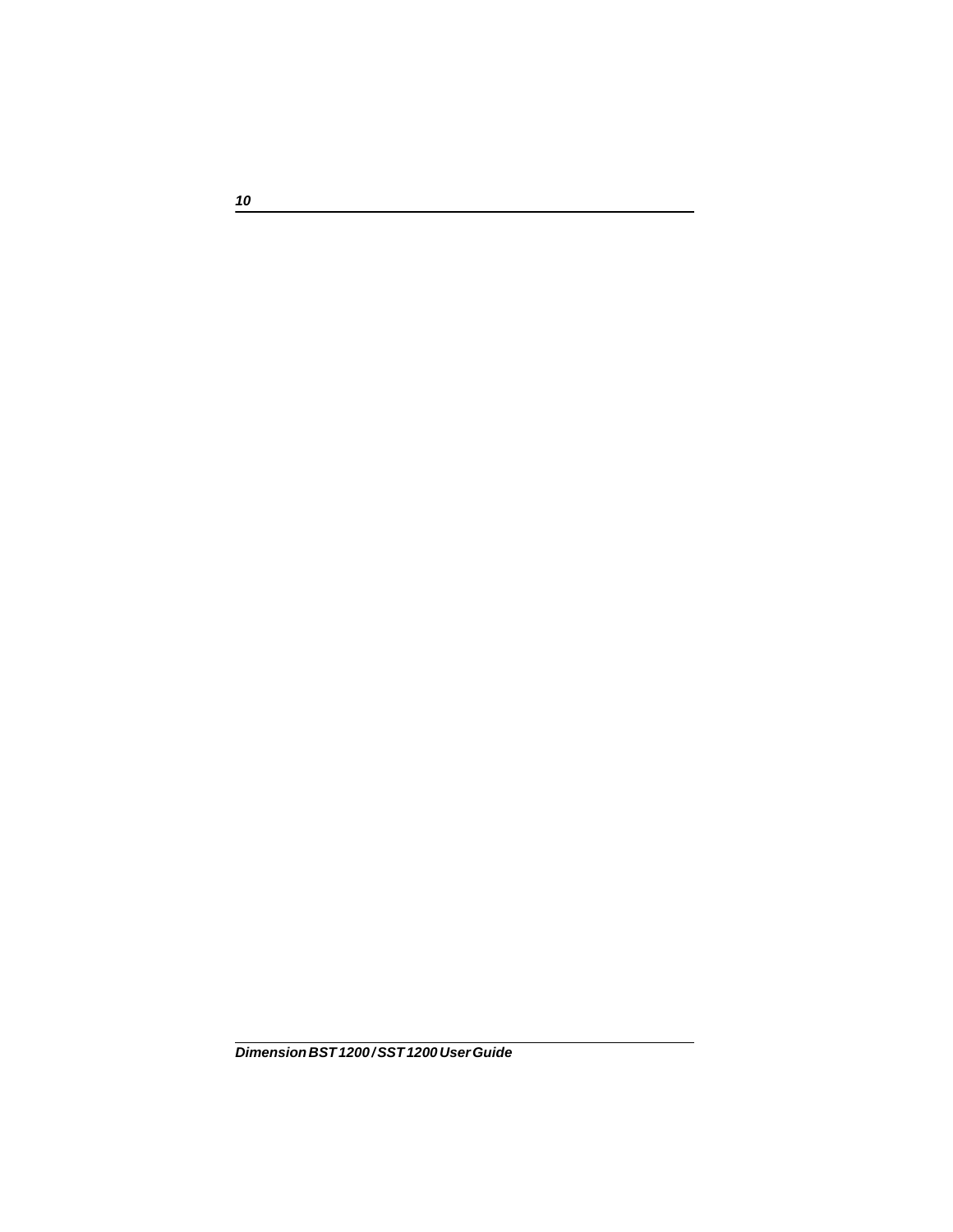# **Overview**

Dimension builds models, including internal features, directly from CAD STL files. The system builds three-dimensional parts by extruding a bead of ABS plastic through a computer-controlled extrusion head, producing high quality parts that are ready to use immediately after completion. With two layer resolution settings, you can choose to build a part quickly for design verification, or you can choose a finer setting for higher quality surface detail.



*Figure 1: Dimension Front View*

### Item Nomenclature Item Nomenclature

- 
- 
- 
- 4 Lead Screw 11 Z Platform
- 5 Model Material Cartridge 12 Platform Retainers (2)
- 6 Support Material Cartridge 13 Power Switch
- 7 Display Panel

- 1 Extrusion Head 8 Tip Cleaning Assembly
- 2 Extrusion Tips 9 Purge Container
- 3 Guide Rods 10 Modeling Base
	-
	-
	-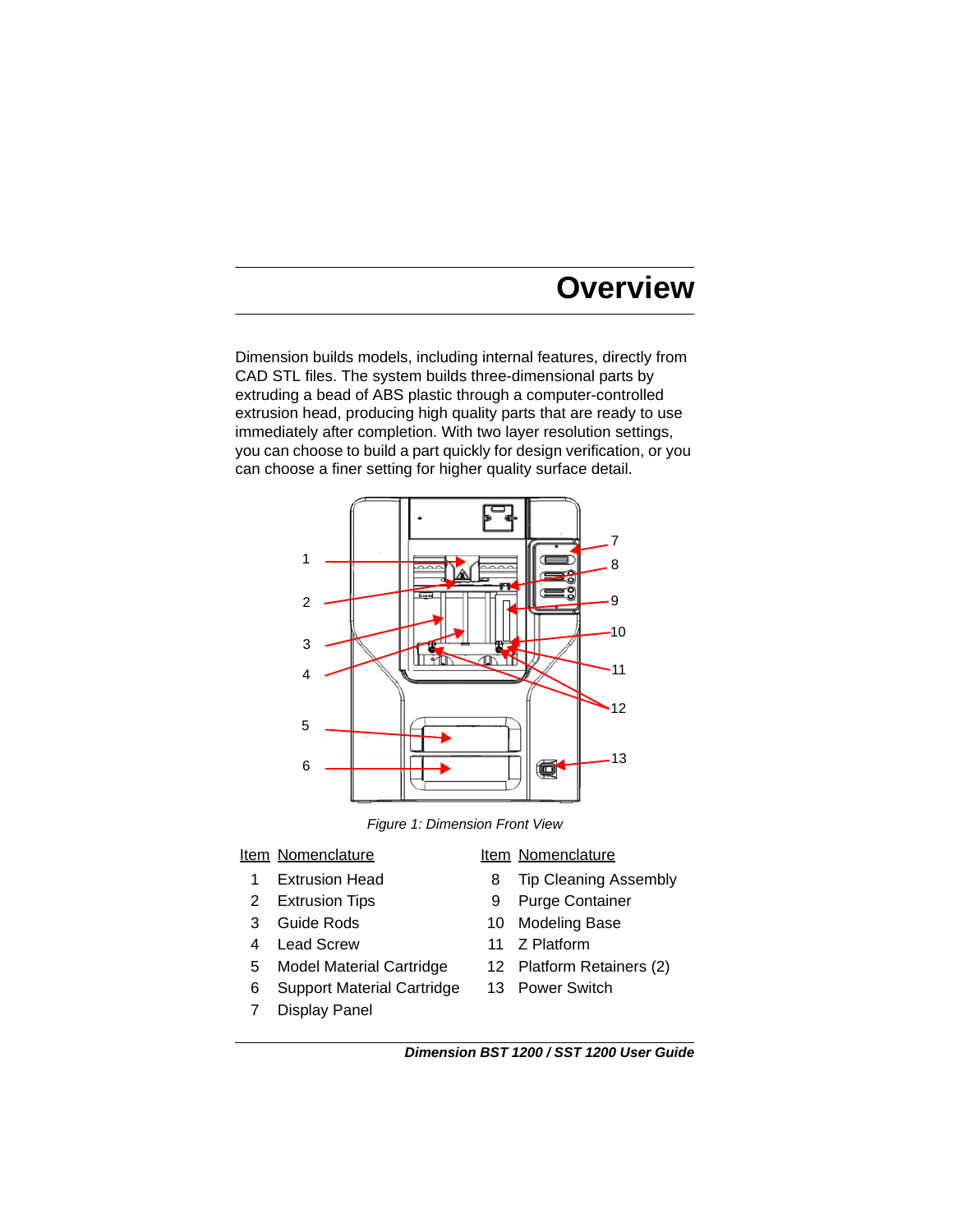

*Figure 2: Dimension Rear View*

### Item Nomenclature Item Nomenclature

- 
- 2 Main Circuit Breaker 5 Diagnostic Hookup
- 3 Power Cord Adapter 6 Network Cable

- 1 Fan Cover 4 UPS Connection
	-
	- **Connection**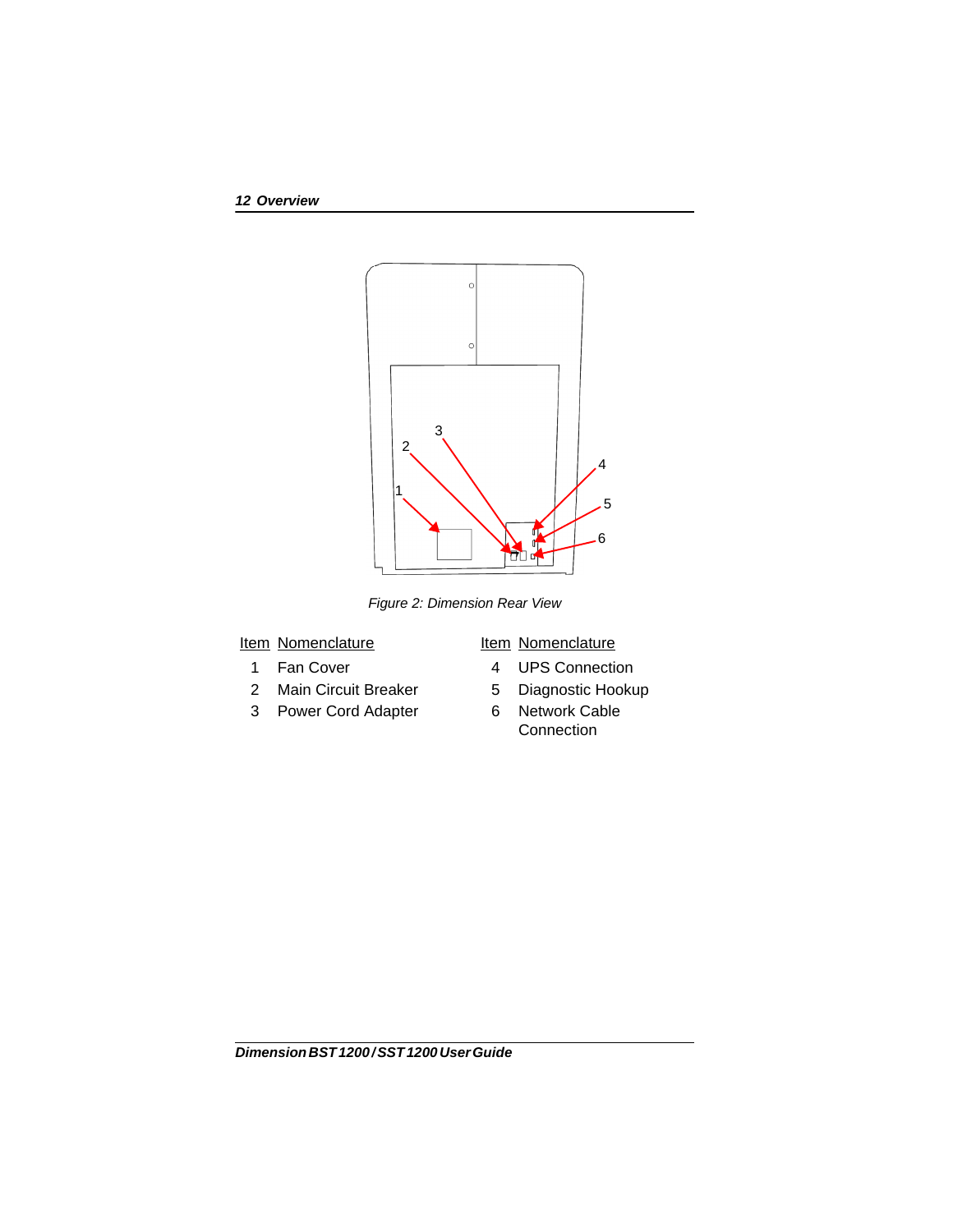The Dimension system consists of two primary components — the Dimension 3D printer and CatalystEX. CatalystEX is the preprocessing software that runs on a Windows 2000 or Windows XP Pro platform.

Dimension's build envelope measures 254 x 254 x 305 mm (10 x 10 x 12 in). Each material cartridge contains 922 cc (56.3 cu. in.) of usable material — enough to build continuously for about four days without reloading.

## **Finding More Information**

Several references are available for use with Dimension.

### **Setting up Dimension**



### **Dimension User Guide**

Step-by-step instructions for installing, setting up and operating the Dimension system.

### **Using Dimension**



### **CatalystEX Online Help**

Simple operating instructions for CatalystEX are available through the application. Help is displayed in the Dynamic Help window ...or... you can access them at from the Menu Bar - **Help>Contents**.



### **World Wide Web**

Additional information is available at: <http://www.dimensionprinting.com>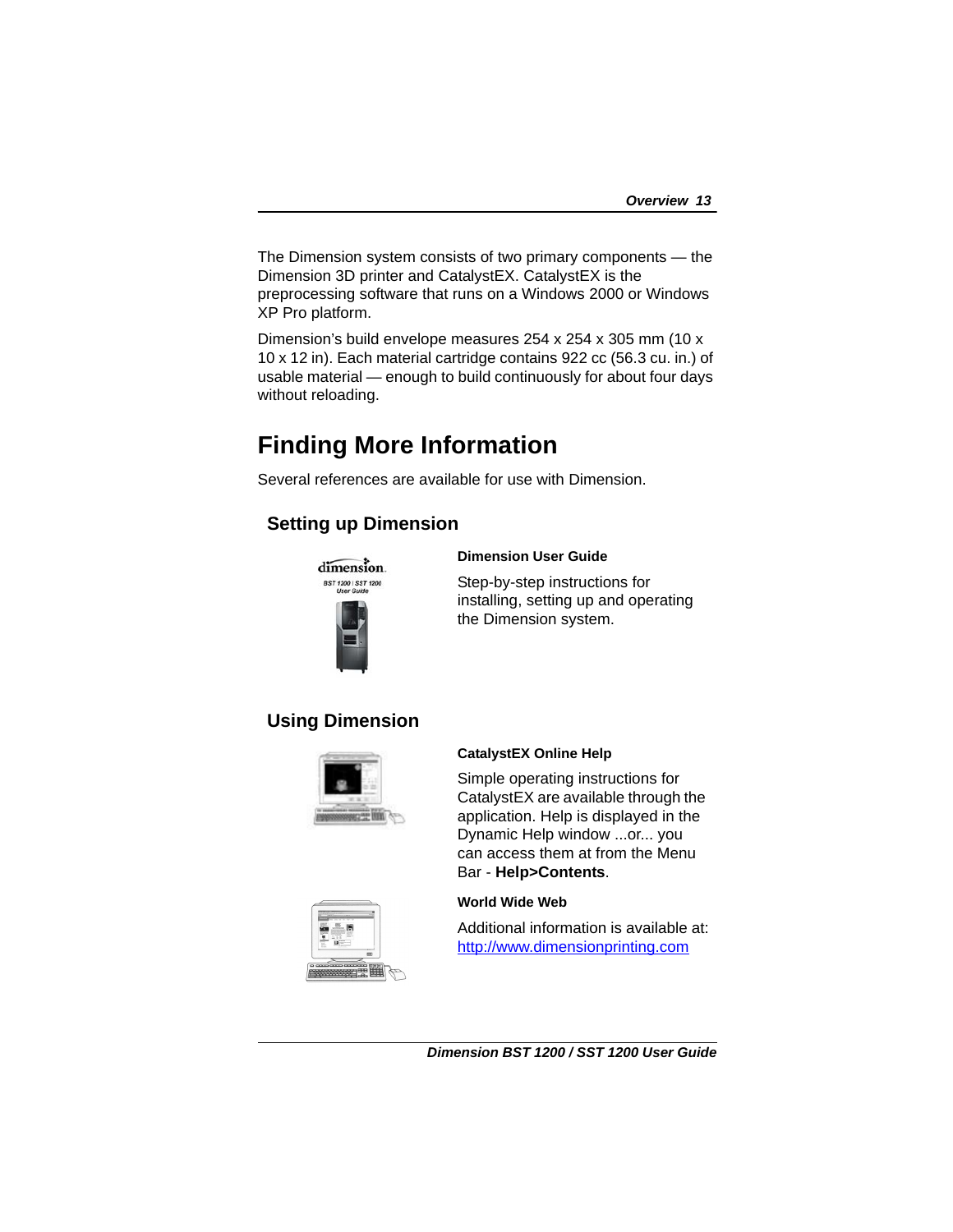## **Supplies**

This section lists all replaceable supplies used by the Dimension modeling system. The parts mentioned in this list can be obtained by contacting the sales representative through whom you purchased your system.

| <b>Part Number</b>                                                                  | Description                              |  |
|-------------------------------------------------------------------------------------|------------------------------------------|--|
| <b>Modeling Material</b>                                                            |                                          |  |
| 340-20000                                                                           | White ABS Filament Cartridge             |  |
| 340-20200                                                                           | <b>Black ABS Filament Cartridge</b>      |  |
| 340-20300                                                                           | Red ABS Filament Cartridge               |  |
| 340-20400                                                                           | <b>Blue ABS Filament Cartridge</b>       |  |
| 340-20500                                                                           | Green ABS Filament Cartridge             |  |
| 340-20600                                                                           | Yellow ABS Filament Cartridge            |  |
| 340-20800                                                                           | Steel Gray ABS Filament Cartridge        |  |
| <b>Breakaway Support Material (BST Only)</b>                                        |                                          |  |
| 340-30000                                                                           | Breakaway Support Cartridge              |  |
| Soluble Support Material/Concentrate (SST Only)                                     |                                          |  |
| 340-30200                                                                           | Soluble Support Cartridge                |  |
| 300-00600                                                                           | Soluble Soluble Concentrate (12 bottles) |  |
| <b>Modeling Base</b>                                                                |                                          |  |
| 340-00300                                                                           | Modeling Base (qty. 24)                  |  |
| <b>Tip Replacement Kits</b>                                                         |                                          |  |
| 540.10100                                                                           | BST 1200 Tip Replacement Kit             |  |
| 540.10500                                                                           | SST 1200 Tip Replacement Kit             |  |
| <b>Miscellaneous</b>                                                                |                                          |  |
| 540.00101                                                                           | Tip Cleaning Kit (1 brush, 5 flickers)   |  |
| 300-00100                                                                           | Z-Stage (Krytox) Grease                  |  |
| 300-01100                                                                           | ABS Glue (case of 12)                    |  |
| To order supplies for your Dimension system, contact your local Dimension reseller. |                                          |  |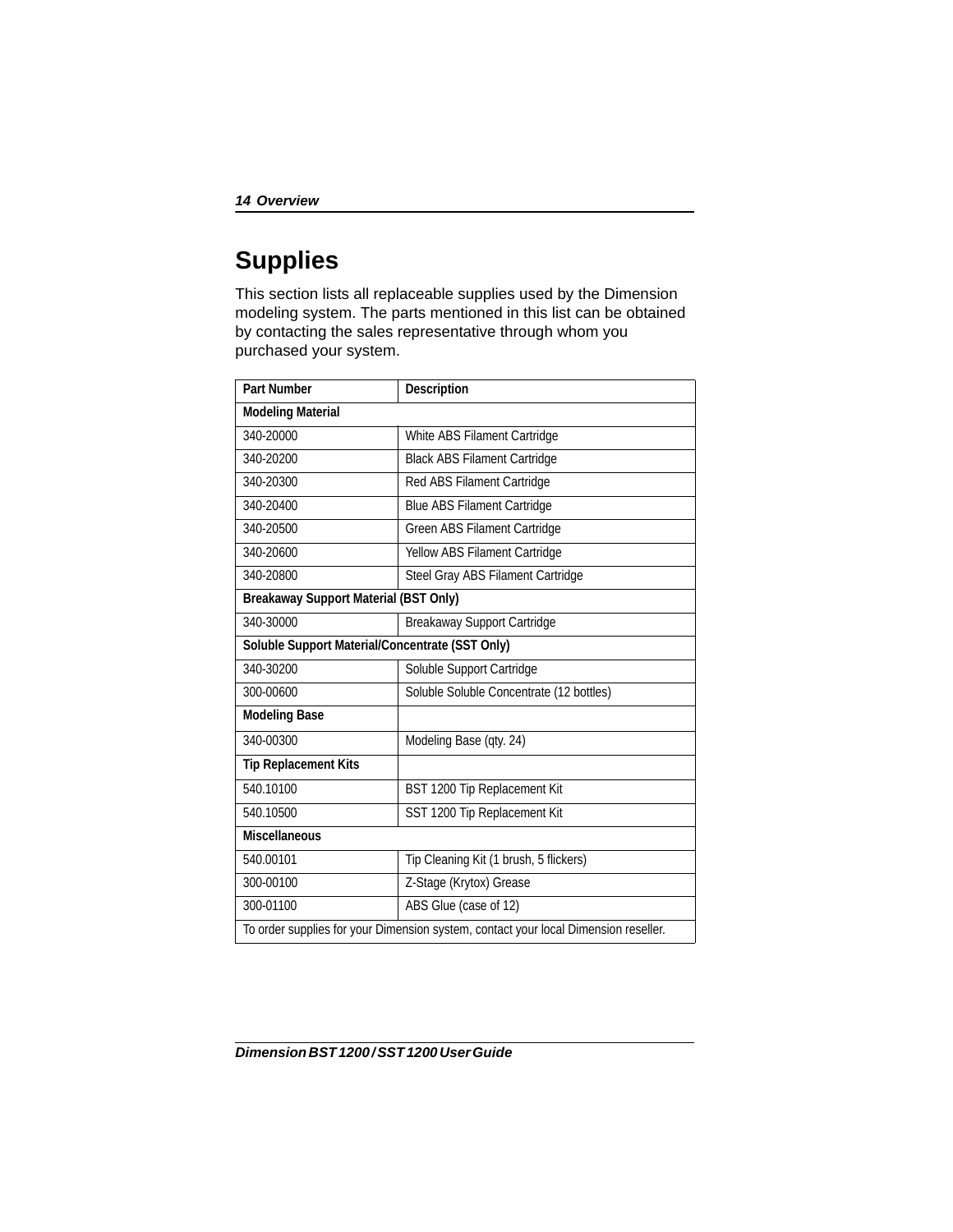# <span id="page-14-2"></span>**Setup**

## <span id="page-14-1"></span><span id="page-14-0"></span>**Workspace**

Observe the following when placing Dimension in its operating location:

- Dimension has an approximate weight of 148 kg (326 lbs) and requires a table capable of safely supporting 181kg (400 lbs).
- System Dimensions: 838 x 737 x 1143 mm (33 x 29 x 45 in) Four-inch minimum space behind unit for air circulation
- Dedicated outlet requirements: 110-120 VAC, 60 Hz, 15 A min. (20 amp recommended) –or– 220-240 VAC, 50/60 Hz, 7 A min. (10 amp recommended)
- Temperature: 18–30°C (65-86°F)
- Relative Humidity: 30-70%, Non-condensing
- Ethernet 10/100 Base T network
- Optional UPS for power interruptions (brown-out conditions): Rated Power – 2200 VA Output Power – 1600 watts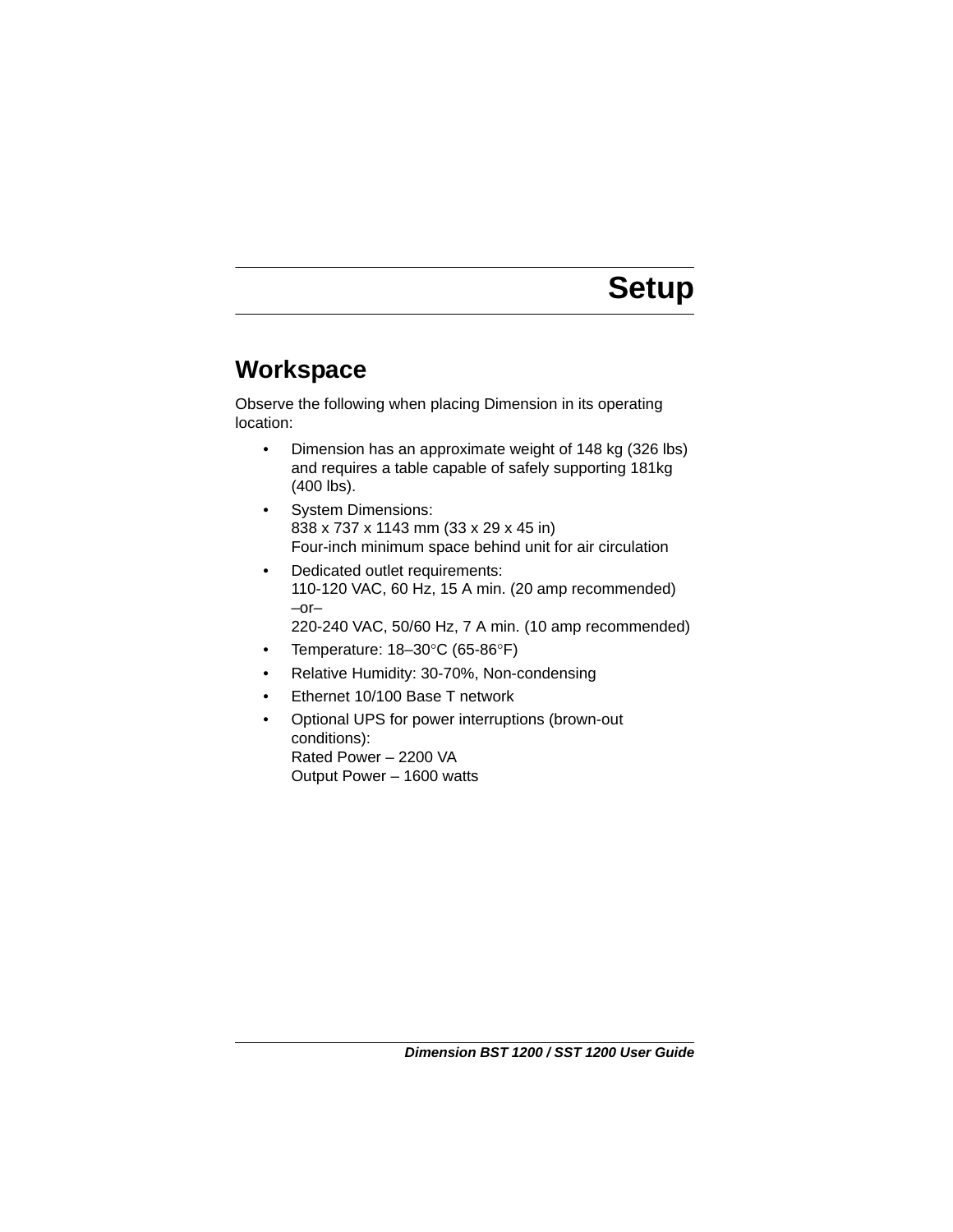## <span id="page-15-0"></span>**Unpacking**

This section describes the recommended procedures for unpacking and preparing Dimension for its first use.

**Unpack the printer:**

### **WARNING**



**The Dimension printer weighs approximately 148 kg (326 lbs). Use proper moving and lifting techniques when positioning the unit. For your convenience, there are forklift pads built into the bottom of the unit. They are accessible from the side of the unit.**

- 1. Before unpacking the printer, move it near to its operating location.
- 2. Remove the plastic banding from around the cardboard.
- 3. Remove the top cover. Set aside the fork access covers (2) and bag of screws (2).
- 4. Remove screws (4) that attach cardboard to pallet and remove the cardboard side panels.
- 5. Remove the top foam.
- 6. Remove outer plastic wrap use care if using a knife so as to not scratch the printer.
- 7. Remove the foam door channels (2) and tape.



### **WARNING**

**The Lead Screw and Guide Rods are lubricated with a thin coat of Krytox grease. Krytox grease can cause skin irritation. Be careful not to get the grease on your hands or clothing.**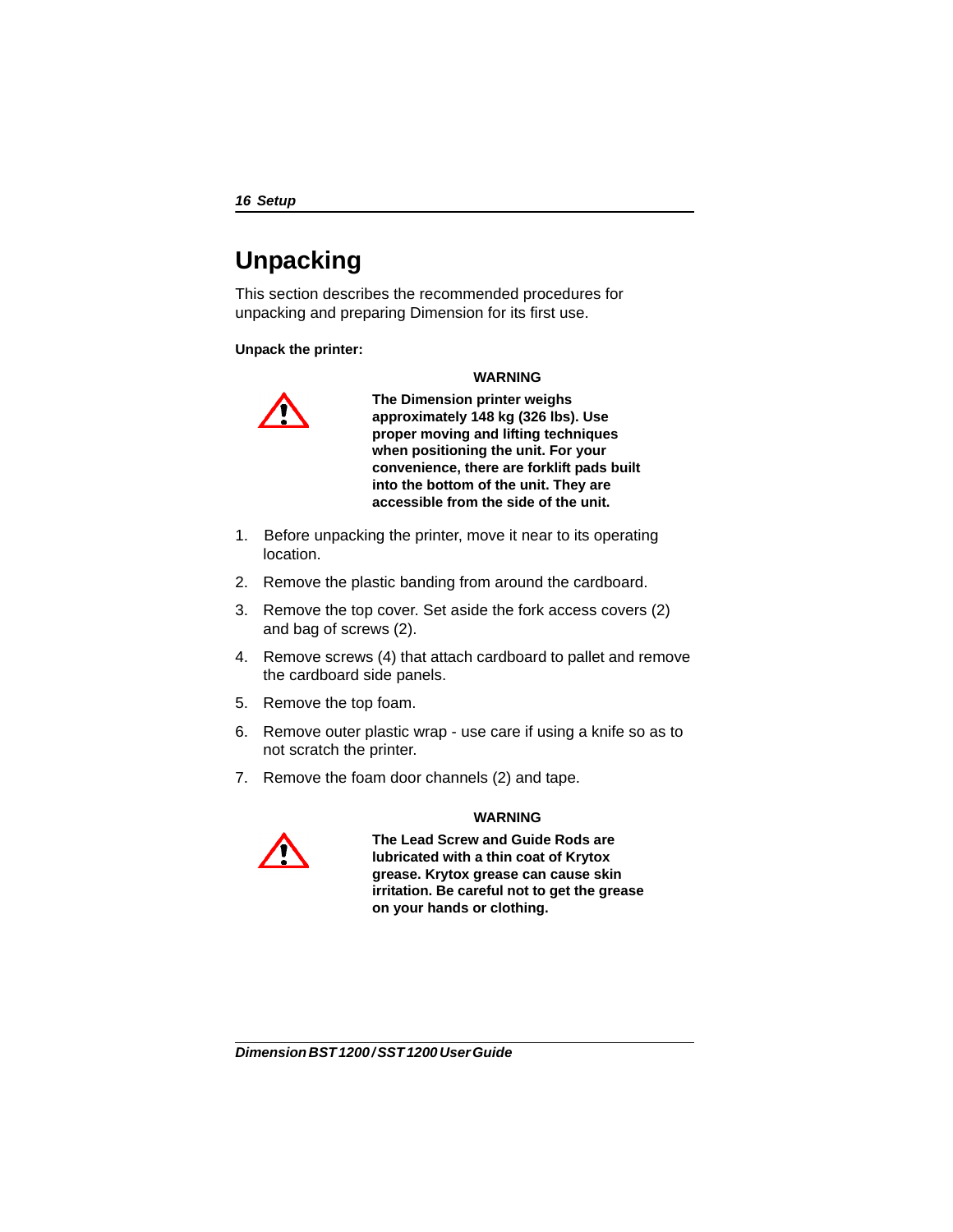#### **CAUTION**

**Remove the foam tubes that isolate the extrusion head from the frame (see**  Figure 3**). The printer will be damaged if powered on with the foam tubes in place.**

### **CAUTION**



**Be careful not to damage the rod sensors when removing the foam tubes (see**  Figure 3**).** 

8. Remove the foam tubes that isolate the extrusion head from the frame (see Figure 3).

Extrusion Head. Circles indicate Rod Sensor locations. There is also one sensor on each side of the Extrusion Head. Foam Tubes (4)

*Figure 3: Foam tubes isolating the extrusion head from the Z-axis frame*

9. After unpacking, inspect the printer and report any shipping damage to the carrier.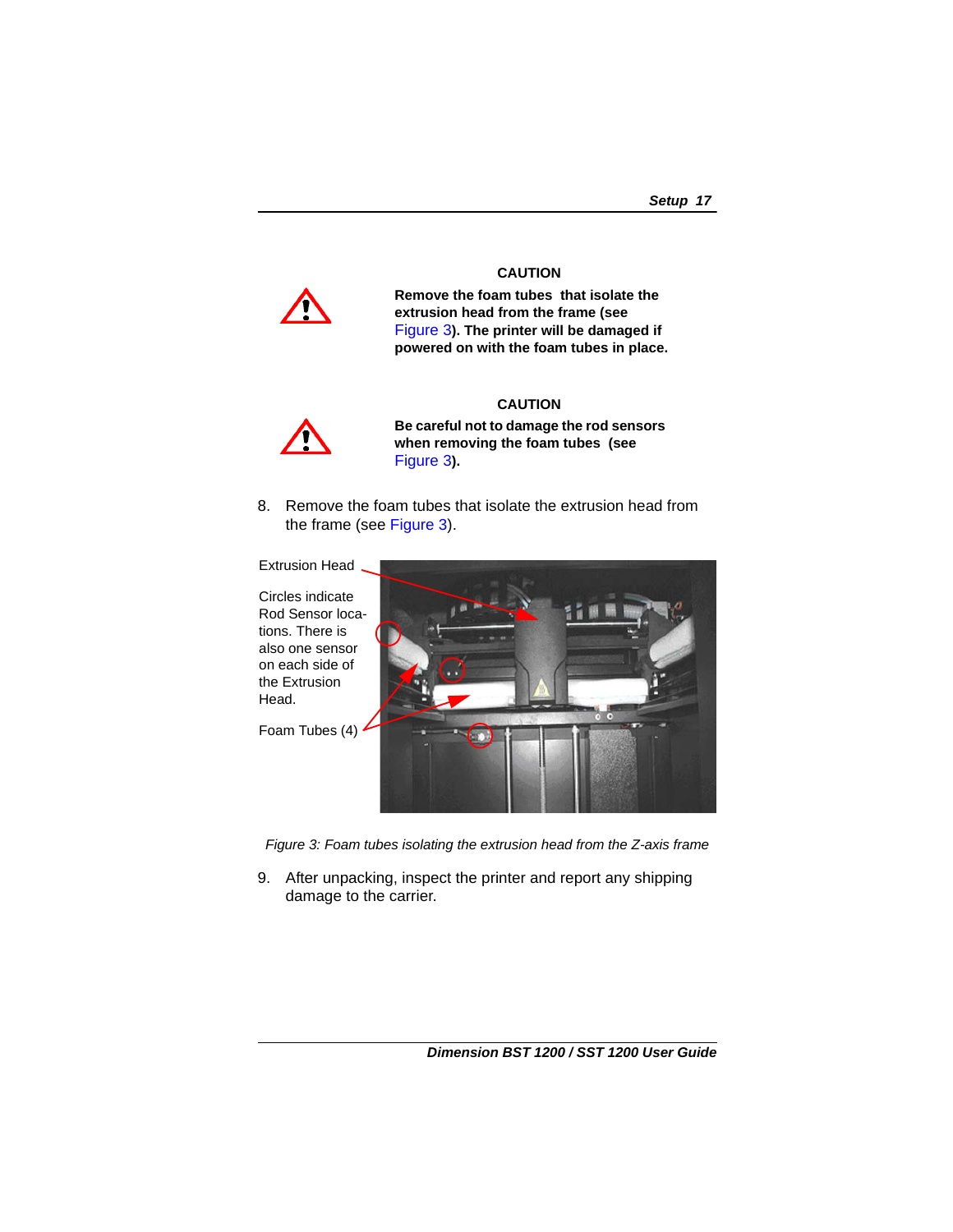## <span id="page-17-0"></span>**Installing Forklift Access Covers**

The forklift access covers can be placed over the forklift channels after the printer is placed in its final location (see [Figure 4](#page-17-2)). The covers are press-fit in the front and held in place with one screw in the rear.



*Figure 4: Installing the forklift access covers*

## <span id="page-17-2"></span><span id="page-17-1"></span>**Power Connections**

This section discusses the procedure for preparing all power connections for the printer.



**CAUTION**

**Before connecting power to the printer, make sure that the Dimension circuit breaker is in the off (down) position. It is located in the rear of the printer next to the power cord attachment point.**

Dimension is provided with two power cords: one for 110 V and one for 220 V.

### **Prepare all power connections:**

1. Connect the male end of the supplied power cord directly into a grounded electrical outlet, as shown in [Figure 5 on page 19.](#page-18-0) (If using a Uninterrupted Power Supply (UPS), connect the cord directly into the UPS).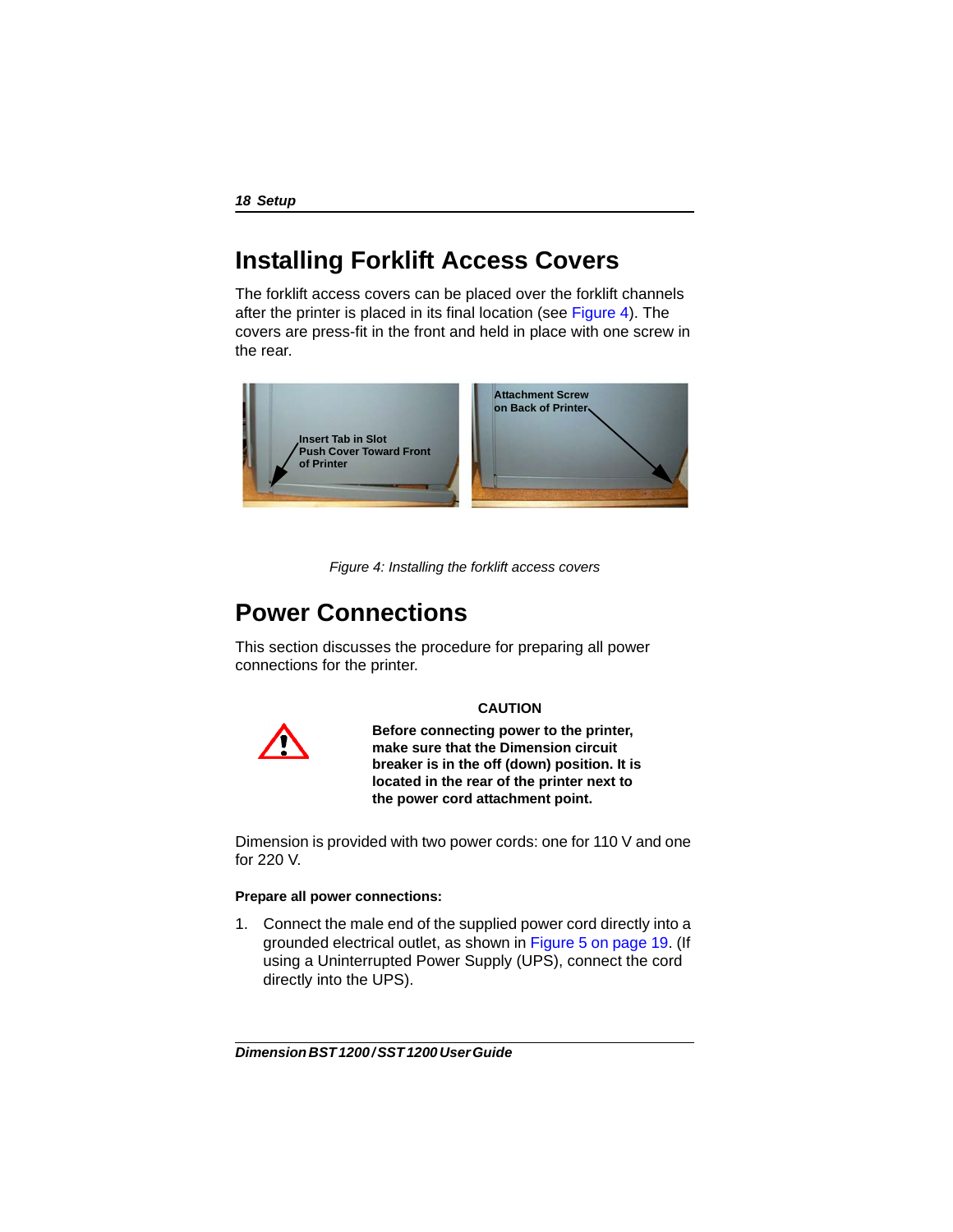

*Figure 5: Connecting to a grounded electrical outlet*

### **CAUTION**

<span id="page-18-0"></span>

**Do not use an extension cord or power strip with the Dimension system. Connect the cord directly into the receptacle or UPS.** 

- 2. Connect the female end of the power cord directly into the rear of the cabinet.
- 3. Switch the Dimension circuit breaker to the on (up) position.

The Dimension system is now ready to have power applied.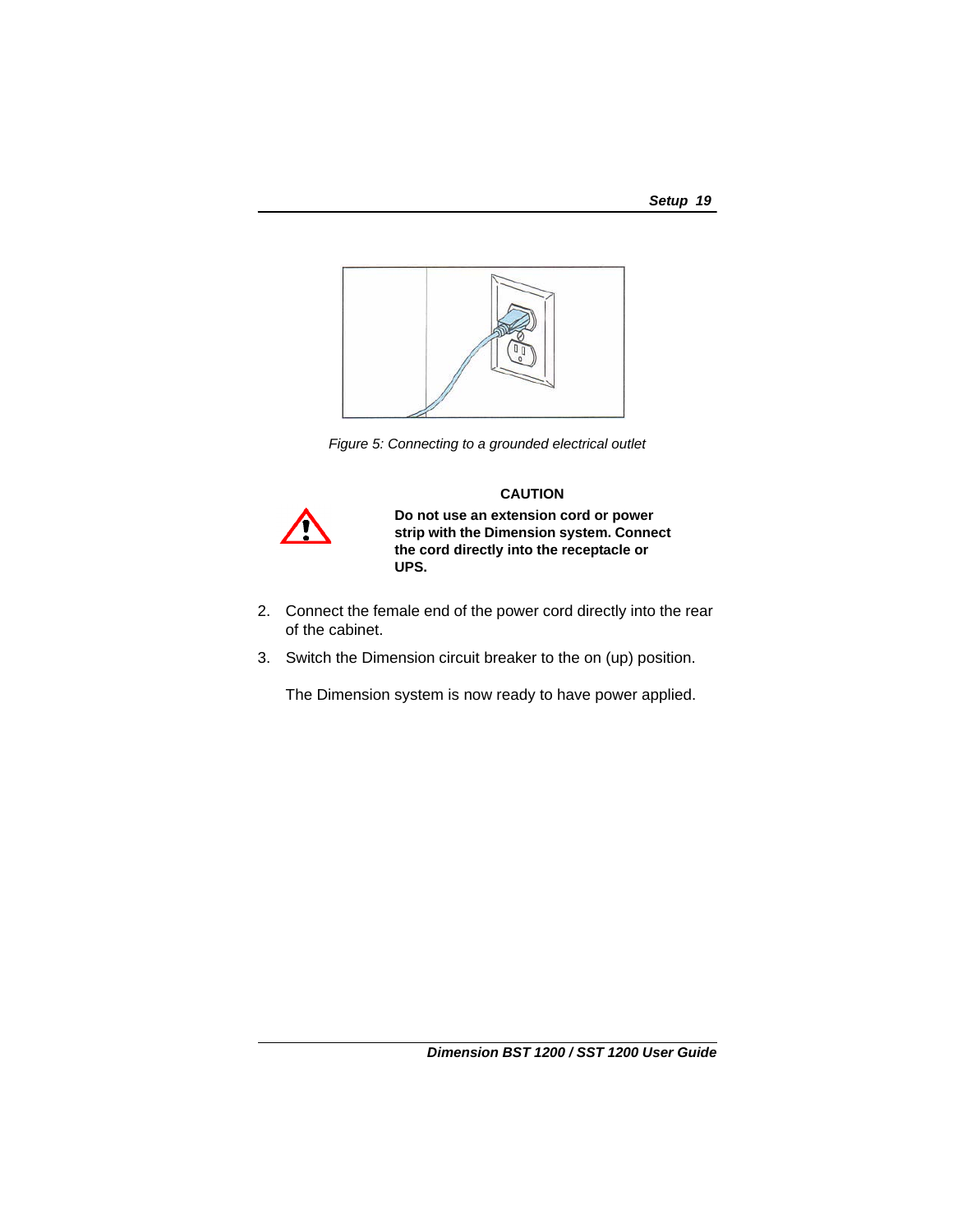## <span id="page-19-1"></span><span id="page-19-0"></span>**Powering On Dimension**

#### **WARNING**



**Dimension's build chamber and extrusion-head tip get very hot! The chamber and head tip reach temperatures of approximately 75**° **C (167**° **F) and 300**° **C (572**° **F) respectively. Personal injury can occur if proper techniques and safety materials are not used. Use the leather safety gloves provided in the Startup Kit when working inside the printer.**

#### **CAUTION**



**Remove the foam tubes that isolate the extrusion head from the frame (see**  Figure 3 on page 17**). The printer will be damaged if powered on with the foam tubes in place.**

Dimension's power switch is located on the front of the cabinet, near the bottom right corner (see Figure 6). After the switch is pushed, Dimension boots up in three to seven minutes.

<span id="page-19-2"></span>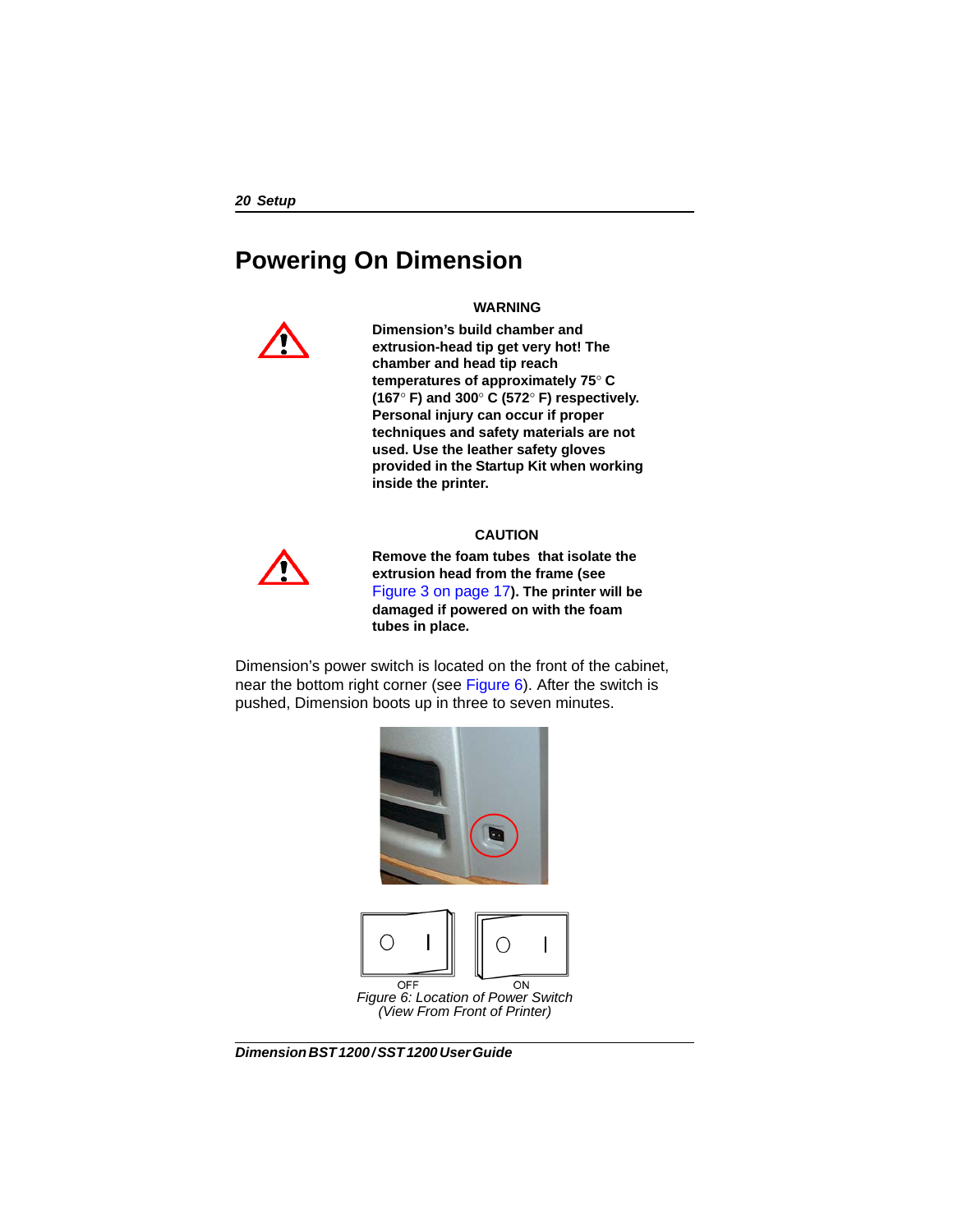#### **NOTE**

**If the printer was off and is at room temperature, it requires approximately 40 minutes to warm up before you can perform any functions. Temperatures are factory-preset and not adjustable. The panel displays the head and envelope temperatures while Dimension is warming up and cooling down.**

#### **NOTE**

**For safety, the head and Z Platform do not move while the chamber door is open. During warm-up and operation the door is locked. The door can be opened only when Dimension is not building a part, getting ready to build a part, or in Pause mode.**

### <span id="page-20-1"></span><span id="page-20-0"></span>**Insert Modeling Base**

Make sure retainers are turned 'down' - so as not to interfere with the modeling base installation. Set the modeling base on the Z Platform aligning the tabs on the modeling base with the slots on the metal tray. Slide the modeling base toward the back of the unit until its front edge (with the handle) is flush with the front edge of the tray (see Figure 7). Secure the base with the two retainers by turning them up.

#### **NOTE**

**When inserting and removing the modeling base, use the handle to avoid touching the top surface. Grease and oil that contact the top build surface could cause poor part adhesion. You can clean the build surface with isopropyl alcohol if necessary.**



*Figure 7: Inserting a modeling base*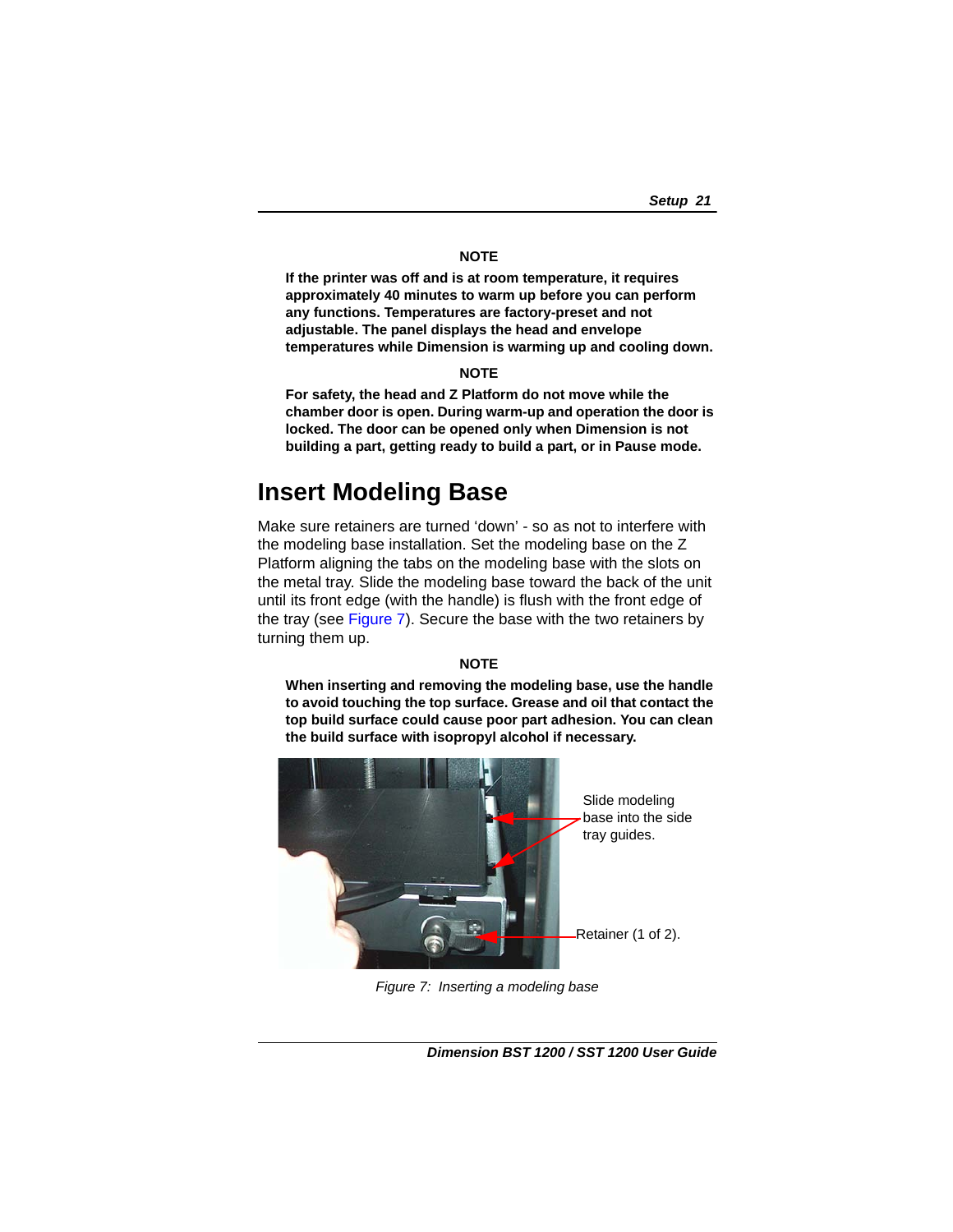## <span id="page-21-0"></span>**Installing Software**

There are two software programs that work with Dimension.

- CatalystEX is the preprocessing software that controls Dimension. If you have not already done so, you will need to install the CatalystEX software on your PC. You will find the CatalystEX software on the CD-ROM included in your Startup Kit [\(See "Install CatalystEX:" on page 22.\)](#page-21-1).
- There is also 'controller' software loaded directly onto your Dimension system from the factory. Because we do occasionally make changes to this software, you will need to verify that you have the latest version installed (See ["Verifying controller software version:" on page 22.\)](#page-21-2). A controller software CD is included in your Startup Kit.

### <span id="page-21-1"></span>**Install CatalystEX:**

- 1. Insert the CatalystEX installation disc into your CD-ROM drive. The installation menu automatically appears.
- 2. Click the **Install** button.
- 3. Follow the prompts to finish installing the software.

### **NOTE**

**CatalystEX's installation setup allows you to change or confirm the target installation directory. To install CatalystEX in a directory other than the default, type the path and directory name in the dialog box when prompted.**

- 4. If you want to customize your installation, select the **Custom**  option. Custom options include the following:
	- CatalystEX Files
	- Training Files

### <span id="page-21-2"></span>**Verifying controller software version:**

- 1. Check the version displayed on the system keypad.
	- From **Idle**, press **Maintenance**. The version number will be listed in the top display window under **System Maintenance**.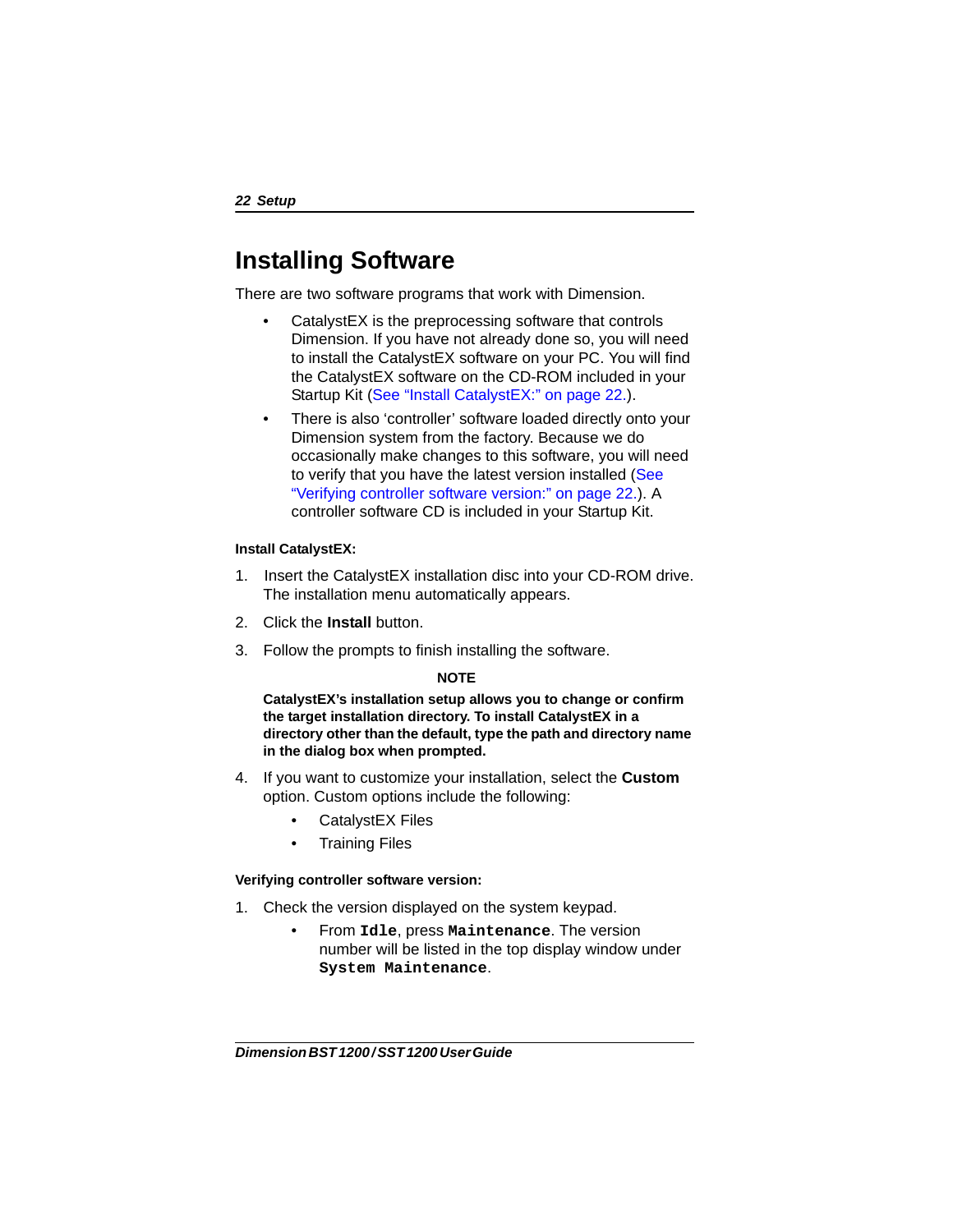- 2. Compare the version number to the controller software CD provided in the Startup Kit.
- 3. If the version on the controller software CD is newer than the system version, follow the Controller Software Upgrade Notice instructions provided in the Startup Kit.

## <span id="page-22-1"></span><span id="page-22-0"></span>**Networking Your Printer**

You will need to establish communication between your PC and printer before you can send files to print. How you establish this communication is dependent upon how your computer network is configured. In many cases, it is a simple matter of letting the CatalystEX software 'find' your printer. In some situations you may need to set the network address for your printer and, possibly, record the IP address in the CatalystEX program.

### **Establishing communication on a Dynamic network:**

If you are on a Dynamic network (or not sure of your network type) follow these steps to allow the CatalystEX software to 'find' your printer and establish communication.

- 1. Plug in the network patch cable from your network to the rear of Dimension. (A 14 foot network cable (blue) is included with the Start Up Kit.)
- 2. Make sure the printer is 'on' and determine the Unique Device Name (UDN) for your printer.
	- A. From **Idle** (or **Ready to Build)**, press **Maintenance**. The panel displays **System Maintenance** and the software version.
	- B. Press **Set Network**. The top window displays: **Network Admin - Dynamic IP Address; UDN**
	- C. The UDN for your printer is listed here. This is preset at the factory and cannot be changed.
- 3. From your PC, start the CatalystEX application.
	- A. From the General Tab, click the 'Manage 3D Printers' button.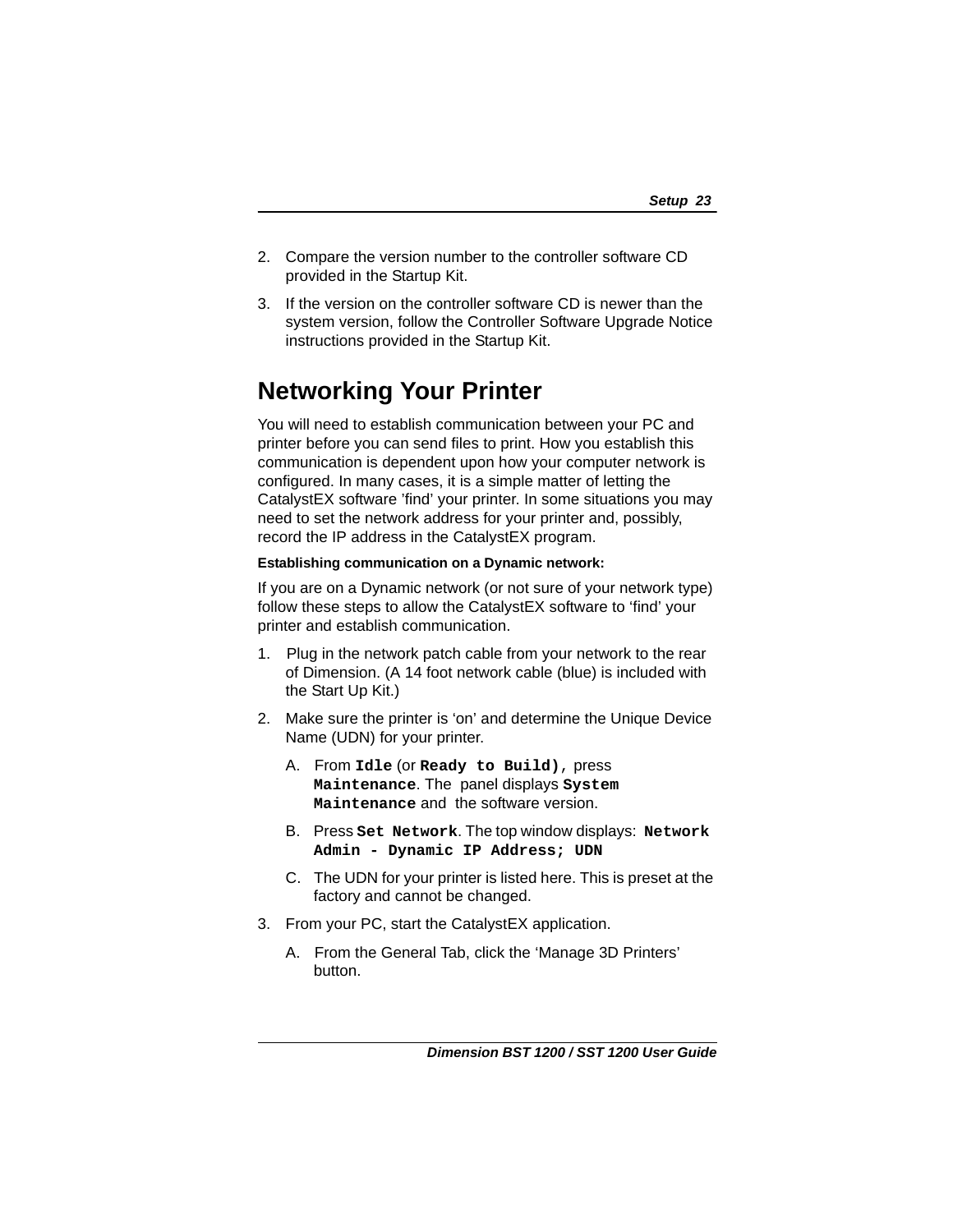- B. Click the 'Add from Network...' button in the lower right corner of the pop-up.
- C. A new pop-up, 'Add 3D Printer', should list your printer in the main window (identified by its UDN). Click on the printer in this window and enter a Name and Location (your choice) in the lower portion of the pop-up.
- D. Click 'Add Printer' and you are ready to go. Close the 3D Printer pop-up.

#### **NOTE**

**If your printer is not displayed in the 'Add 3D Printer' pop-up, you are not using a Dynamic network. You will need to set up a Static Network address.**

#### **If necessary, set the Static Network addresses:**

- 1. Obtain your network addresses from your Network Administrator.
- 2. From **Idle** (or **Ready to Build)**, press **Maintenance**. The panel displays **System Maintenance** and the software version.
- 3. Press **Set Network**. The top window displays: **Network Admin - Static IP Address; UDN**
- <span id="page-23-0"></span>4. Press **Static IP** to display current settings. For example::

**IP Address: 192.000.000.001 NM Address: 255.255.000.000 GW Address: 198.000.000.001**

These are the factory default addresses; they must be changed for your network.

5. Look for the cursor beneath the first digit of the IP address. The cursor does *not* blink. To update the IP address:

Press **Increment** to increase the value one digit at a time.

Press **Next Digit** to move the cursor one place to the right.

Press **Last Digit** to move the cursor one place to the left.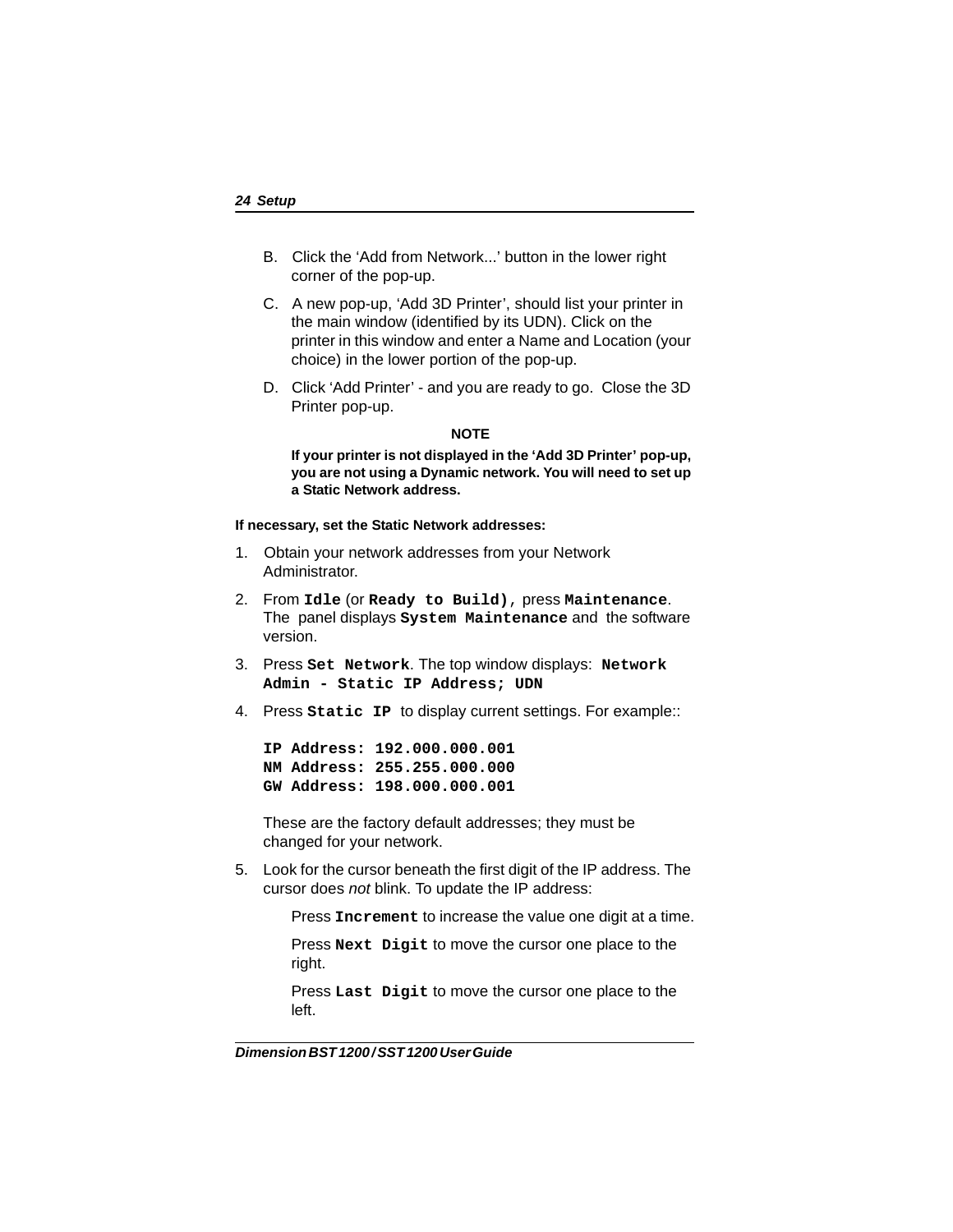- 6. Use the three functions above to set your IP address.
- 7. After setting the final digit of the IP address, move the cursor one more place to the right. The cursor moves to the NM (or Netmask) address. Follow the same steps for setting the NM and GW addresses.
- 8. When you have finished setting the addresses, press **Done**. The panel displays **Change IP**, **Netmask**, **Gateway**?
- 9. Press **Yes**. The panel then displays **Resetting Network** and after a moment returns to **Idle** or starts warming up.
- 10. If you have not done so already, plug in the network patch cable from your network to the rear of Dimension.
- <span id="page-24-0"></span>11. From your PC, start the CatalystEX application.

### **NOTE**

#### **Detailed instructions for using CatalystEX can be found in the CatalystEX Help file.**

- A. From the General Tab, click the 'Manage 3D Printers' button.
- B. Click the 'Add from Network...' button in the lower right corner of the pop-up.
- <span id="page-24-1"></span>C. A new pop-up, 'Add 3D Printer', should list your printer in the main window (identified by its UDN). Click on the printer in this window and enter a Name and Location (your choice) in the lower portion of the pop-up.
- D. Click 'Add Printer' and you are ready to go. Close the 3D Printer pop-up.
- 12. If your printer is NOT displayed in the 'Add 3D Printer' pop-up (Step [11](#page-24-0).[C](#page-24-1).), you will need to add the printer IP address manually.
	- A. From the General Tab, click the 'Manage 3D Printers' button.
	- B. Click the 'Add Manually...' button in the lower right corner of the pop-up.
	- C. In the pop-up, 'Add 3D Printer', enter a Name and Location (your choice) for your printer in the appropriate fields.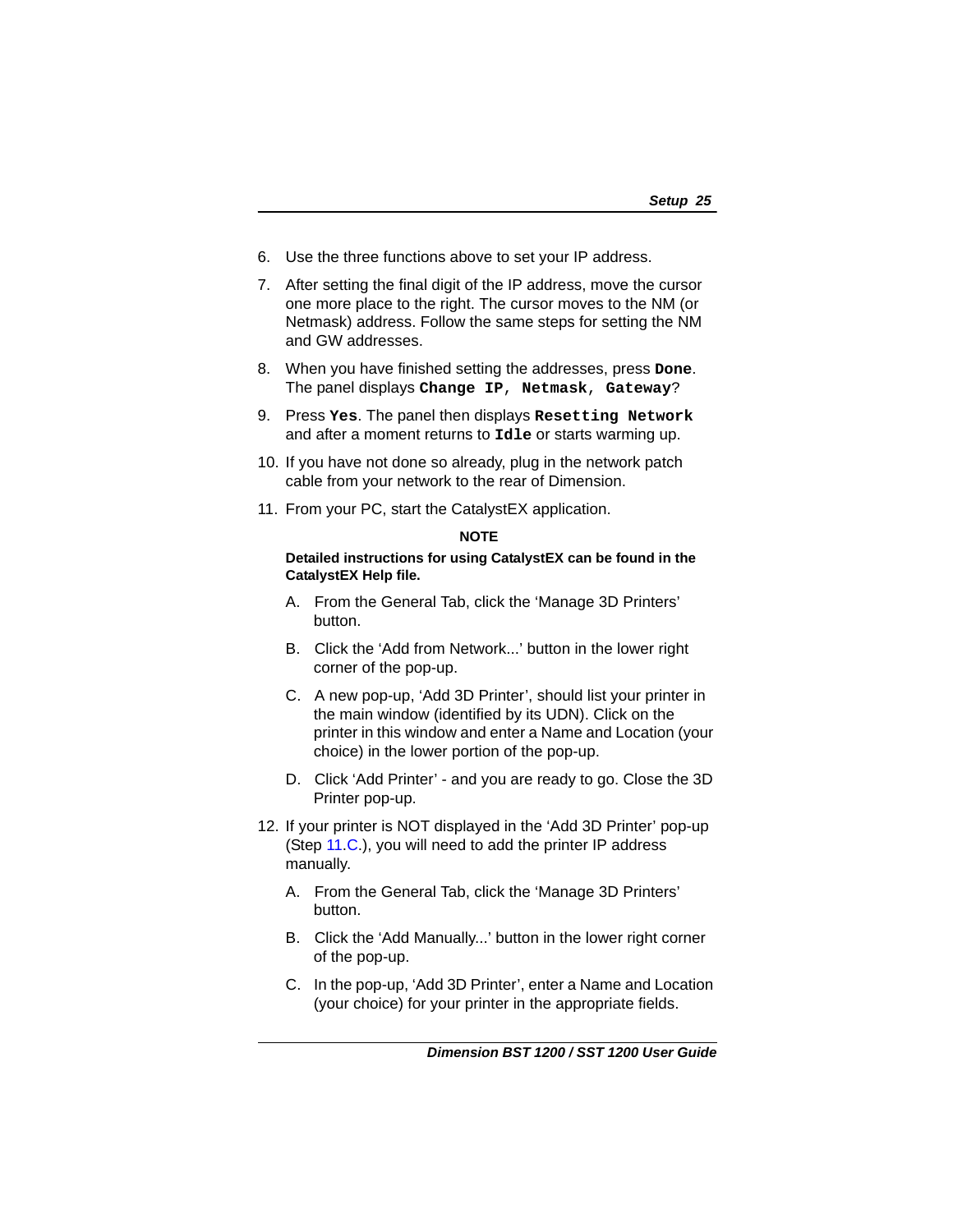- D. Enter the IP Address for your printer in the appropriate field. It will be the same address as the one entered in Step [4.](#page-23-0)
- E. Select the appropriate printer type from the drop down list.
- F. Click 'Add Printer' and close the 3D Printer pop-up.
- 13. If you are unable to connect the printer to your PC, contact your Network Administrator.

## <span id="page-25-0"></span>**Connecting Directly To Your PC**

You can connect the Dimension printer directly to your PC without the use of a network. This is most easily accomplished with the printer in Dynamic network mode (as received from the factory).

- 1. Connect a crossover cable from your printer directly into a network port on your PC (A 14 foot crossover cable (orange) is included with the Start Up Kit.)
- <span id="page-25-1"></span>2. Make sure the printer is 'on' and determine the Unique Device Name (UDN) for your printer.
	- A. From **Idle** (or **Ready to Build)**, press **Maintenance**. The panel displays **System Maintenance** and the software version.
	- B. Press **Set Network**. The top window displays: **Network Admin - Dynamic IP Address; UDN**
	- C. The UDN for your printer is listed here. This is preset at the factory preset and cannot be changed.
- <span id="page-25-2"></span>3. From your PC, start the CatalystEX application.

#### **NOTE**

#### **Detailed instructions for using CatalystEX can be found in the CatalystEX Help file.**

- A. From the General Tab, click the 'Manage 3D Printers' button.
- B. Click the 'Add from Network...' button in the lower right corner of the pop-up.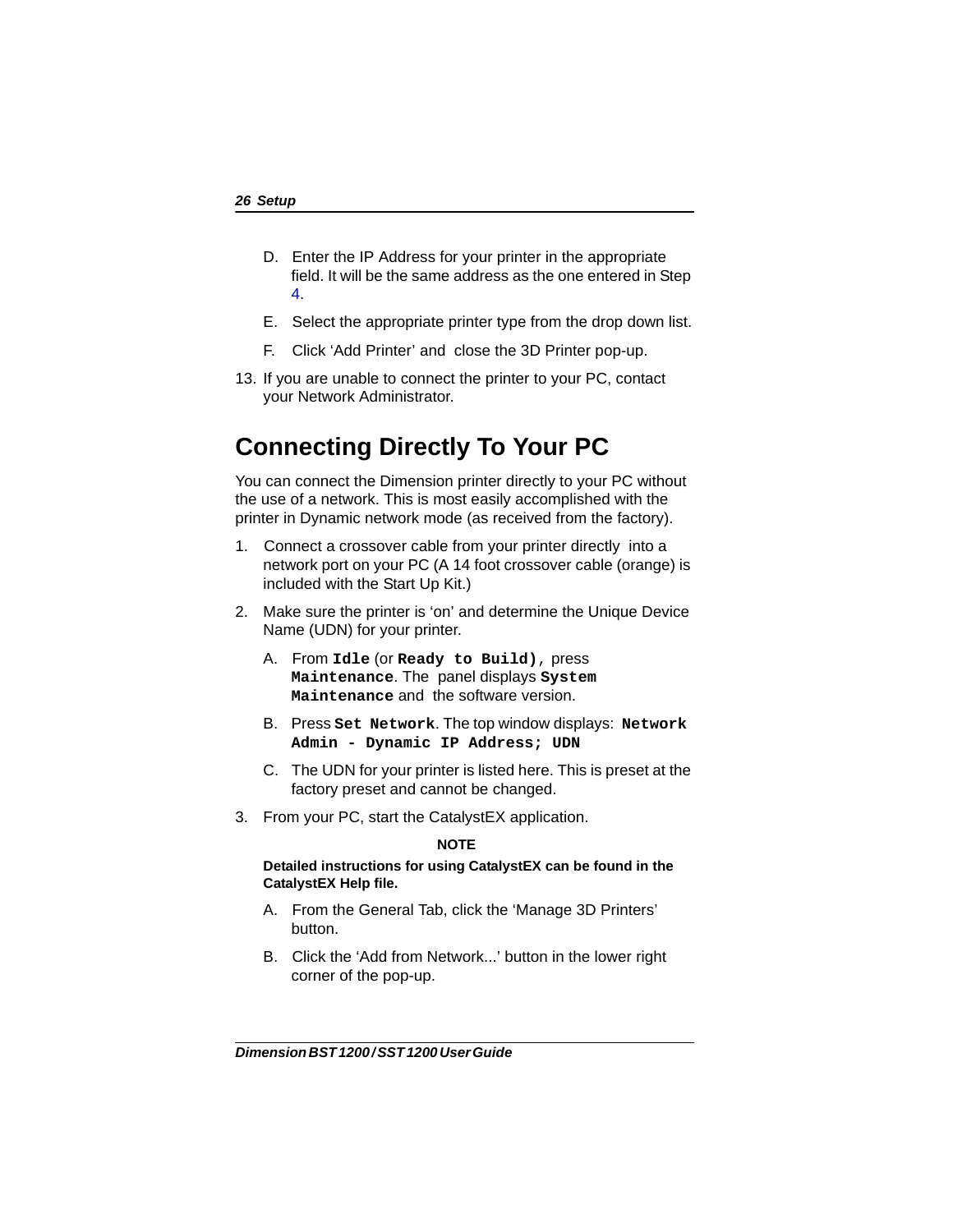C. A new pop-up, 'Add 3D Printer', should list your printer in the main window (identified by its UDN). Click on the printer in this window and enter a Name and Location (your choice) in the lower portion of the pop-up.

### **NOTE**

### **It may take up to 1 minute for your printer to appear in the pop-up window.**

- D. Click 'Add Printer' and you are ready to go. Close the 3D Printer pop-up.
- 4. If your printer does not appear in the pop-up window:
	- A. Cancel the 'Add 3D Printer' pop-up and click the 'Add Manually' button on the '3D Printers' pop-up.
	- B. In the pop-up, 'Add 3D Printer', enter a Name and Location (your choice) for your printer in the appropriate fields.
	- C. Enter the Dynamic IP Address for your printer (from Step 2B) in the appropriate field.
	- [D. Sel](#page-25-1)[ec](#page-25-2)t the appropriate printer type from the drop down list.
	- E. Click 'Add Printer' and close the 3D Printer pop-up.
	- F. If you get an 'Error: Unable to connect to printer.' message it may be that your PC is not configured for Dynamic networking. To configure your PC for Dynamic networking:
		- i. From the 'Control Panel' of your PC, choose 'Network and Internet Connections'.
		- ii. Choose 'Network Connections', then double click 'Local Area Connection'.
		- iii. Scroll the 'Local Area Connection Properties' window to find the 'Internet Protocol' (TCP/IP) selection. Double click or highlight and click the 'Properties' button.
		- iv. From the 'General' Tab of the 'Internet Protocol TCP/ IP' Properties pop-up click the 'Obtain an IP address automatically' radio button.
		- v. Click OK, then OK again.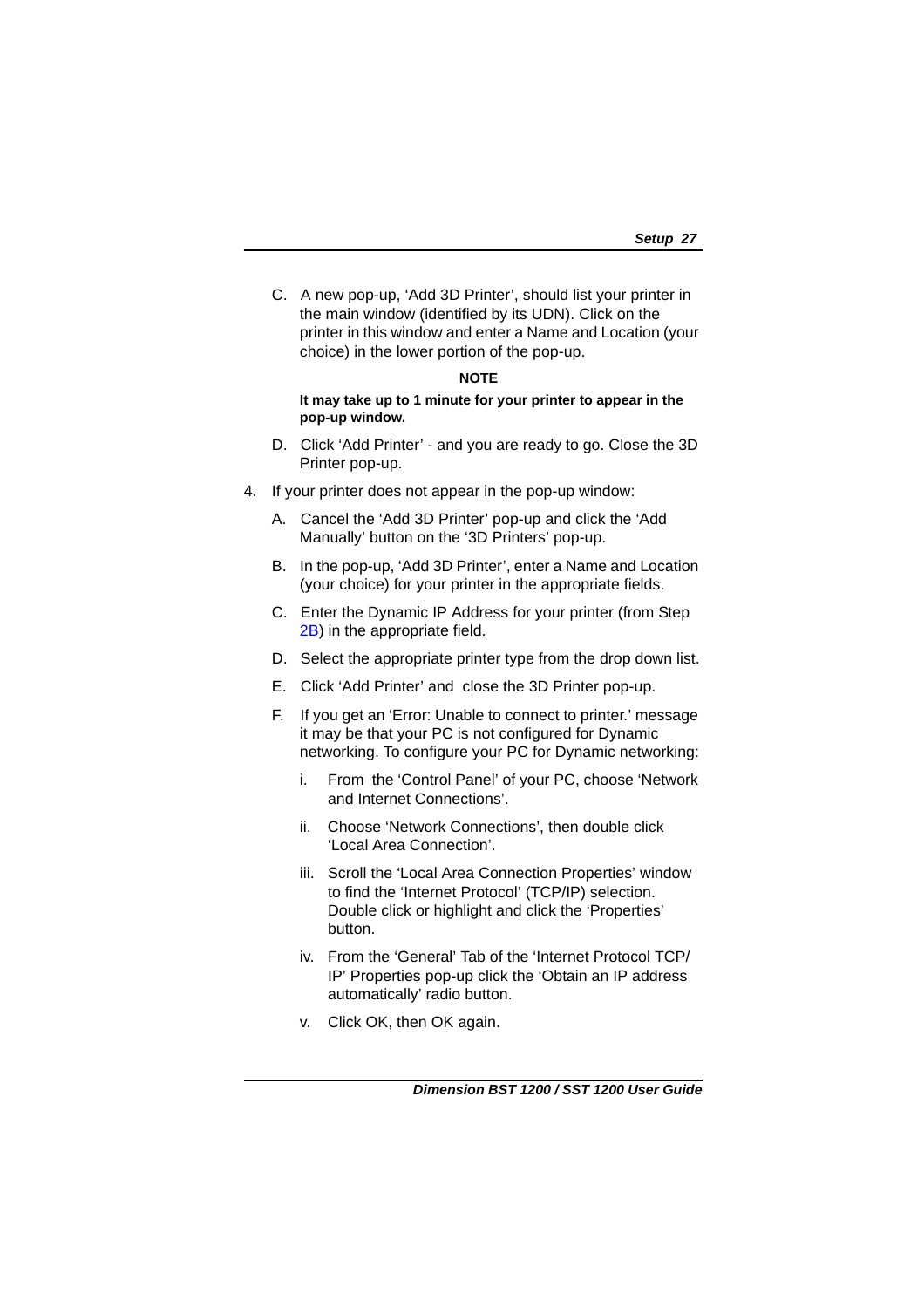- vi. After allowing your PC a minute or so to adjust to the new setting, your PC should connect to your printer.
- vii. If you are still unable to connect to your printer, recheck your connections and settings. Contact your local reseller for additional customer service.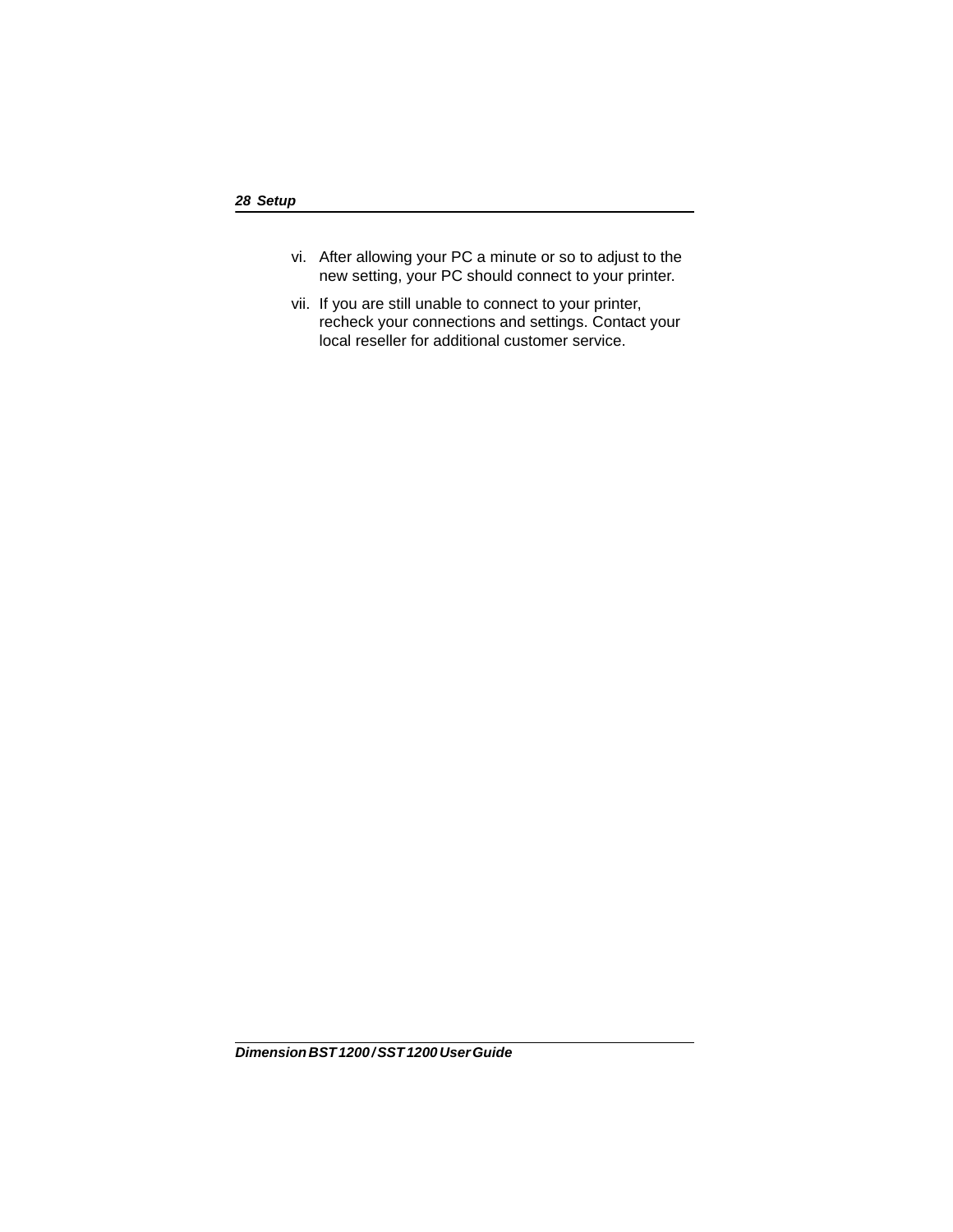# **Operation**

## <span id="page-28-1"></span><span id="page-28-0"></span>**Display Panel and Keypad**

The main User Interface to Dimension is the Display Panel and Keypad (see [Figure 8\)](#page-28-2).



*Figure 8: Dimension display panel and keypad*

<span id="page-28-2"></span>The Dimension display panel and keypad are very easy to use, consisting of a larger multiple-line LCD display on top, and four single-line context-sensitive displays, each with one button (or key). The top line in the large display always reveals the printer status. The lower three lines of the large display show details related to the current operation.

At times there will be an item blinking in the lower (contextsensitive) displays. The blinking item is usually the most logical selection.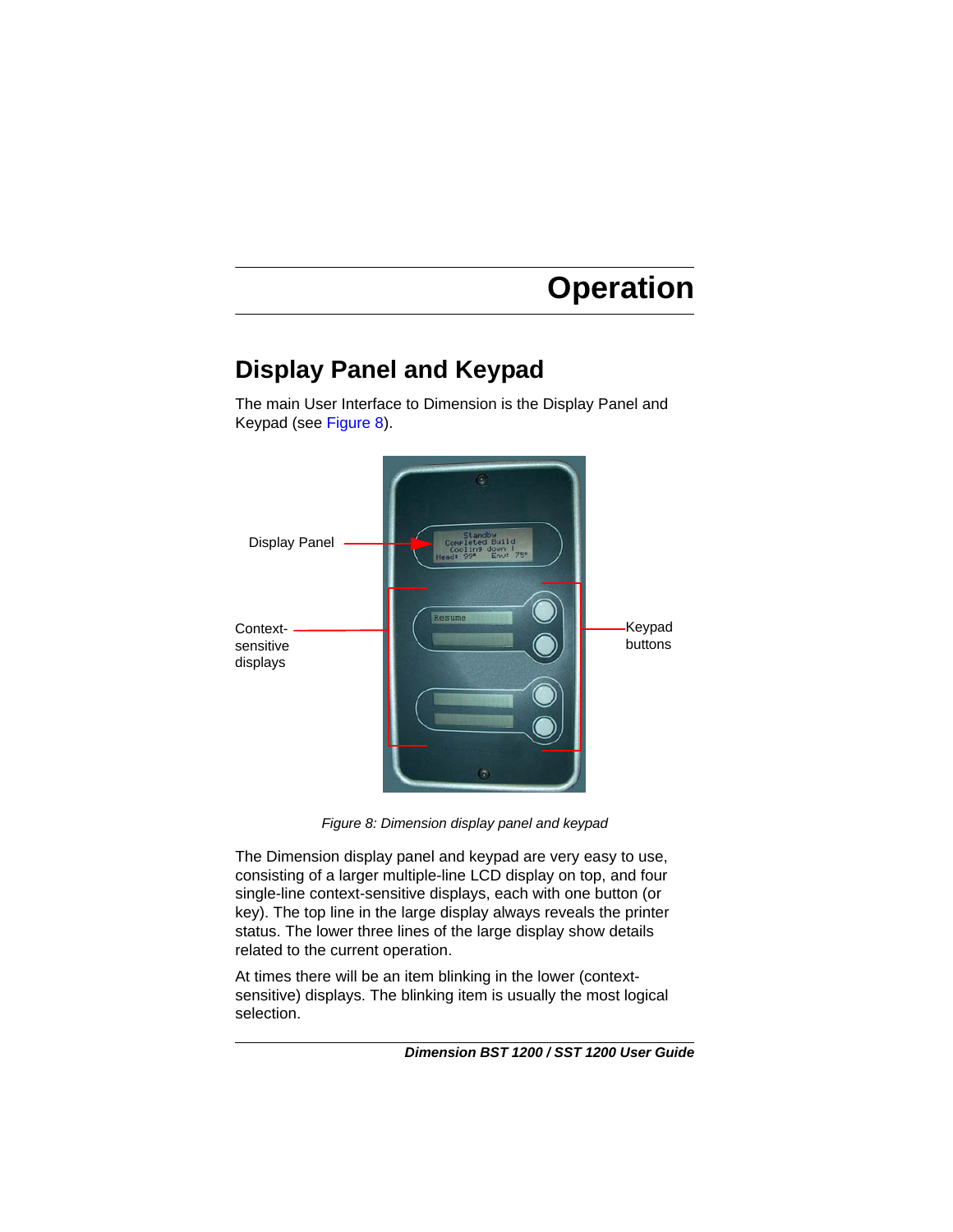## <span id="page-29-0"></span>**Inserting a Modeling Base**

Prior to inserting a modeling base into the tray, remove any material buildup on and behind the Z Platform and around the lead screw. Failure to do so could cause the modeling base to be unlevel or, if the amount of buildup is large enough, the Z Platform could jam at its upper limit.

Install the modeling base [\(See "Insert Modeling Base" on page 21.](#page-20-1) - ["Setup"\)](#page-14-2).

### **Reusing a modeling base:**

The square outlines on the modeling base represent modeling areas. The base is intended for single-use on each modeling area. Building on a used modeling area may cause loss of extrusion or cause a part to curl or break loose from the modeling base.

#### **NOTE**

**Use CatalystEX (Pack Tab) to position a part on the modeling base.**



### **CAUTION**

**Failure to completely remove all other layers from a previous build can cause a head collision and result in system damage.**

Before inserting a used modeling base into the printer, make sure that all modeling and support materials are removed from the base.

A modeling base may become worn or distorted after several builds. The printer performs a modeling base levelness check at the start of every part build; upon detection of a faulty modeling base, the printer pauses and allows you to install a new one.

## <span id="page-29-1"></span>**Powering On Dimension**

Refer to ["Powering On Dimension" on page 20](#page-19-1) for instructions.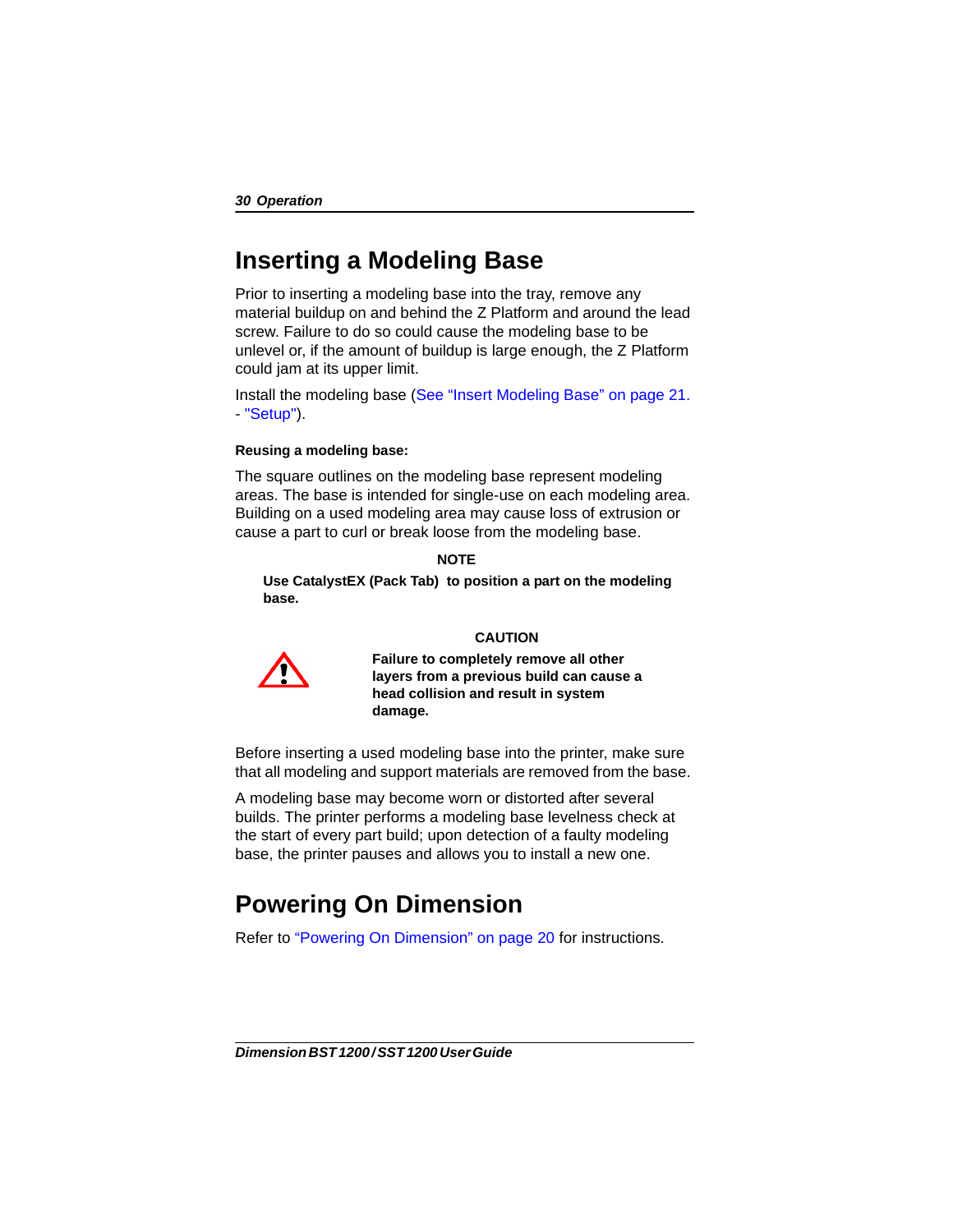## <span id="page-30-2"></span><span id="page-30-0"></span>**Powering Off Dimension**

To power-off Dimension, move the power switch to the OFF position (see [Figure 6 on page 20](#page-19-2)). You can do this at any time without harming the printer. No other steps are necessary. If this is done while the printer is building a part, the current build will be lost. System cooling fans will continue to operate for several minutes. This ensures a safe, systematic power down.

### **NOTE**

**For extended non-use periods, unload the material cartridges and then power off the system.**

## <span id="page-30-3"></span><span id="page-30-1"></span>**Cycling Power**

Situations may occur that require the removal of all power to the Dimension system followed by a restart. This section discusses the procedure for this 'cycling' of the electrical system.

### **Cycle power:**

- 1. Move the power switch to the OFF position (see [Figure 6 on](#page-19-2)  [page 20\)](#page-19-2). Wait for the printer to completely power down.
- 2. Move the circuit breaker located on the rear of the cabinet to the OFF (down) position.
- 3. Wait ten seconds and then move the circuit breaker to the ON (up) position.
- 4. Move the power switch to the ON position.
- 5. Wait for the system to prepare itself for normal operation.

### **NOTE**

**When the system is 'cycled' in this manner, it may take up to 15 minutes for it to reach its normal operating state.**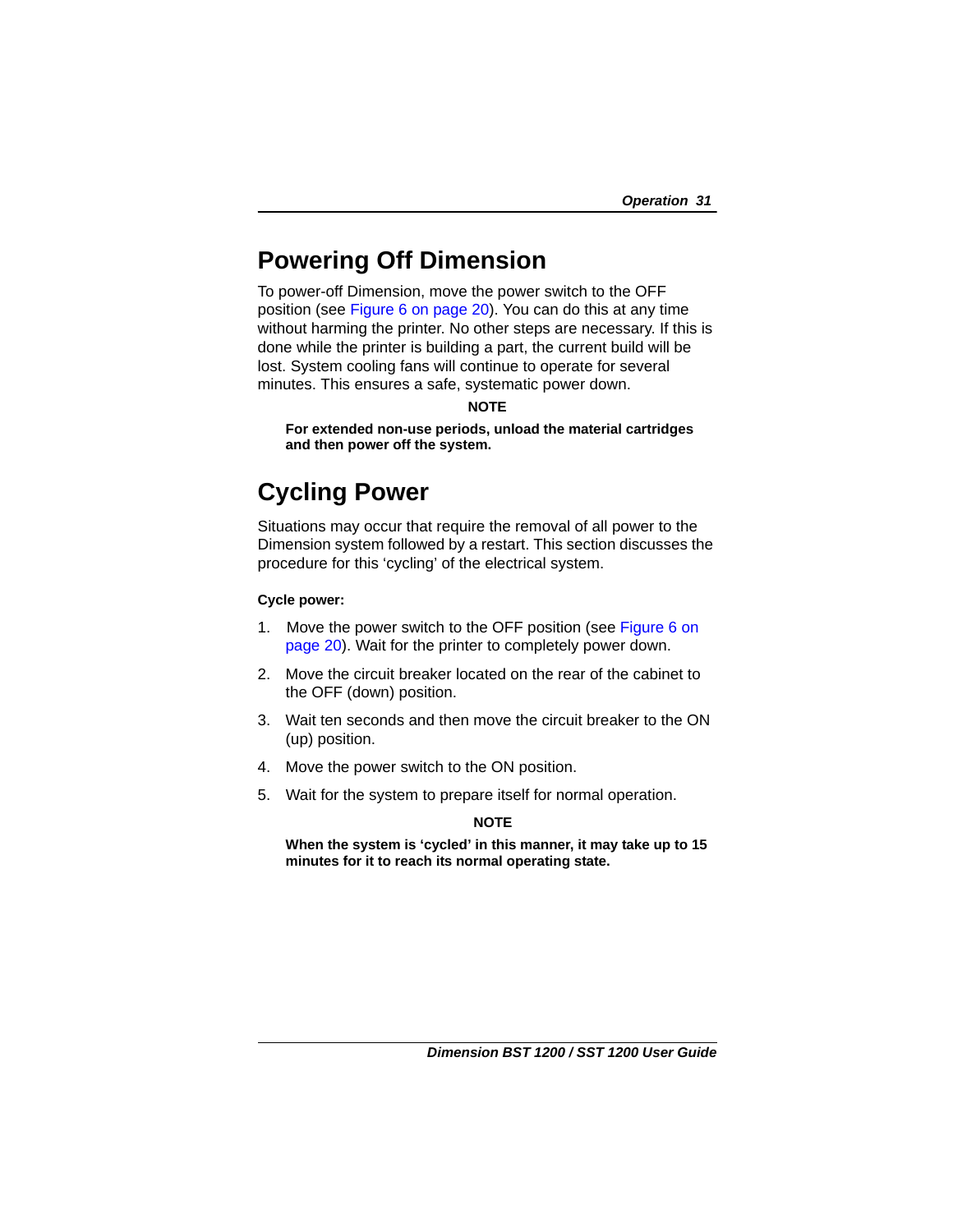## <span id="page-31-1"></span><span id="page-31-0"></span>**Loading Material**

Material cartridges are factory packaged in a box and an anti-static, moisture-proof bag to preserve shelf life. Material will stay humidity free inside the cartridge for at least 30 days after opening. Shelf life is more than one year if the cartridge package remains sealed.

### **Load material cartridges:**

- 1. Remove packaging.
- 2. If present, remove the red sealing plug from the cartridge: (see Figure 9)

#### **NOTE**

### **Plug must be removed before cartridge can be installed.**

- A. Turn the plug a quarter turn counter clockwise.
- B. Lift up the plug to remove it from the cartridge discard (or recycle) the plug.



*Figure 9: Remove red plug before loading*

3. Find the end of the material filament taped with a "flag".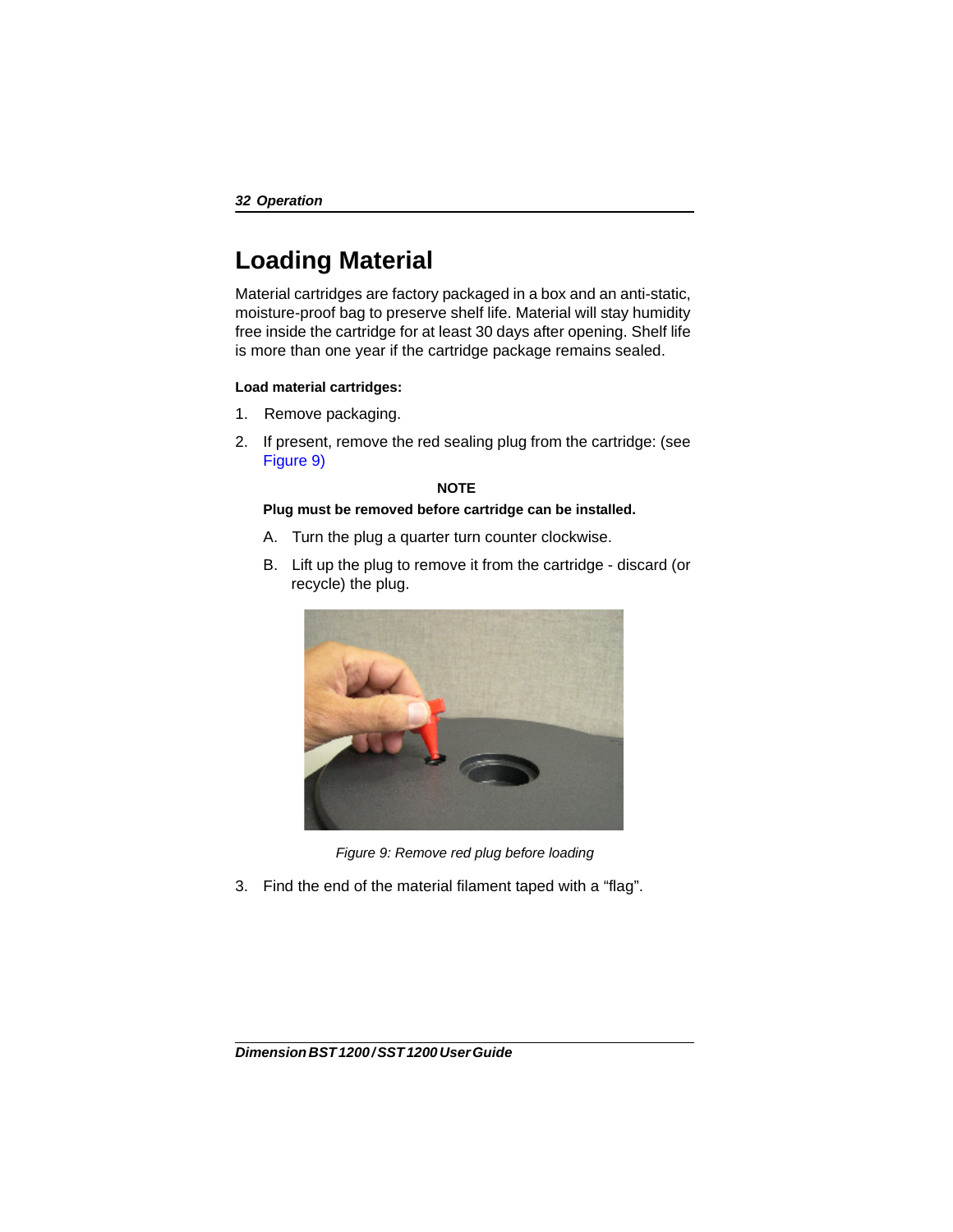

**CAUTION**

**Be careful when touching the pinch roller on the side of the cartridge. If you roll it backwards, you could draw the material into the cartridge (see** [Figure 10](#page-32-0) **for the correct direction to move the cartridge roller).**

**If this occurs, there is no way to retrieve the filament without opening the cartridge and exposing the material to humidity, which reduces shelf life to a few days.**



*Figure 10: Direction to move cartridge roller*

<span id="page-32-0"></span>4. Pull filament out of cartridge to expose about 12 inches of material. You should easily be able to pull out the material.

### **NOTE**

### **The above step makes sure that the filament will feed freely from the spool.**

5. With the cutter from your Startup Kit, snip the filament flush with the end of the cartridge (see Figure 11 on page 34).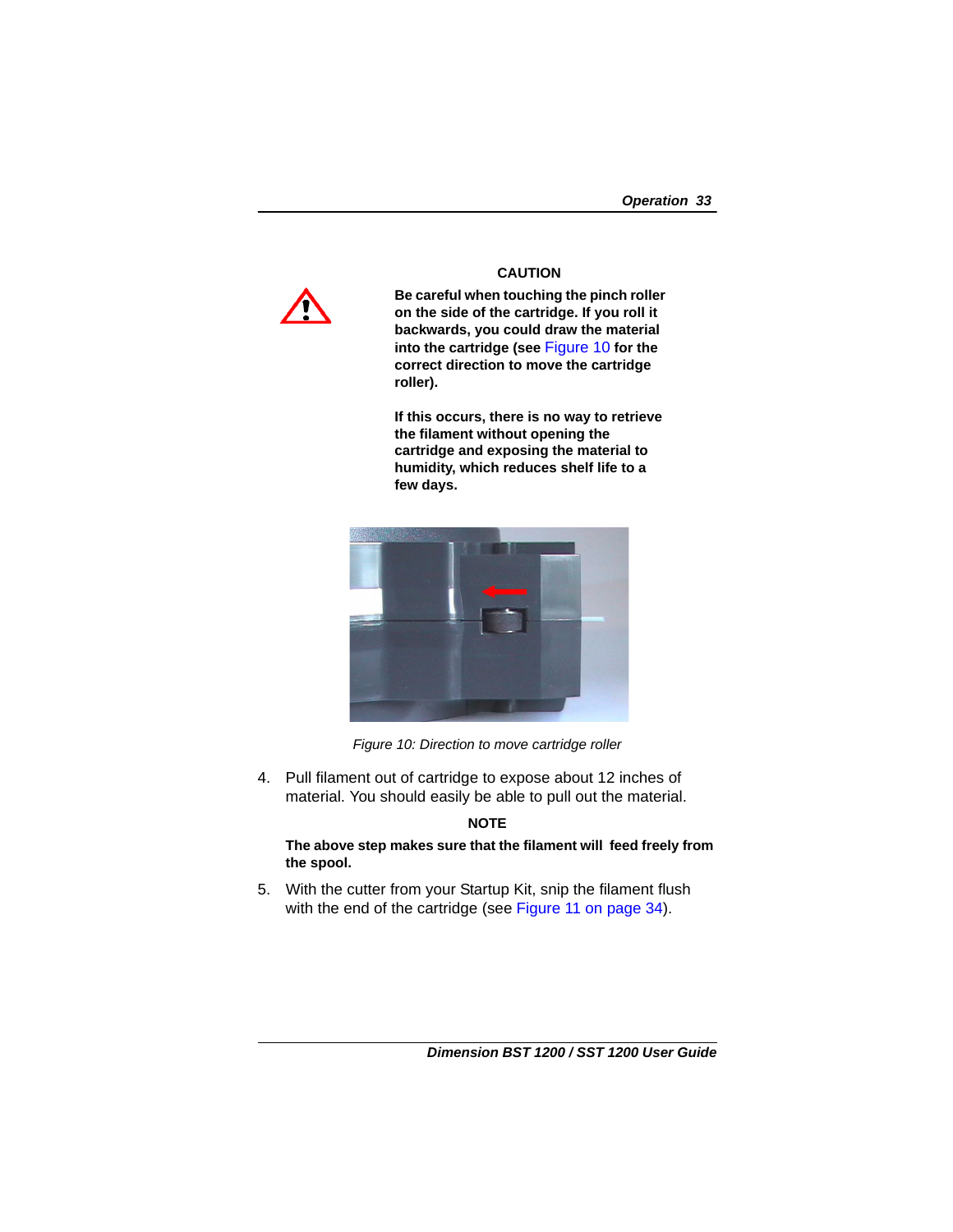

*Figure 11: Snipping the material filament*

- 6. If the printer is in **Idle**, press the **Material Load** button, which will be blinking.
- 7. Display will prompt with **Load Model Replace Both Cartridges** (flashing)
- 8. Insert material cartridges into their appropriate slot from the front of the printer (Model material cartridge goes in the Top slot; Support material goes in the Bottom slot).

### **NOTE**

**You might get the message, Cartridge Not Replaced Or Invalid. This occurs if you do not insert the new cartridges within 30 seconds. In this case the cartridge will not lock into its slot. You must press the Retry button before continuing the process.**

- <span id="page-33-0"></span>9. The panel will display **Load Model - Ready To Load Model Material.** Press **Load** to load model material. (Or, if the model material has been previously loaded, the panel will display **Load Support - Replacing Support.** Skip to Step [10.](#page-34-1))
	- Watch the model extrusion tip (see Figure 12 on page 35) to see if material extrudes (purges) after loading. The panel will then display **Did Model Material Purge?**
	- Press **Yes** (to continue) or **No** (to return to Load Material) as appropriate — or press **Purge Again** if you're unsure which to choose.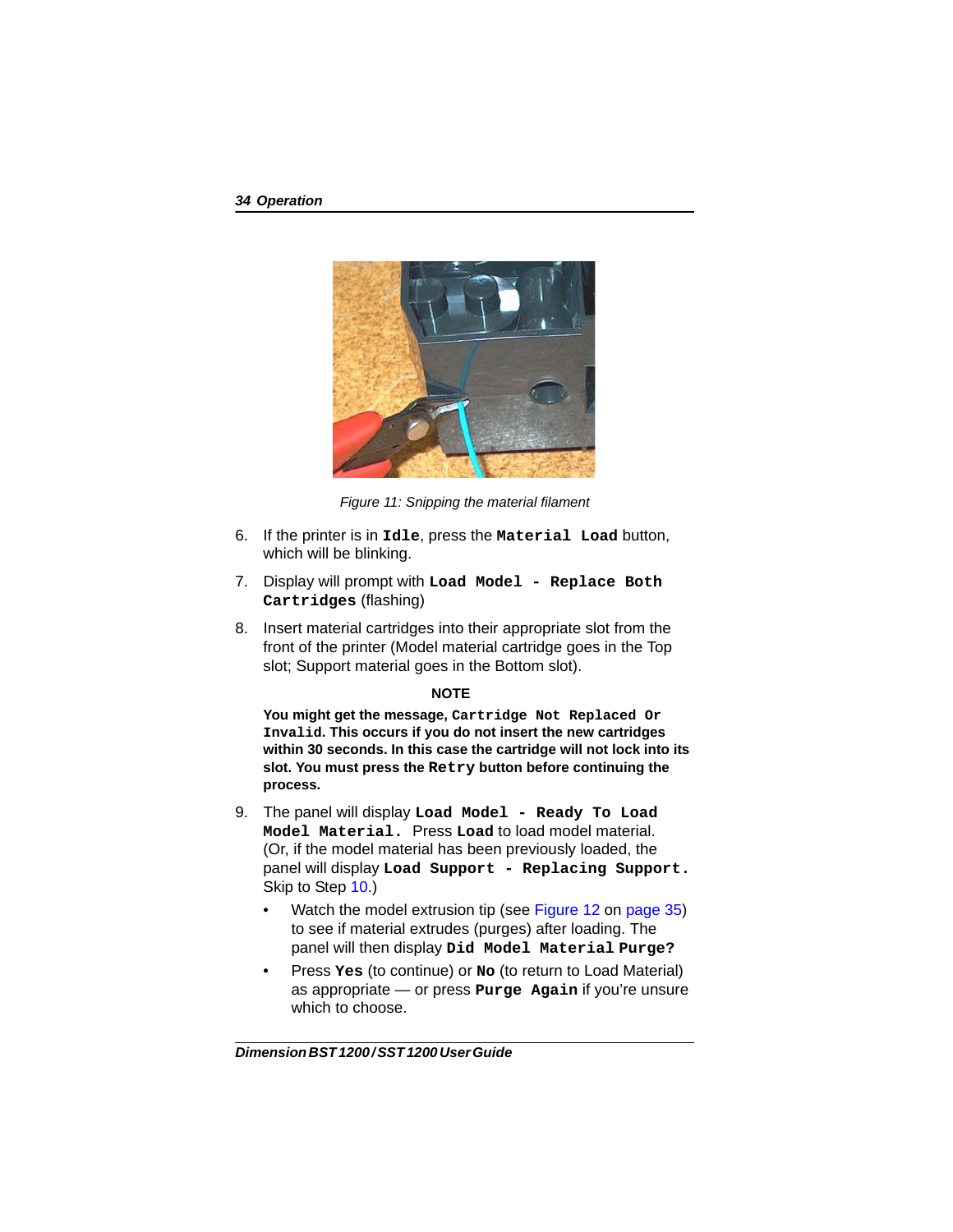- <span id="page-34-3"></span><span id="page-34-1"></span>10. Next you are prompted with **Load Support - Ready to Load Support Material** (if not previously loaded)**.** Press **Load** to load support material.
	- Watch the support extrusion tip (see Figure 12) to see if material extrudes (purges) after loading. The panel will then display **Did Support Material Purge?**
	- Press **Yes** (to return the printer to the Ready to Build state) or **No** (to return to Load Material) as appropriate or press **Purge Again** if you're unsure which to choose.



*Figure 12: Close-up of extrusion tips*

### **NOTE**

**If the display shows Load Failed, press Retry. If load fails again, remove the cartridge, snip the material (see** Figure 11 **on page 34), remove filament in the printer, and reinsert the cartridge.**

## <span id="page-34-2"></span><span id="page-34-0"></span>**Unloading Material**

The model and support material cartridges may be replaced separately or at the same time. In idle-, load-, or build-related modes, the panel displays the percentage of material remaining in the cartridges. If the printer will be operating unattended for a long period, and the material level is getting low, you may want to replace the cartridges before starting a new part. Of course, you will also need to replace the cartridges when they are empty.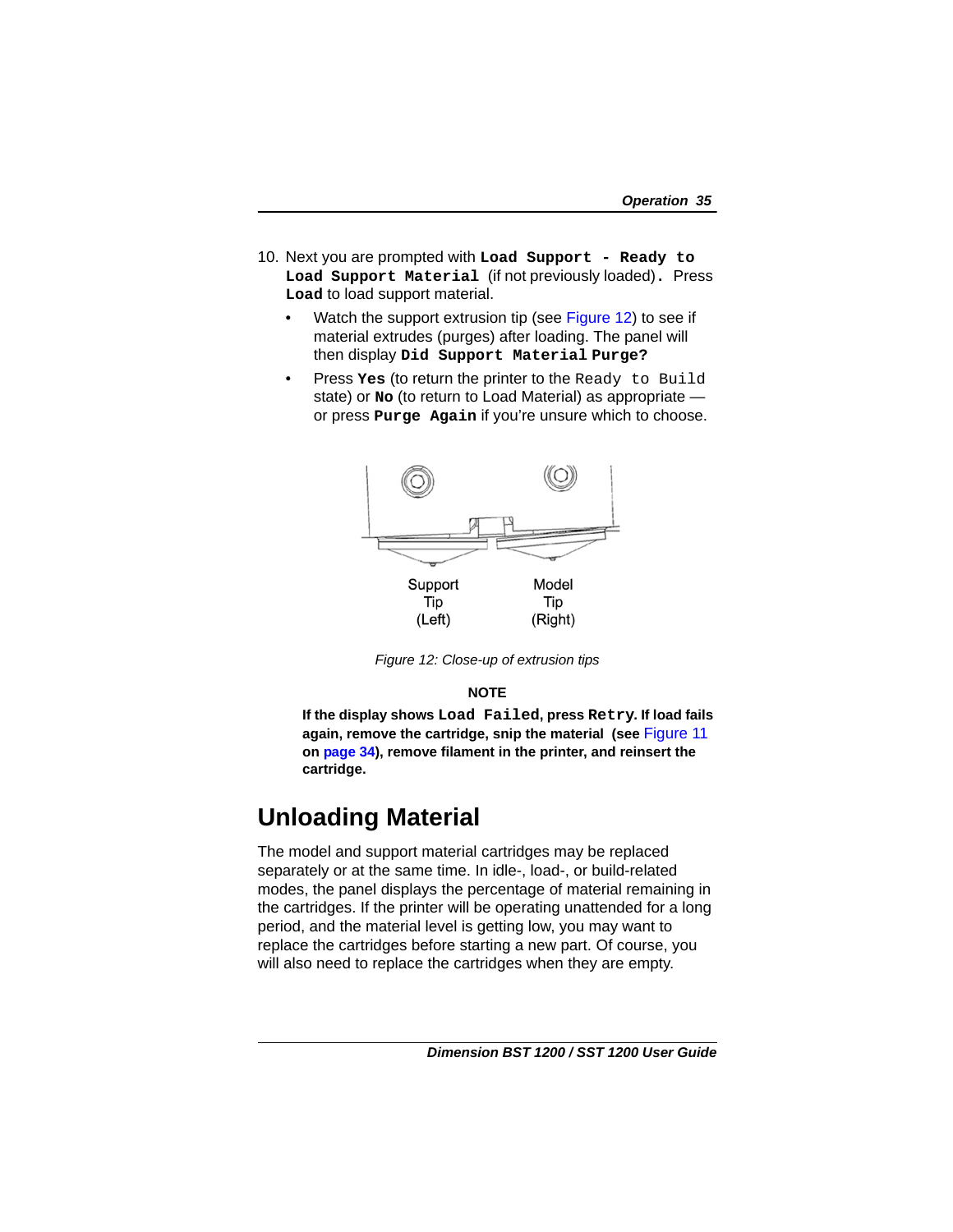### **Unload material cartridges:**

- 1. From **Idle** (or **Ready To Build**), Press **Material Load**.
	- A. The panel displays **Load Material** and prompts with, **Replace model**?
		- Press **Yes**. to unload the Model Material. The panel displays **Replacing model**,
		- Press **No** if you do not wish to unload the model material.
	- B. The panel then prompts with, **Replace support?**
		- Press **Yes**. to unload the Support Material. The panel displays **Replacing support**,
		- Press **No** if you do not wish to unload the support material.
	- C. After you have made the above choices, the panel displays **Unloading** for approximately 2 minutes (the selected materials will be unloaded from the extrusion head).
	- D. When unloading is complete, the panel will prompt you to remove a cartridge based upon your choices - i.e., **Remove Both Cartridges, Remove Model (Top) Cartridge, or Remove Support (Bottom) Cartridge**.
- <span id="page-35-0"></span>2. Remove the material cartridge(s) by first pushing it forward gently, and then pulling it out of the slot.



### **CAUTION**

**Do NOT try to rewind the filament that remains in the system. This will cause material to cross-wind in the cartridge causing cartridge failure.**

- When you remove a cartridge there will be approximately 213 cm (7 feet) of filament that will need to be pulled from the system. (This is normal. Material is only retracted from the extrusion head during 'unloading'.)
- <span id="page-35-1"></span>3. To store a partially used cartridge, place a small flag of tape on the filament near the cartridge. Cut off and discard the remaining material. The tape flag ensures the filament does not retract into the cartridge.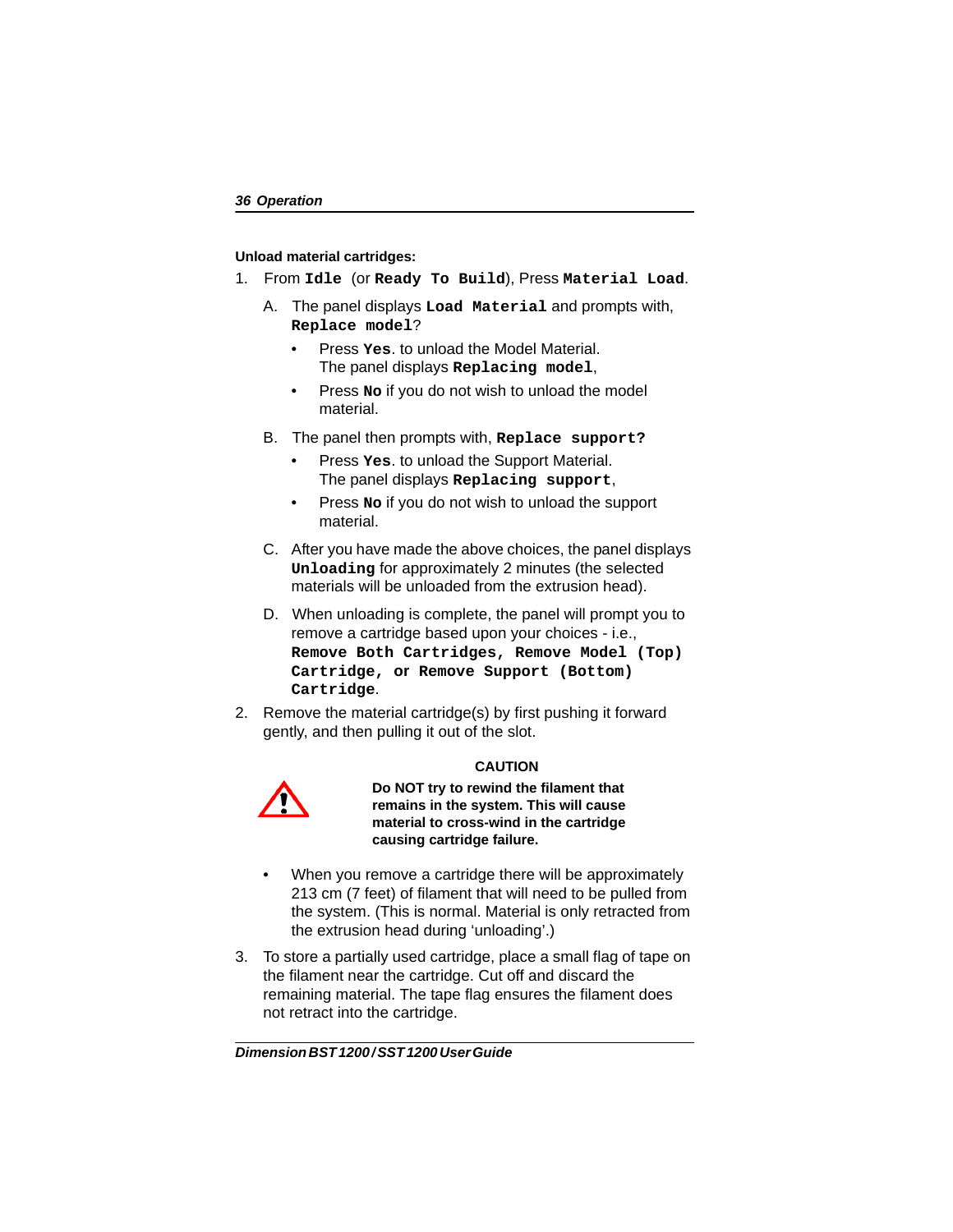## <span id="page-36-0"></span>**Building a Test Part**

Factory test parts have been preloaded into your Dimension. To familiarize yourself with the system, it is recommended that you build one of the test parts before attempting to build one of your own files .

Once the printer has warmed up, material has been loaded, and a modeling base is in place, you can send a test part to the printer.

### **Build a test part:**

- 1. Press **Maintenance**.
- 2. Press **Test Parts**, and select one of the available sample parts.

Dimension automatically starts building the part.

3. When the part is finished, follow the steps under [Removing a](#page-40-1)  [Completed Part](#page-40-1) on [page 41.](#page-40-1)

## <span id="page-36-1"></span>**Sending Your CAD File to the System**

This section describes the procedures used for sending your own CAD files to Dimension.

### **Send a "job" to Dimension:**

- 1. Create an STL file with your CAD software.
- 2. Click on the CatalystEX icon  $\blacksquare$  on the desktop of your PC. The CatalystEX main window opens (Figure 13 on page 38).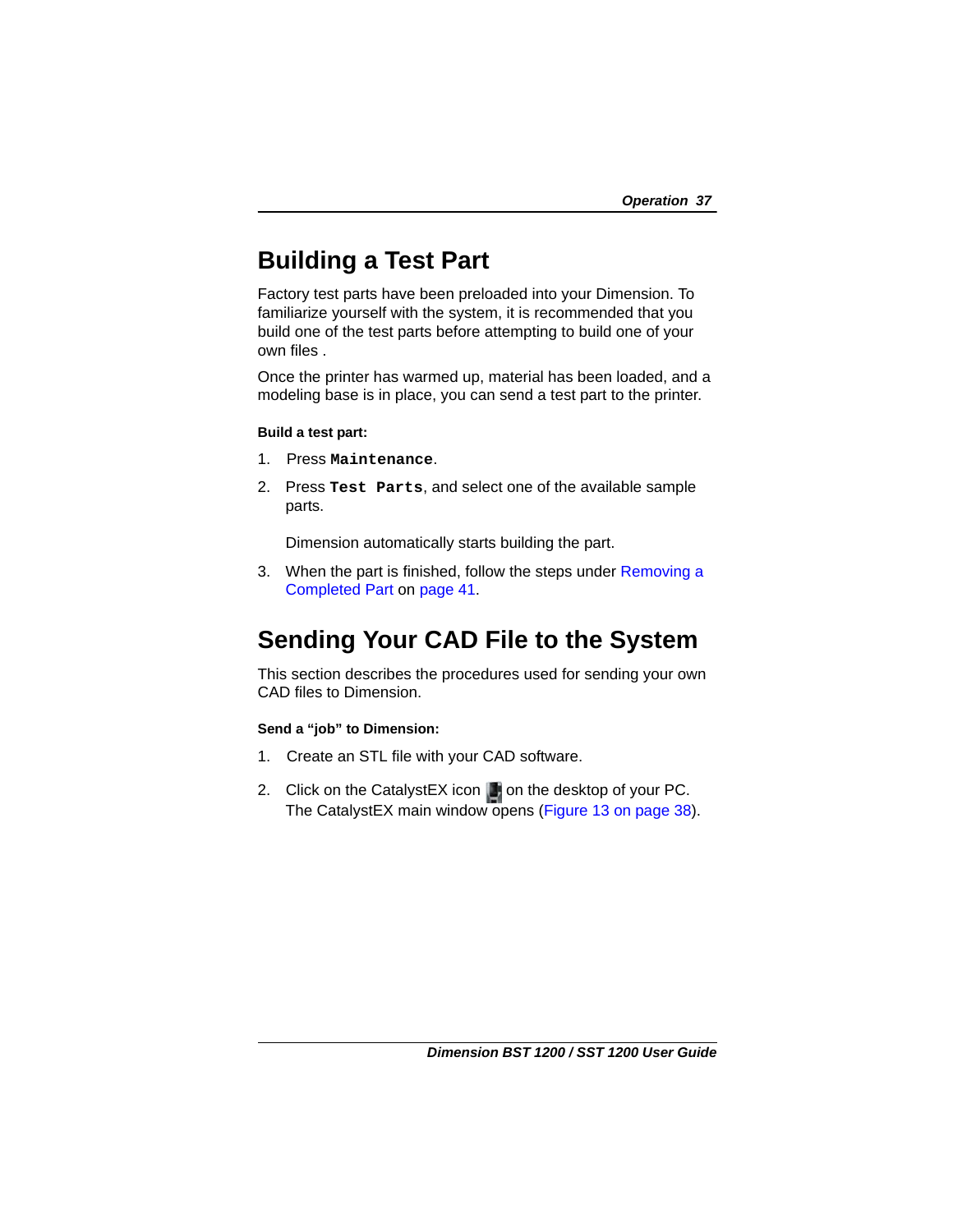

*Figure 13: Catalyst main window*

- 3. From the **File** menu, click **Open**.
- 4. Select and Open an STL file produced with your CAD software.
- 5. Choose one of several options for printing your part. From the General Tab:

### **NOTE**

### **For detailed information about the many file processing options available in CatalystEX, refer to the CatalystEX Help files.**

- Click 'Print' to have CatalystEX process your part and immediately send it to your Dimension for printing. ...OR...
- Click 'Pack' to have CatalystEX process the part for printing, but not send the part to your Dimension... send the part to the printer later as part of a pack (from the Pack Tab).

Regardless of how you choose to prepare your file for printing, the end result will be the same. CatalystEX will process the STL file into a CMB file. It is the CMB file that CatalystEX will send to the Dimension printer to create your part.

### **NOTE**

**For more information about STL files, CMB files, part orientation, modeling envelope placement, print 'job' efficiency, and other print controls refer to the CatalystEX Help file.**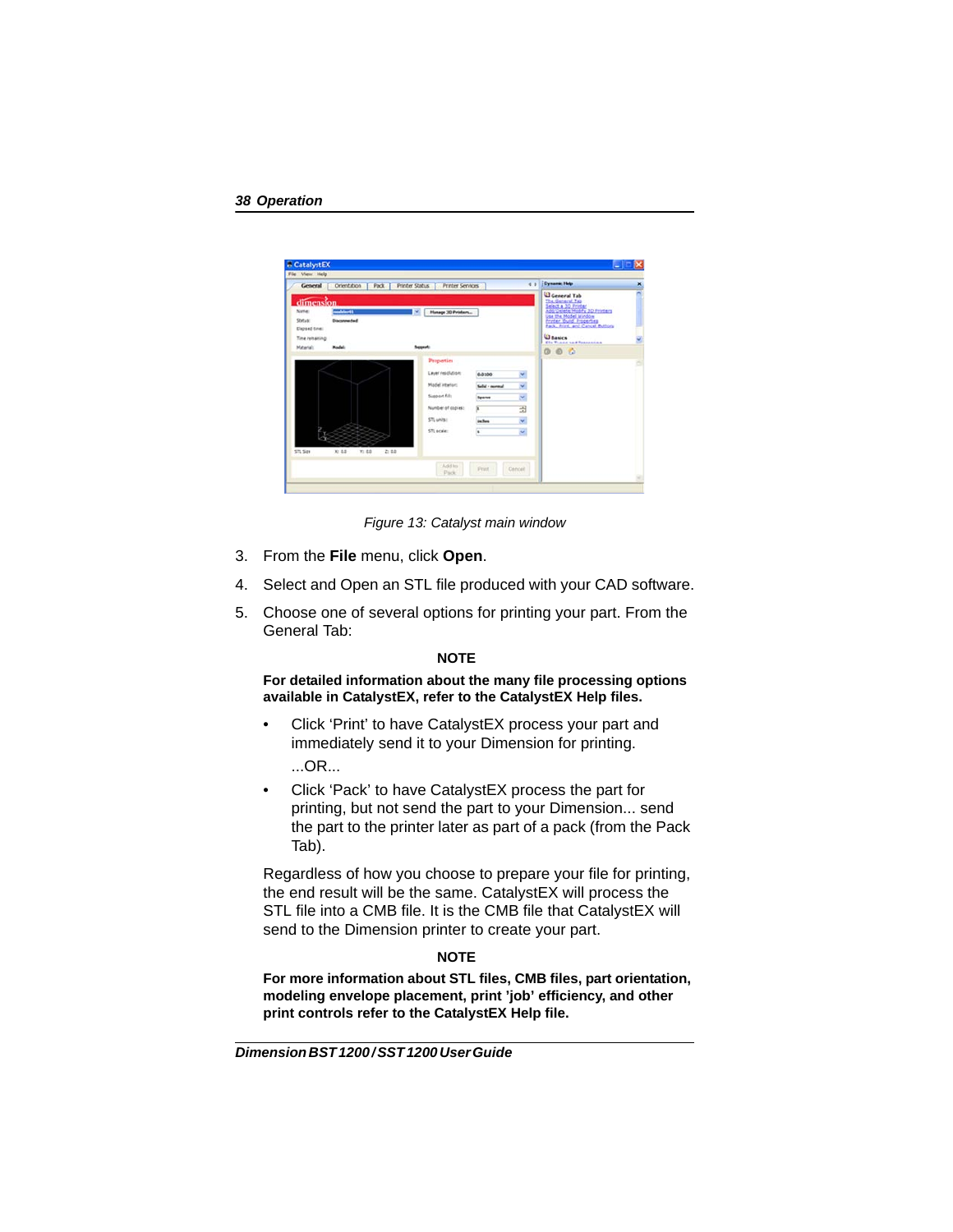### <span id="page-38-0"></span>**Building a Part from Your File**

After CatalystEX sends the CMB file to the printer, the panel displays **Ready to Build** along with your file's name.

### **Build a part:**

Press **Start Model**. The system will warm up to correct build temperatures. After warm-up, the panel displays **Finding Home**, (the extrusion head is currently finding the top of the modeling base on which the part is to be built). After finding its starting point, Dimension begins building the part.

### **Read the display panel while building:**

The top two lines of the display panel show printer-status messages (see [Figure 14](#page-38-2)). The bottom line of the panel shows the material amounts remaining in the cartridges.



*Figure 14: Display panel during build*

## <span id="page-38-2"></span><span id="page-38-1"></span>**Chamber Lights**

When a part starts to build, the chamber lights are automatically ON. You can toggle lights ON or OFF through the Display Panel.

You can also turn the light on continuously. Go to the **Idle** or **Ready to Build** mode. Press **Maintenance** and then press **Next** until **Setup Maintenance** is displayed. Press **Lights Always**. The light will remain ON until the system is powered OFF.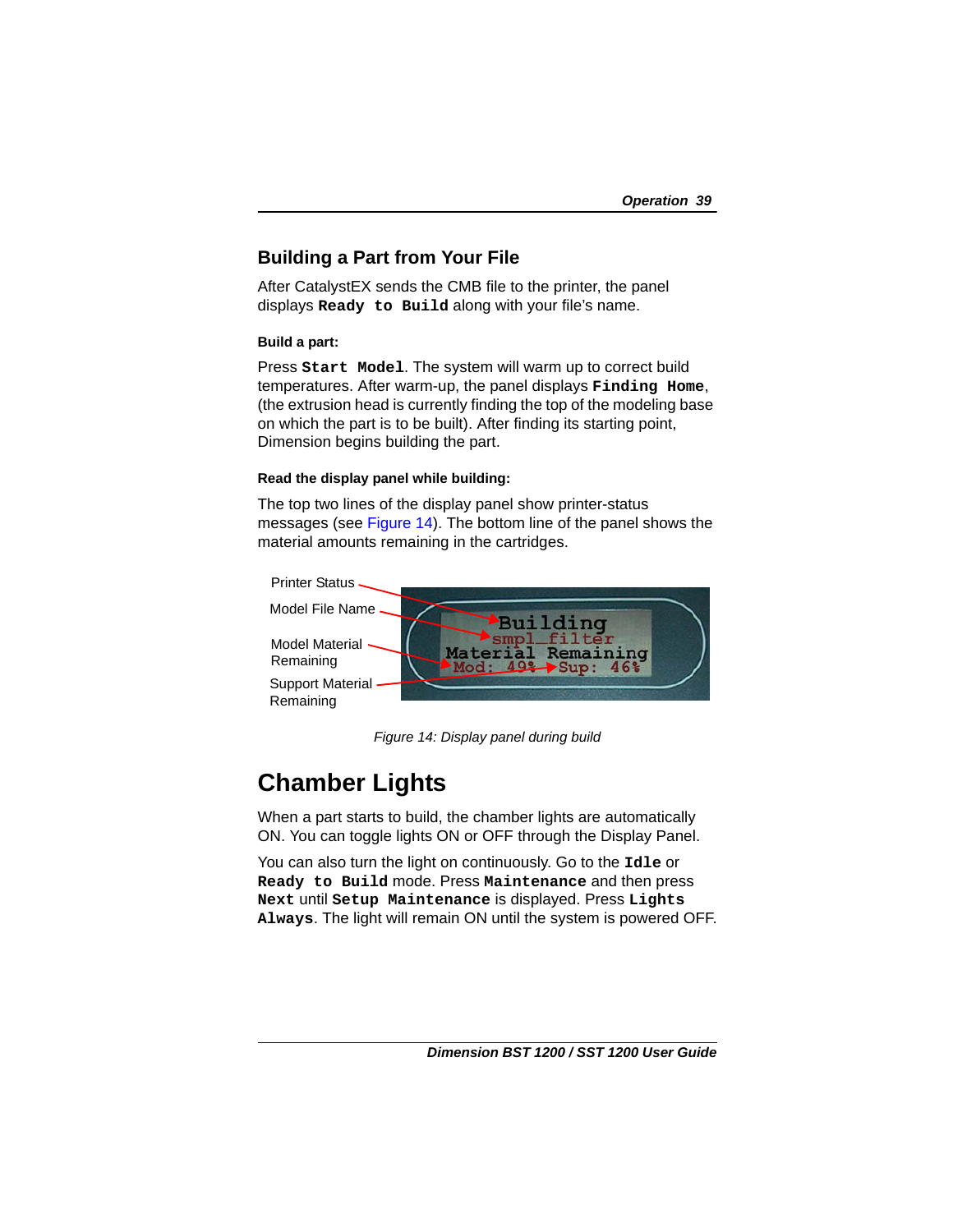## <span id="page-39-0"></span>**Pausing Build**

While building a part, you may want to pause the operation - e.g, to allow for replacement of a material cartridge. To pause the build operation at any time, press **Pause**.

### **NOTE**

**When the build process is paused, Dimension completes the current tool path before pausing.**

## <span id="page-39-1"></span>**Resuming Build from Pause Mode**

If you have pressed **Pause**, and are ready to resume building the part, press **Resume**. Dimension resumes modeling.

## <span id="page-39-2"></span>**Resuming Operations from Standby Mode**

After several minutes of inactivity, Dimension enters Standby mode. During Standby, the head temperature will decrease to save energy.

### **Continue operation from Standby mode:**

- 1. Press **Resume**.
	- The panel displays **Ready to Build** and your part's name (if there is a part in the queue). It also shows the amount of material remaining in the model material cartridge and the support material cartridge (e.g. **Mod 90 %, Sup 85 %**).
	- **Start Model begins blinking.**
- 2. Press **Start Model** to begin modeling. (Dimension may require a few minutes to warm up to proper build temperatures. You can view the temperature values in the display.)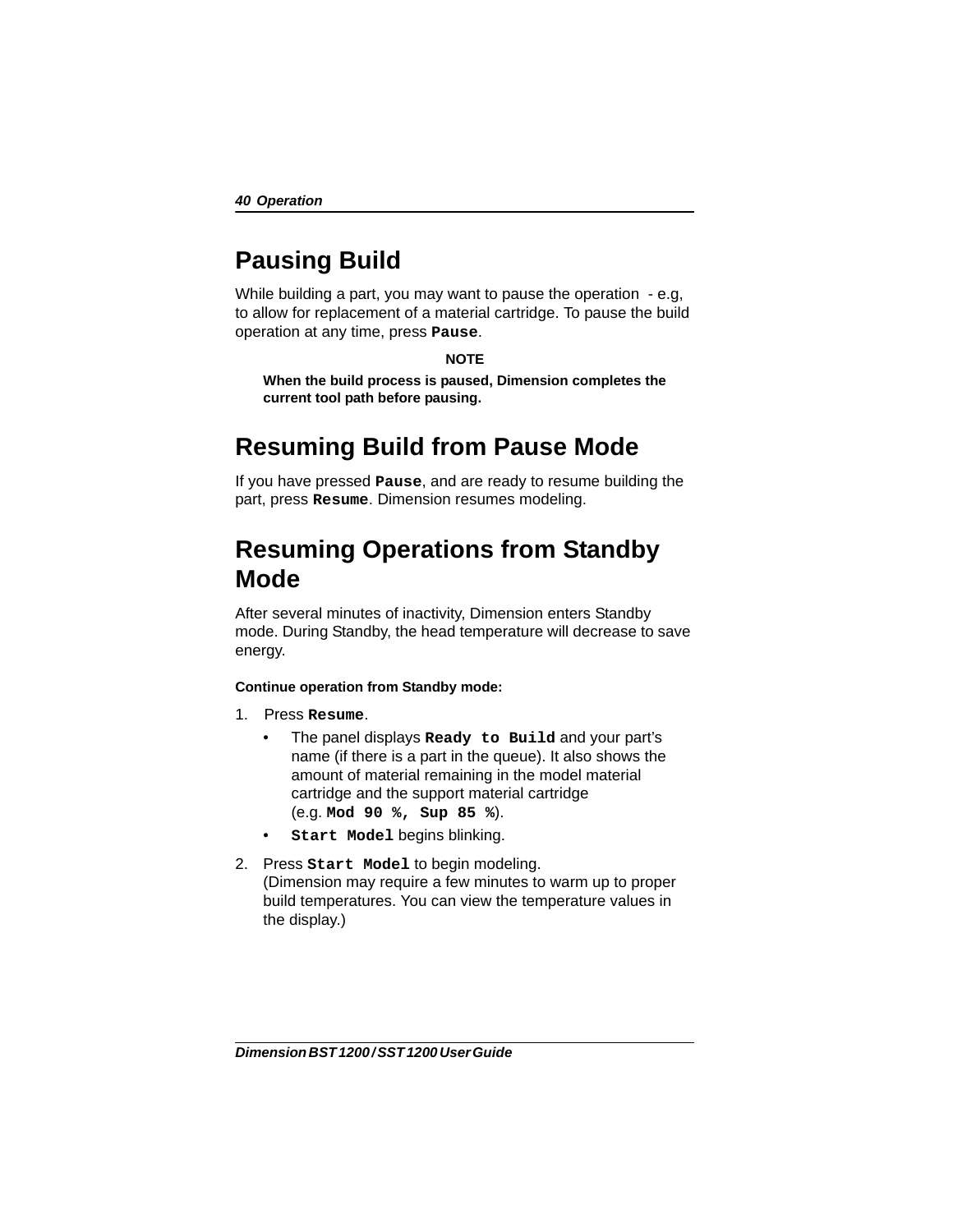## <span id="page-40-0"></span>**Canceling a Job**

You can cancel a job at any time while the part is building.

### **Cancel a job:**

- 1. Press **Pause**.
- 2. Once Dimension stops building, press **Cancel Build**. The panel displays **Are you Sure?**
- 3. Press **Yes**. The panel displays **Build Stopped** followed by the part name.
	- The panel prompts you to remove the part and replace the modeling base ([See "Inserting a Modeling Base" on](#page-29-0)  [page 30.](#page-29-0)). Once the chamber door has been opened and closed, the panel asks: **Part Removed?**
- 4. Press **Yes** *only after* removing the part refer to "[Removing a](#page-40-1)  [Completed Part"](#page-40-1).



### **CAUTION**

**If you press Yes before removing the part, the system can be damaged, and a service call will be required.**

## <span id="page-40-1"></span>**Removing a Completed Part**

When the part has completed, the panel displays **Completed Build**, and the file's name. It also shows **Remove Part** and **Replace Modeling Base**.

### **Remove a completed part from the Dimension system:**

- 1. Open the modeling chamber door.
- 2. Release the modeling base retainers and pull the modeling base towards you, out of the tray guides.
- 3. Insert a new modeling base.
- 4. Close the modeling chamber door.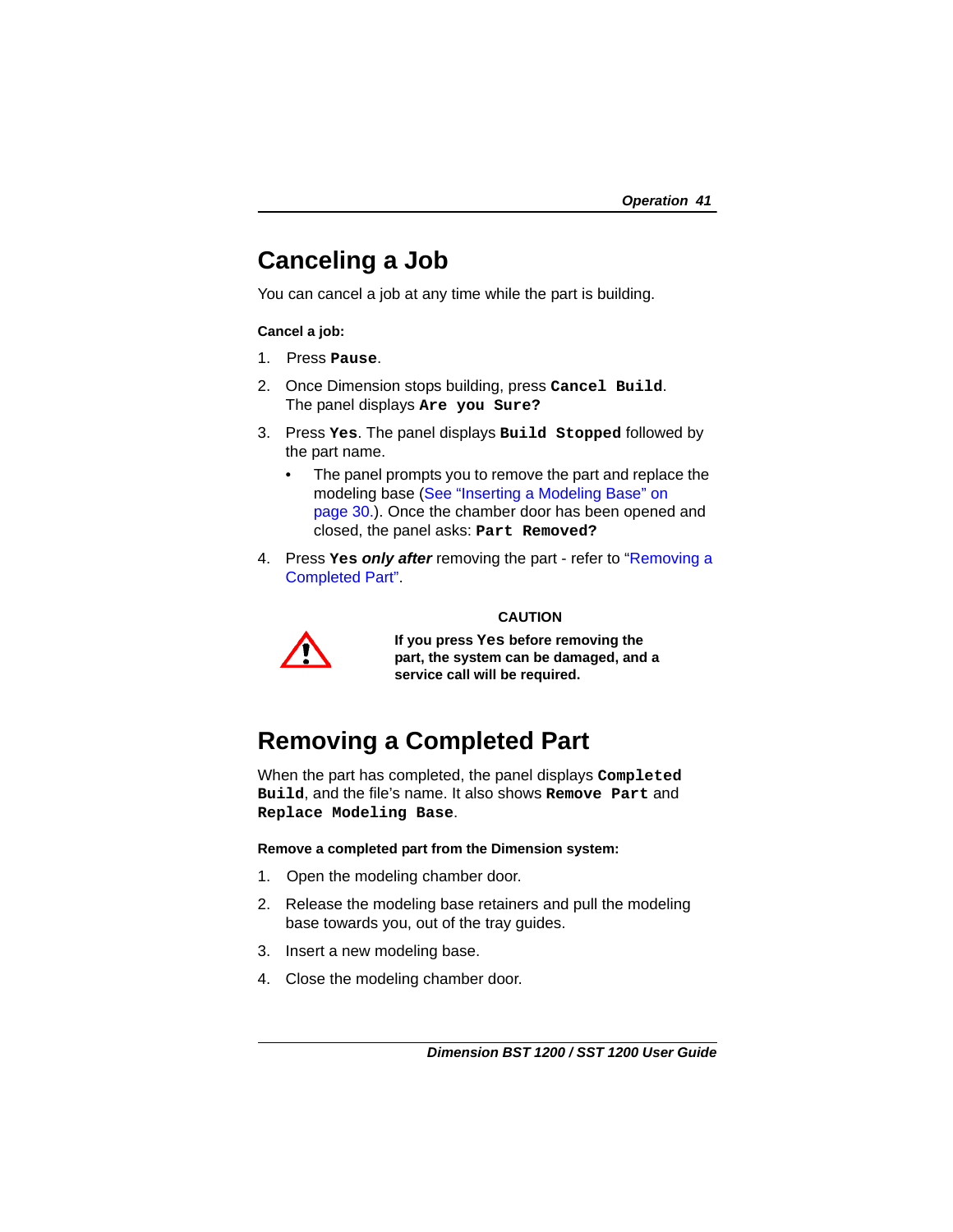5. After you have opened and closed the door, the panel displays **Part Removed?** *only* after removing the part, press **Yes**.

#### **CAUTION**



**The system can be damaged if you answer Yes and the part has not been removed!** 

• After you press **Yes**, the panel displays the status as **Ready to Build** for the next part in the queue.

#### **Remove a completed part from the modeling base:**

- 1. After removing the base from the printer, firmly flex the modeling base back and forth with your hands to loosen the part. For best results, flex the modeling base front-right to back-left.
- 2. Pull the part off the base or use a putty knife to pry the part completely off.

#### **NOTE**

**Supports are much easier to remove when the modeling base is still warm.**

## <span id="page-41-0"></span>**Removing Support Material**

### <span id="page-41-1"></span>**Breakaway Supports**

#### **WARNING**



**Wear safety goggles and LEATHER gloves (provided in Startup Kit) when removing breakaway supports.**

Dimension BST uses breakaway supports. Removing breakaway support is a simple matter of gently removing material by scraping, or twisting. Basic tools such as a pick or needle-nose pliers can facilitate material removal from cavities.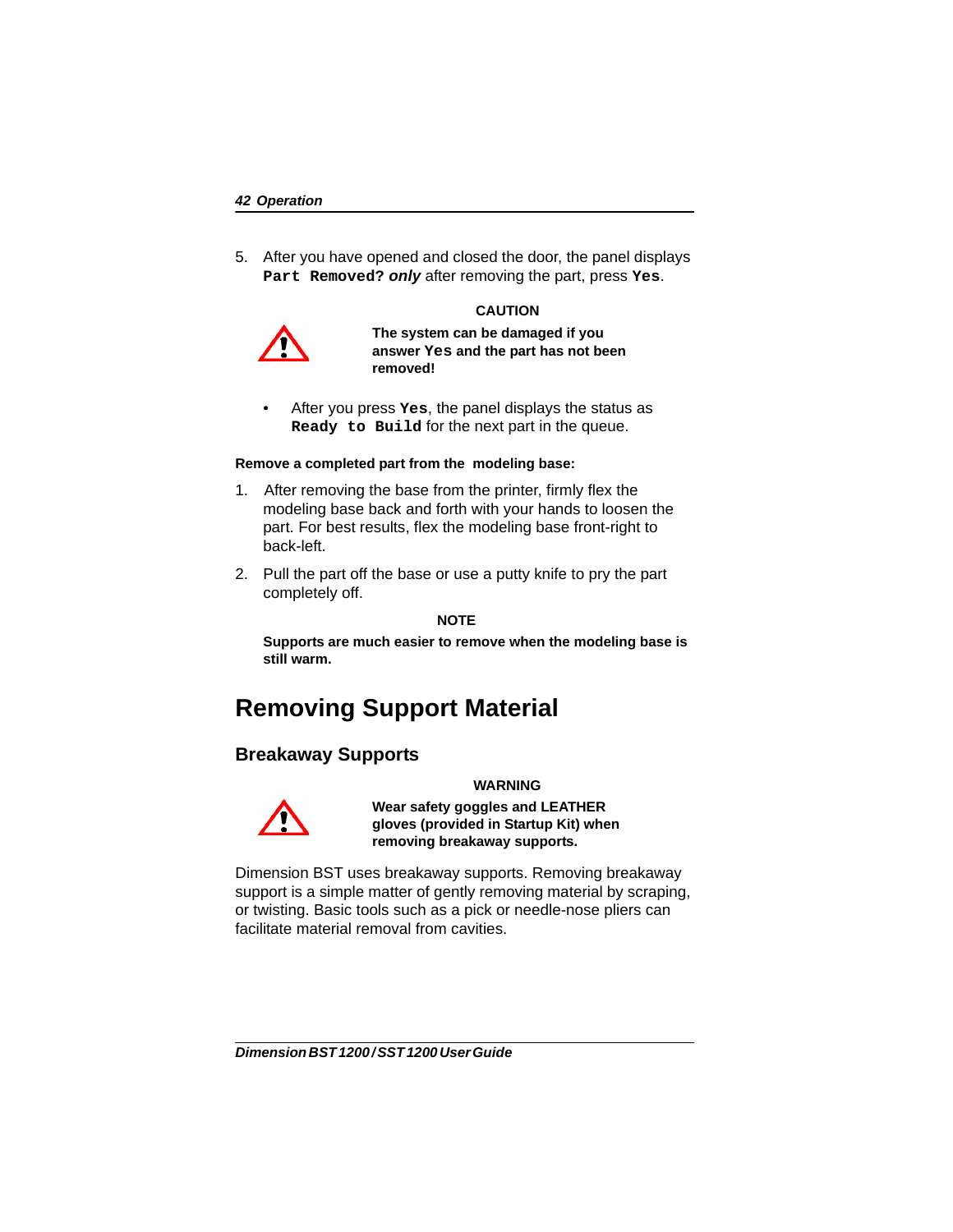### <span id="page-42-0"></span>**Soluble Supports**



**Wear safety goggles and safety gloves (provided in Startup Kit) when removing soluble supports.**

**WARNING**

**When removing soluble supports** *by hand***, wear LEATHER gloves.**

**When removing soluble supports** *with the soluble concentrate***, wear RUBBER gloves.**

Dimension SST uses soluble supports - a water-based solution designed to allow you to simply wash away the support material. Your part is left smooth and clean with the fine details intact. The soluble support material can be removed by hand with relative ease, but is designed to be dissolved off of your parts for handsfree part finishing.

Refer to the SST Process Guide for details regarding the removal of soluble support material.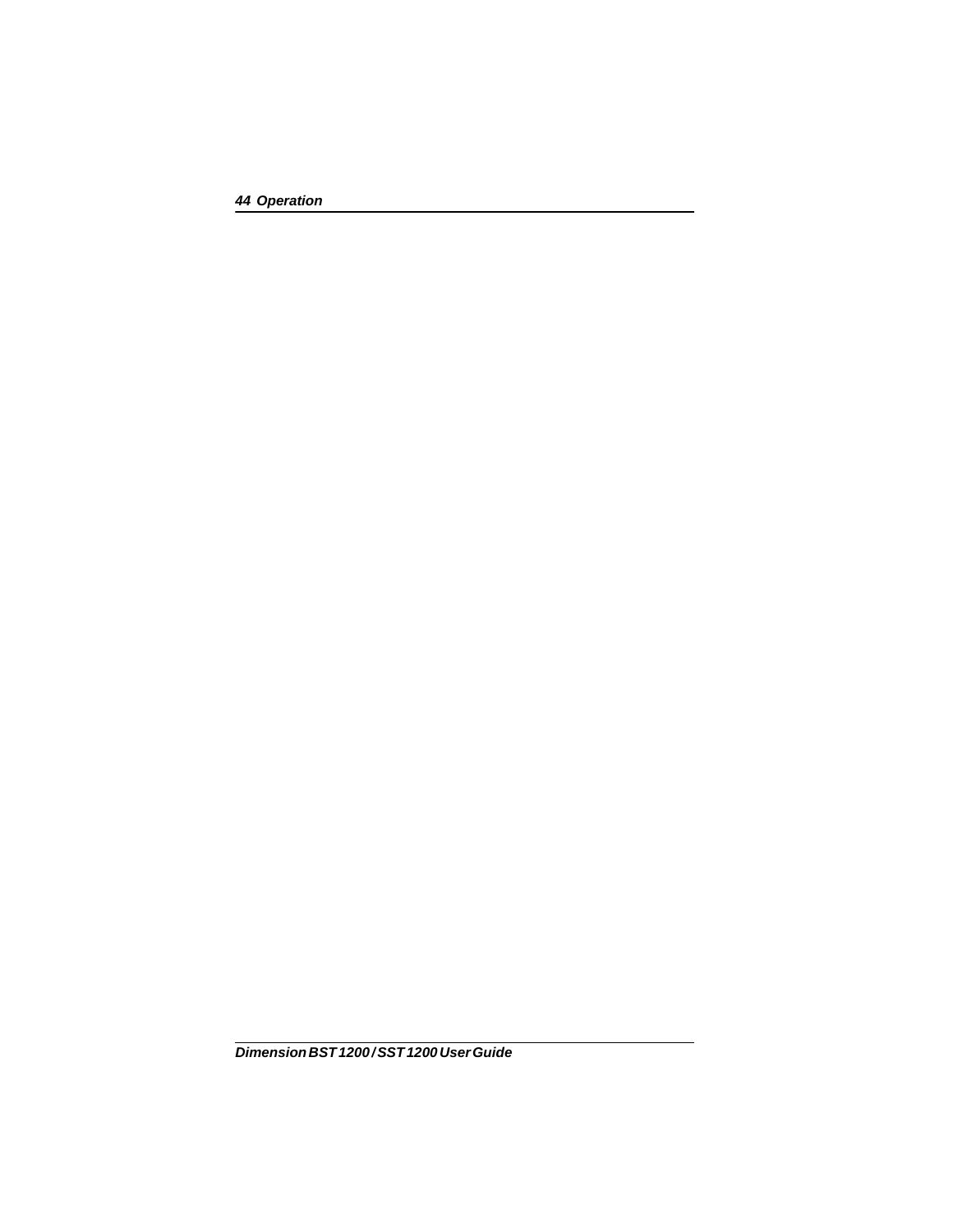<span id="page-44-0"></span>Follow the simple procedures within this chapter to ensure continued proper operation of Dimension.

## <span id="page-44-1"></span>**Startup Kit Tools**

The Dimension Startup Kit contains replacement parts and a set of tools used to help you maintain the system.The following is a list of the tools contained in the Startup Kit.

- Needle Nose Pliers
- T-Handled Wrench 1/8 inch
- T-Handled Wrench 7/64 inch
- Leather Insulated Gloves (Pair)
- Putty Knife
- Cutters
- Brush (bronze)
- **Magnifier**

### **WARNING**



**Krytox grease can cause skin irritation. Avoid contact with skin and clothing when it is being handled.**

• 2 oz. Tube Krytox Grease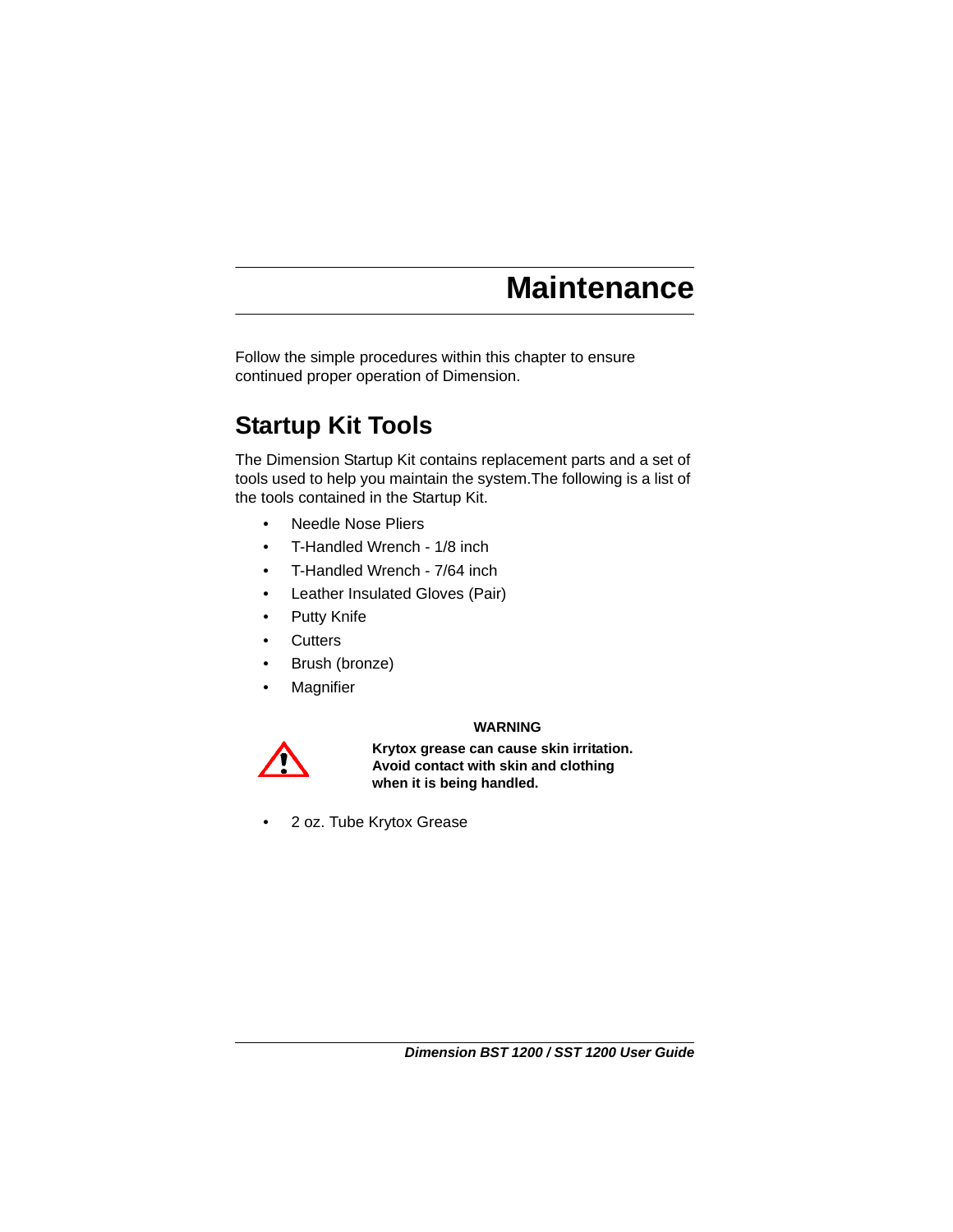## <span id="page-45-0"></span>**After Each Build**

### <span id="page-45-1"></span>**Empty Purge Container**

The black, plastic purge container is attached to the right side of the modeling envelope rear wall (see Figure 1 on page 11).

#### **NOTE**

### **A full purge container may impact part quality.**

- 1. Remove the purge container by grasping it and pushing it upward to release it from its three mounts.
- 2. Pull the container towards you and out of the chamber.

### **CAUTION**



**When reinstalling the container, make sure that it locks on all three mounts and hangs flush with the chamber wall to avoid damage.** 

3. Empty the container and reinstall on 3 mounts.

## <span id="page-45-2"></span>**500 Hour Maintenance**

### **NOTE**

**For printer hours, refer to the CatalystEX 'Printer Services' tab - 'Printer Info' button.**

### <span id="page-45-3"></span>**Clean Fan Filter**

### **To clean the fan filter:**

- 1. Locate the lower fan on the rear panel of Dimension and remove the plastic frame (snaps on and off) that secures the fan filter.
- 2. Clean the filter with soap and water, and blot it dry.
- 3. Reassemble.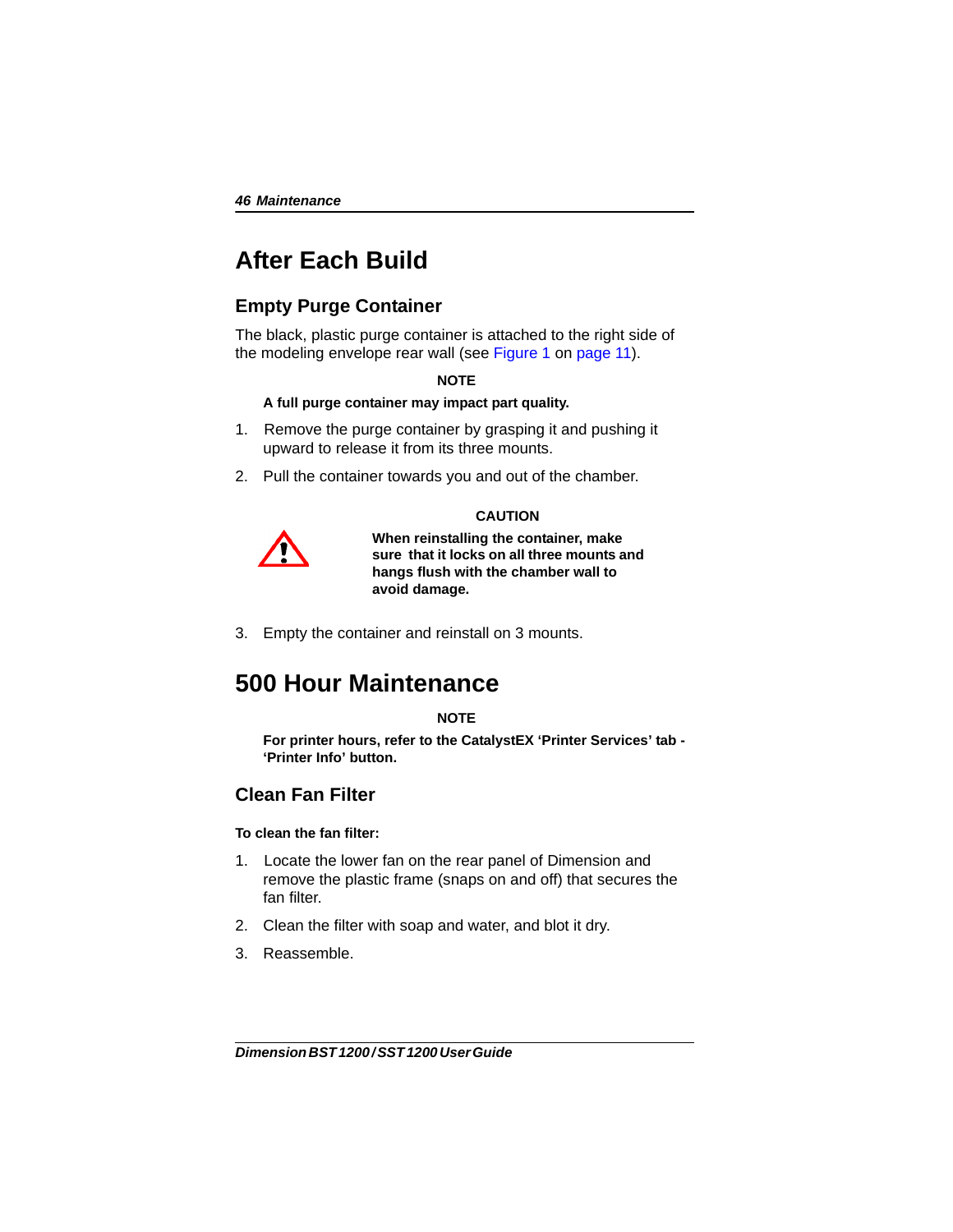### <span id="page-46-1"></span><span id="page-46-0"></span>**Tip Cleaning Assembly (Brush/Flicker Assembly)**

(Refer to Figure 17 on page 48).

### **NOTE**

**The flicker should be replaced after 500 hours. It is only necessary to replace the brush after 2000 hours.**

- 1. Completely power down Dimension. See ["Powering Off](#page-30-2)  [Dimension"](#page-30-2) on [page 21.](#page-20-1)
- 2. Remove the purge container. See "Dimension Front View" on page 11.
- 3. Remove plastic head cover by squeezing raised pads on sides of cover (Figure 15).

Squeeze Tabs (one on each side) to Remove Cover.



*Figure 15: Removing the Head Cover*

- 4. Remove the old flicker. loosen the flicker attachment (rear) screws and pull up on the flicker.
- 5. Insert the new flicker and tighten the rear screws while gently pushing down on the flicker.

### <span id="page-46-2"></span>**NOTE**

### **The bottom of the material tip must hit in the top 75% of the flicker.**

- 6. Remove the old tip cleaning brush by loosening the two mounting screws and pulling up on the brush.
- 7. Install the new tip cleaning brush, but do not tighten the mounting screws.
- 8. With a glove on your hand, move the head so that the tips are above the tip cleaning brush.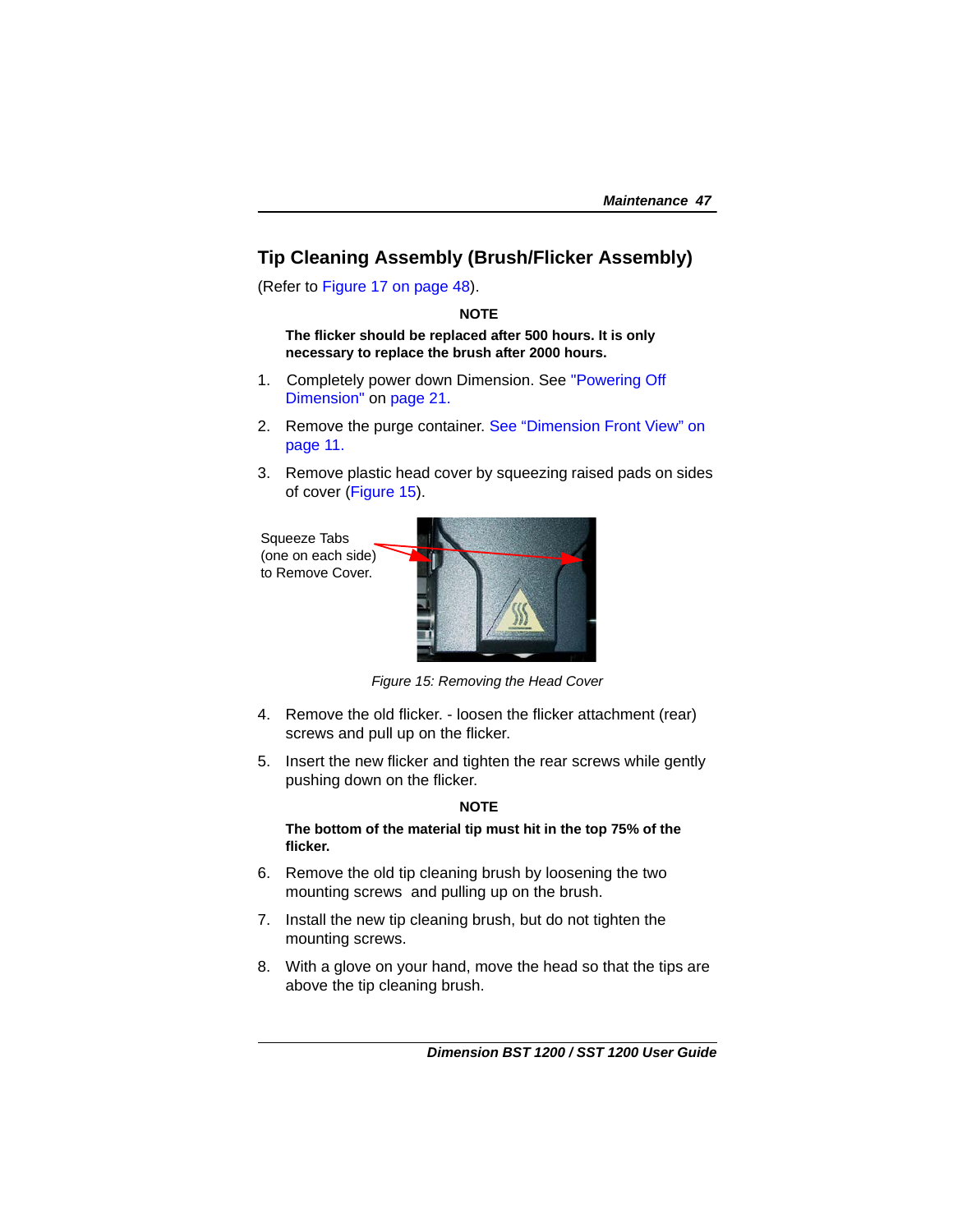9. Push the Tip Toggle Bar to the left. This makes the Model (Right Tip) the 'active' tip (Figure 16).



Position Tip Toggle Bar to Left

*Figure 16: Position Tip Toggle Bar for Adjustment of Cleaning Brush*

- 10. Adjust the tip cleaning assembly until the brush lightly touches the bottom of the Model Tip Shroud. Tighten the brush mounting screws - but not to final torque.
- 11. Push the Tip Toggle Bar to the right making the Support (Left Tip) the active tip.
- 12. Verify that the Support Tip Shroud touches the brush. Raise the brush if necessary.

### **NOTE**

**Ideally, the top of the brush and the top of the flicker should be the same height. Brush height, however is more important to tip maintenance than the flicker height.**

13. Tighten the brush mounting screws to 12 in-lbs (1.356 Nm) of torque.



*Figure 17: Replacing the tip cleaning brush*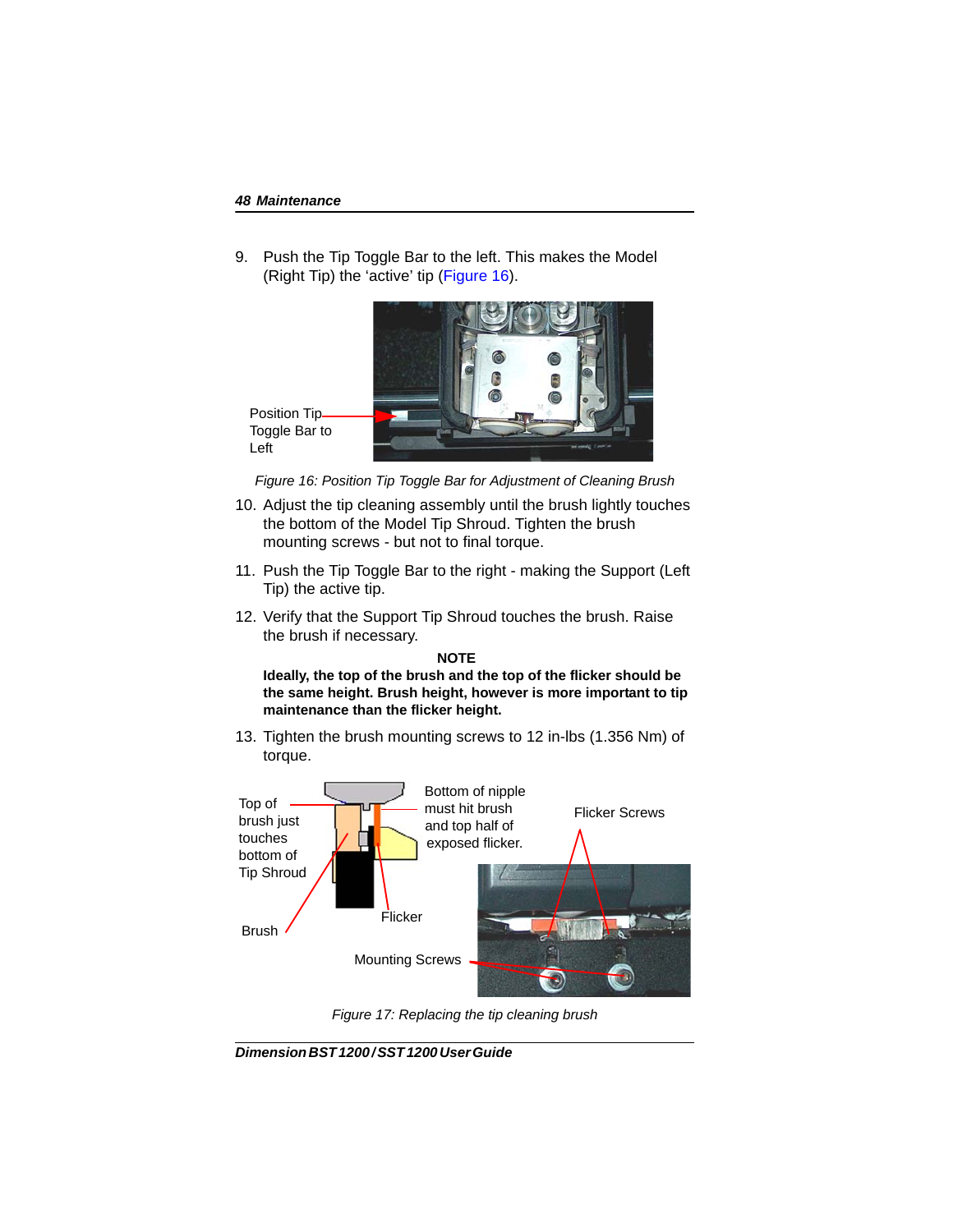## <span id="page-48-0"></span>**2000 Hour Maintenance**

**NOTE**

**For printer hours, refer to the CatalystEX 'Printer Services' tab - 'Printer Info' button.**

### <span id="page-48-1"></span>**Axis Maintenance**

- 1. Clean and lubricate the Z-axis lead screw (*drive* screw), X-axis guide rods (2), Y-axis guide rods (2), and Z-axis guide rods (2). See Figure 18 for locations.
	- Clean with isopropyl alcohol.

### **WARNING**



**Krytox grease can cause skin irritation. When it is being handled, use impervious gloves and avoid contact with skin and clothing.**

Lubricate using the Krytox grease provided in the Startup Kit. Use the grease sparingly.



*Figure 18: Lead Screw and Guide Rod Identification*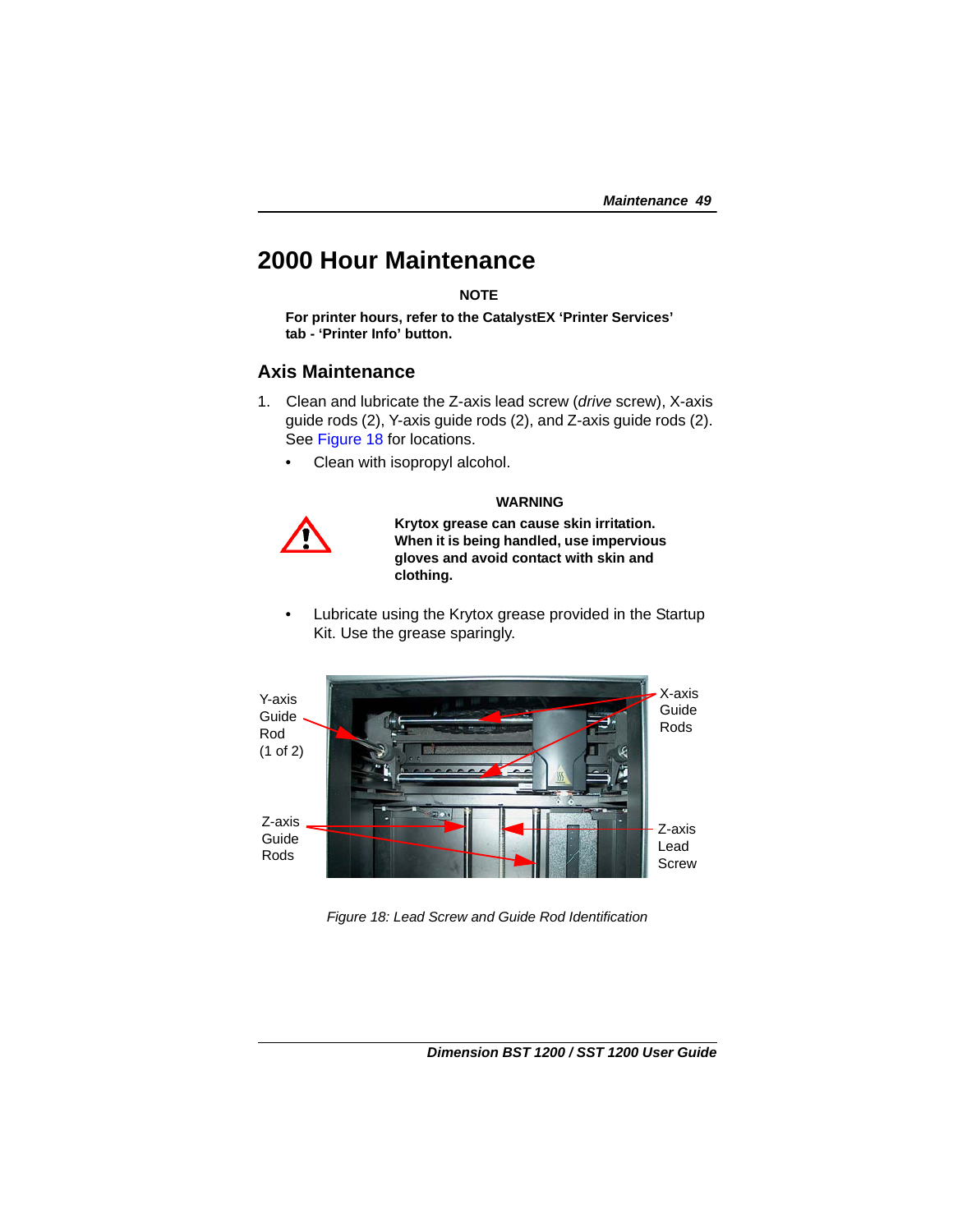## <span id="page-49-0"></span>**As Needed Maintenance**

The following maintenance items have no routine schedule but should be tended to as needed.

### <span id="page-49-1"></span>**Remove Debris Buildup**

Remove all material buildup on the Z Platform and around the lead screw (See "Lead Screw and Guide Rod Identification" on page 49.). Failure to do so could cause the base to become unlevel or the Z Platform to jam at its upper limit.

### <span id="page-49-2"></span>**Vacuum Build Chamber**

Vacuum the build chamber to remove all foreign particles and purged material.

### <span id="page-49-3"></span>**Clean Door Glass**

The door glass can be cleaned with any commercial glass cleaner.

### <span id="page-49-4"></span>**Chamber Light Bar**

### **CAUTION**



**Use only a factory authorized replacement light bar.**

Replace a chamber light bar when it burns out.

### **NOTE**

**There are two light bars in the modeling chamber. They are located on the front wall of the chamber - one to the right, the other to the left of the chamber door.**

### **Replace chamber light bar:**

- 1. Power down the system.
- 2. Locate the wiring harness leading away from the bottom of the light bar.
- 3. Disconnect the light bar from the wiring harness by squeezing the wiring harness clip while pulling down.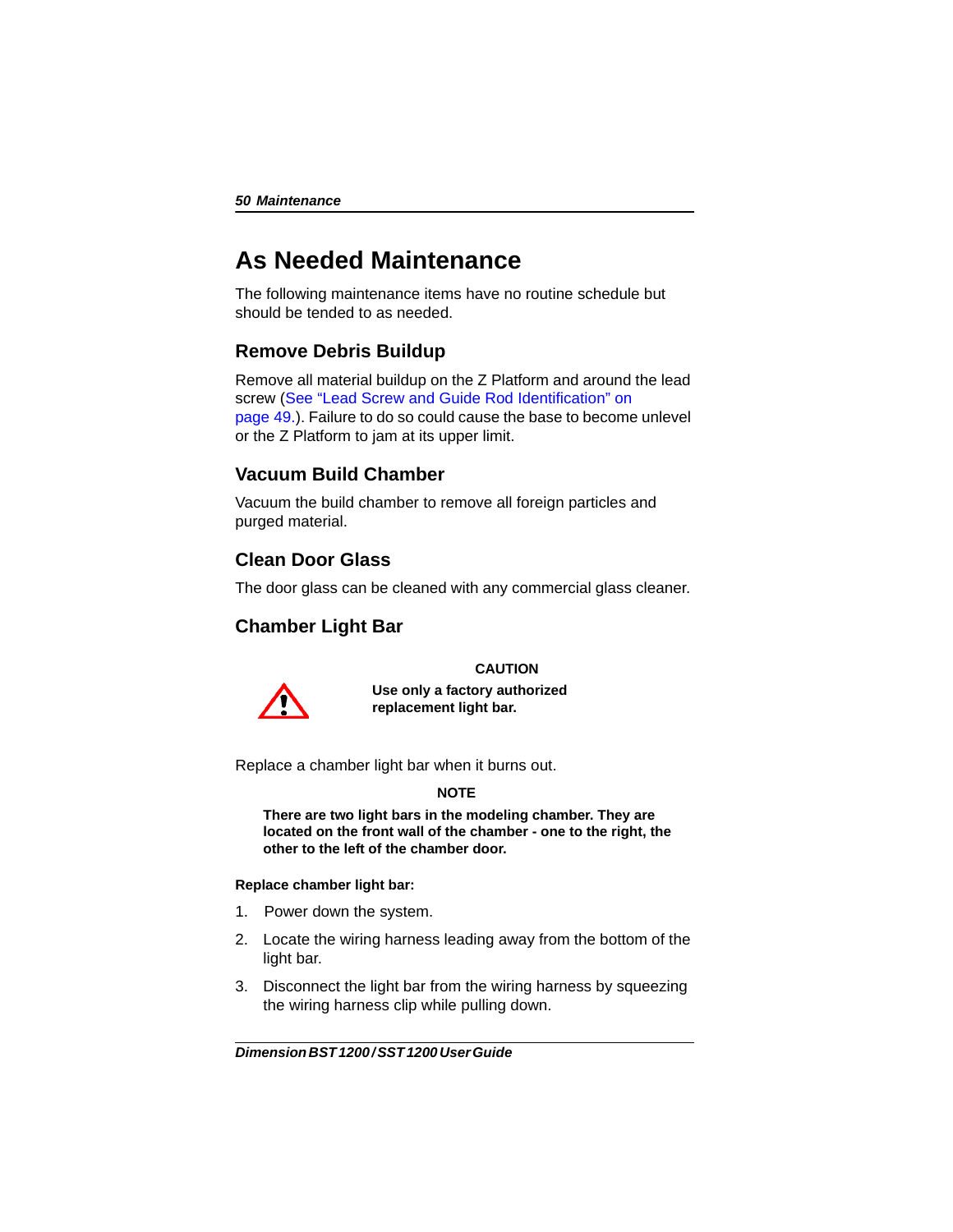- 4. Remove the light bar by removing the 3 attachment screws (top, middle, bottom) - use the 1/8 T-handle wrench supplied in the Startup Kit.
- 5. Install a replacement light bar with the 3 attachment screws do not overtighten the screws.
- 6. Re-attach the wiring harness lead.

### <span id="page-50-2"></span><span id="page-50-0"></span>**Tip Area Clean-up**

Material can build up on the metal strip behind the extrusion tips ([Figure 19](#page-50-1)). Build up can be caused by an overflowing Purge Bucket or an improperly adjusted Tip Cleaning Assembly.

- 1. Enter **Head Maintenance** (tips must be hot to clean area).
	- A. From **Idle,** press **Maintenance**.
	- B. Press **Next**. The head will come to rest in the center of the chamber and the Z Platform will change position. Choose **Head Maintenance**.

### **WARNING**



**The head area is very hot!! Use leather gloves when working in this area of printer!** 

- 2. Clean the area of all material using the needle nose pliers supplied with your Start Up Kit.
- 3. Exit **Maintenance**.



<span id="page-50-1"></span>Build Up Area

*Figure 19: Material Buildup Behind Tips*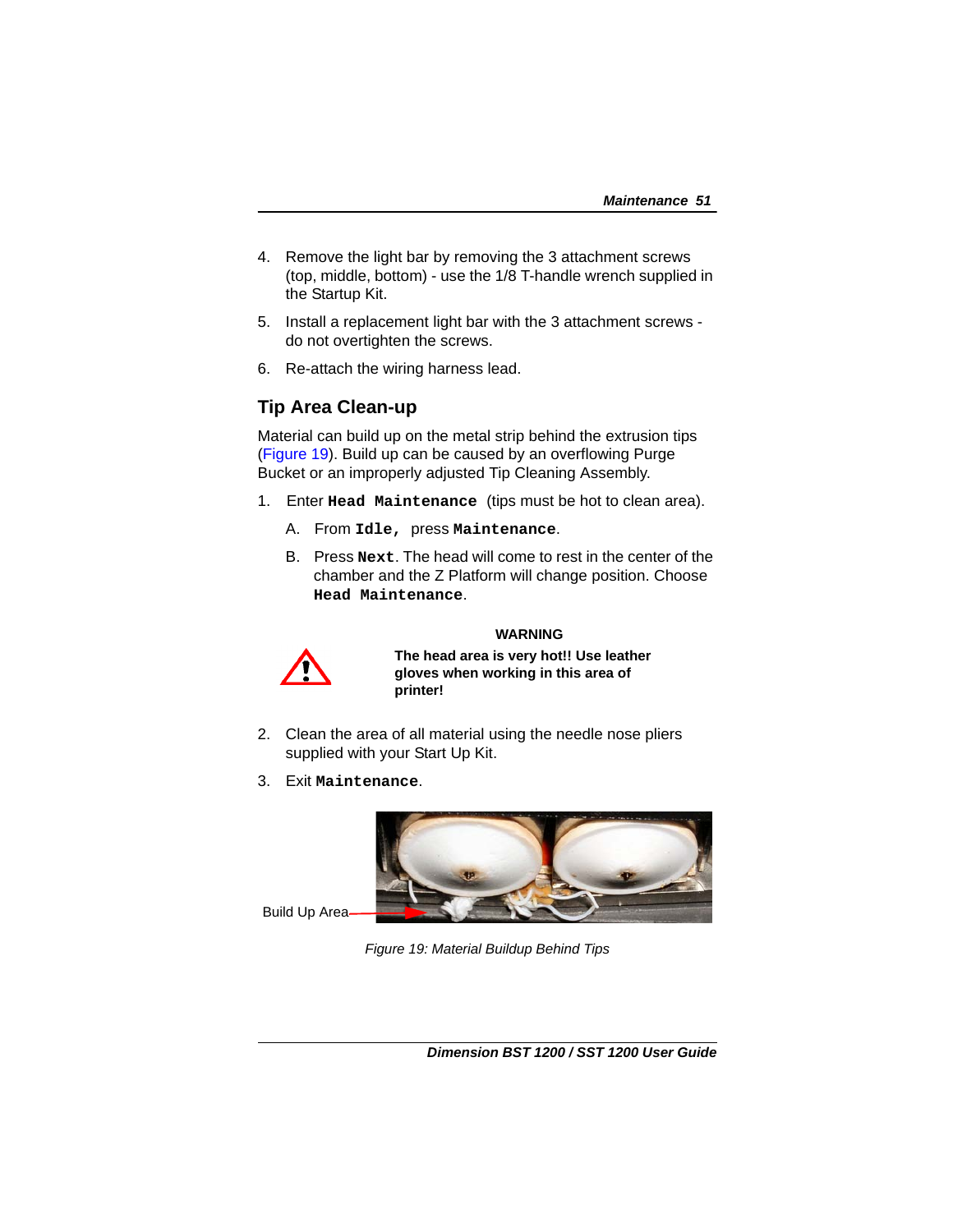### <span id="page-51-0"></span>**Tip Shroud Replacement**

Tip shrouds can become torn or damaged over time. This can have a negative impact on the surface finish and detail of models.



*Figure 20: Tip Shroud Damage*

- 1. Enter **Head Maintenance**.
	- A. From **Idle,** press **Maintenance**.
	- B. Press **Next**. The head will come to rest in the center of the chamber and the Z Platform will change position. Choose **Head Maintenance**.



### **WARNING**

**The head area is very hot!! Use leather gloves when working in this area of printer!** 

- 2. Position the blade of the putty knife supplied with Start-Up Kit between the Tip Shroud and Tip Shield [\(Figure 21\)](#page-51-1)
- 3. Pry off the Tip Shroud.

<span id="page-51-1"></span>To pry off the old shroud, insert blade of putty knife between shroud and shield.



*Figure 21: Tip Shroud Removal*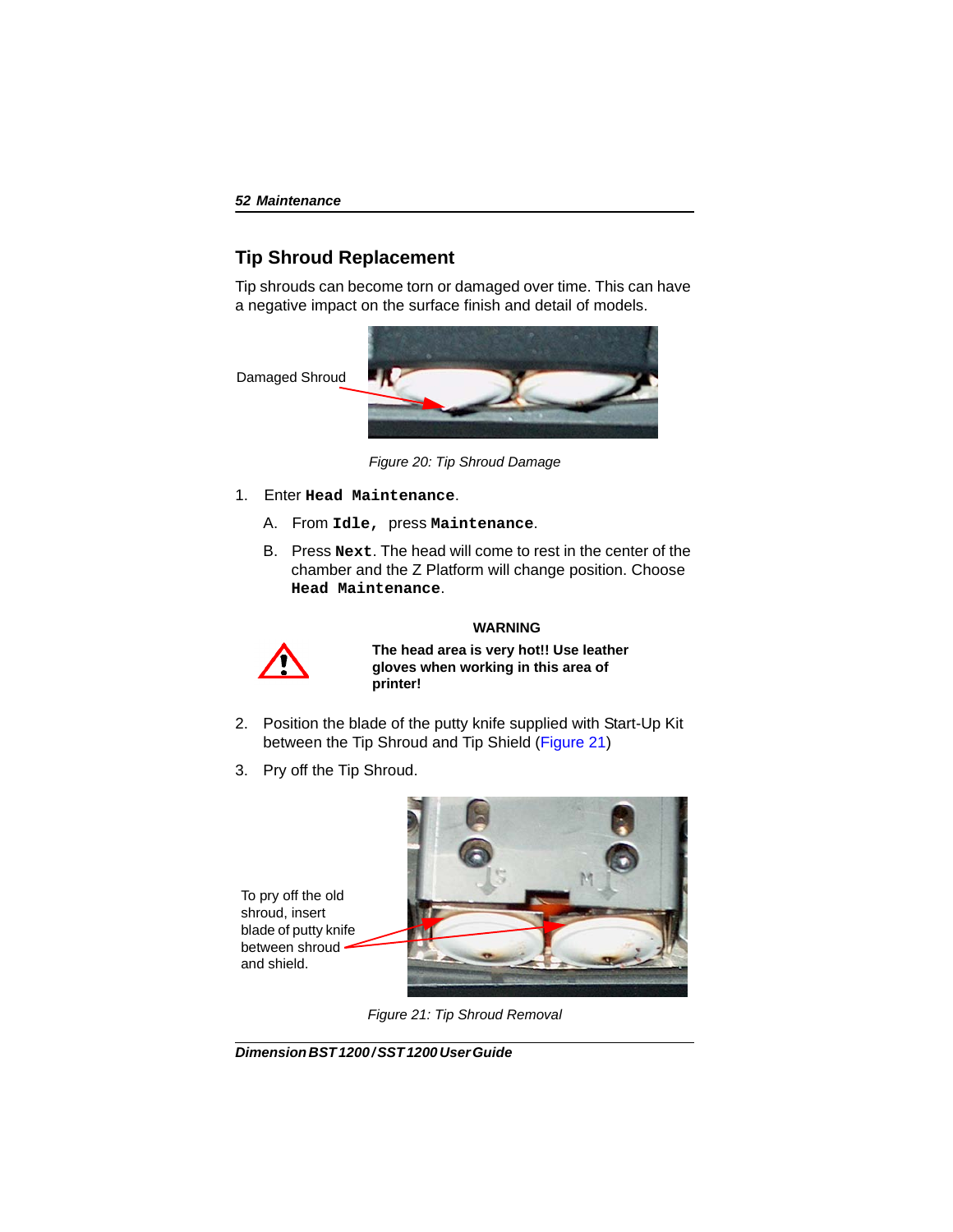- 4. Clean the tip using the wire brush supplied with the Start Up Kit to remove any debris.
- 5. Install a new Tip Shroud by pushing it, by hand, over the exposed tip. Make sure it is fully seated against the Tip Shield.
- 6. Exit **Maintenance**.

### <span id="page-52-0"></span>**Tip Replacement**

Tips will need to be replaced at approximately 2000 hours depending upon operating conditions. Tips can also be damaged by improper care while performing maintenance in the area around the tips.

### **NOTE**

**CatalystEX displays the tip time (hrs) - from the Printer Services Tab - Printer Info button (Tip time will reset to zero after replacement).**

- 1. Enter **Tip Maintenance Replace Tips**.
	- From Idle, Select **Maintenance** > then **Next** > then **Tip Maint > then Replace.**
	- The printer will display **Load Model Unloading**, followed by **Tip Maintenance - Adjusting Temperature**.
	- After the temperature has stabilized, the printer will display **Tip Maintenance - Replace Tips**. You can now open the printer door and replace the tips - or you can **Cancel** the tip replacement procedure.
- 2. Remove Plastic Head Cover
	- Remove plastic head cover by squeezing raised pads on sides of cover. (Figure 15 on page 47)
- 3. Remove Tip [\(Figure 22 on page 54](#page-53-0))
	- A. Use 7/64 T-Handle Allen wrench to loosen the tip screws three to four full turns counterclockwise - or until the top of the screws are flush with the metal cover.
	- B. Use needle nose pliers to grasp the stainless steel shield of the tip.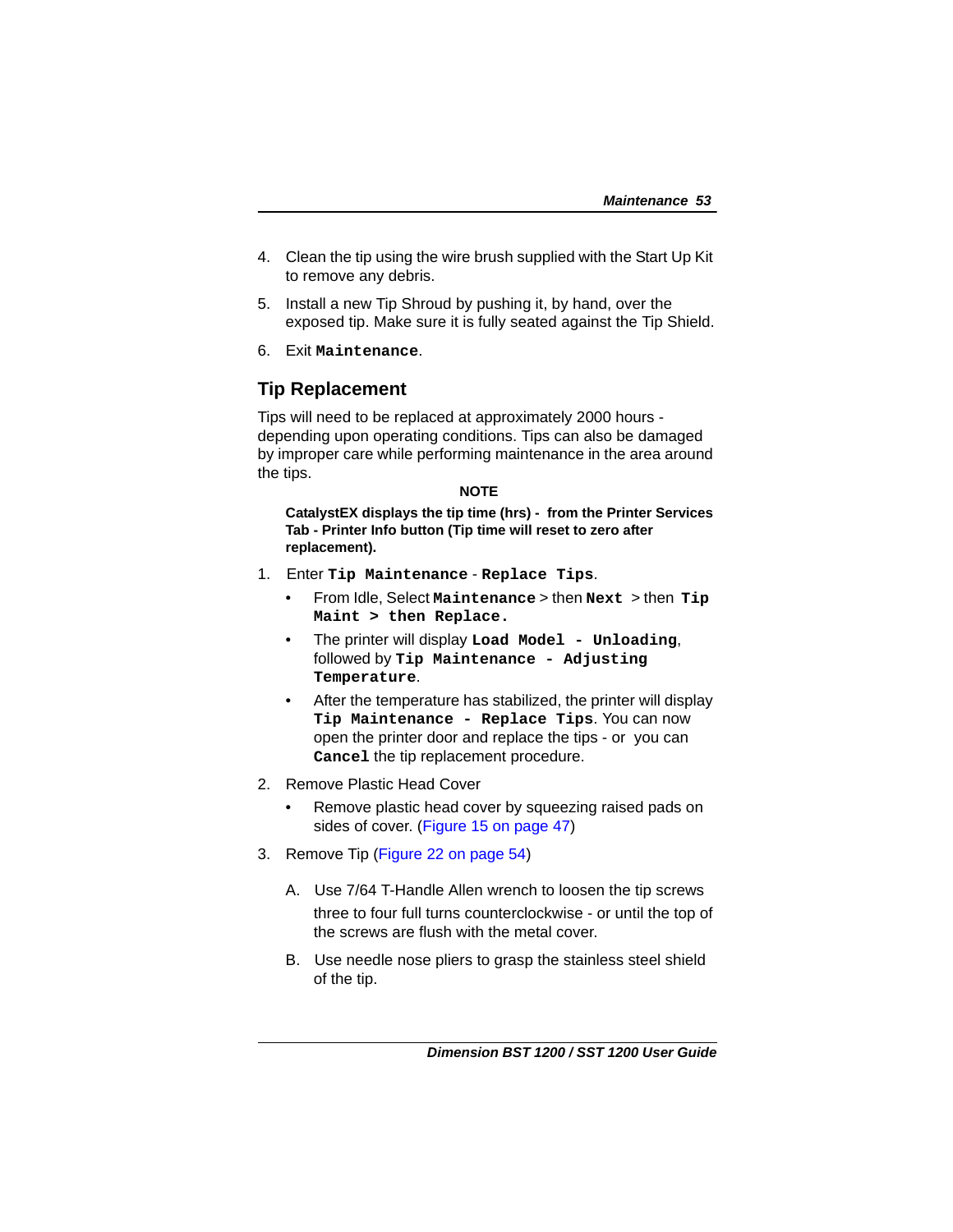C. Pull the tip shield toward you, then pull down to remove the tip. Discard the used tip.



*Figure 22: Tip Removal*

- <span id="page-53-0"></span>4. Install Tip
	- A. For a Dimension BST, the SUPPORT tip and MODEL tip are interchangeable. Both tips are the same as the MODEL tip shown in [Figure 23 on page 55.](#page-54-0) (The tips come in a Red capped container).
	- B. For a Dimension SST, you must identify the correct replacement tip. The SST uses two tip types. You must make sure a SUPPORT tip is used on the LEFT side of the head assembly. A MODEL tip must be used on the RIGHT side of the head assembly (See [Figure 23 on page](#page-54-0)  [55](#page-54-0)). The Model tip comes in a Red capped container. The Support tip comes in a Black capped container.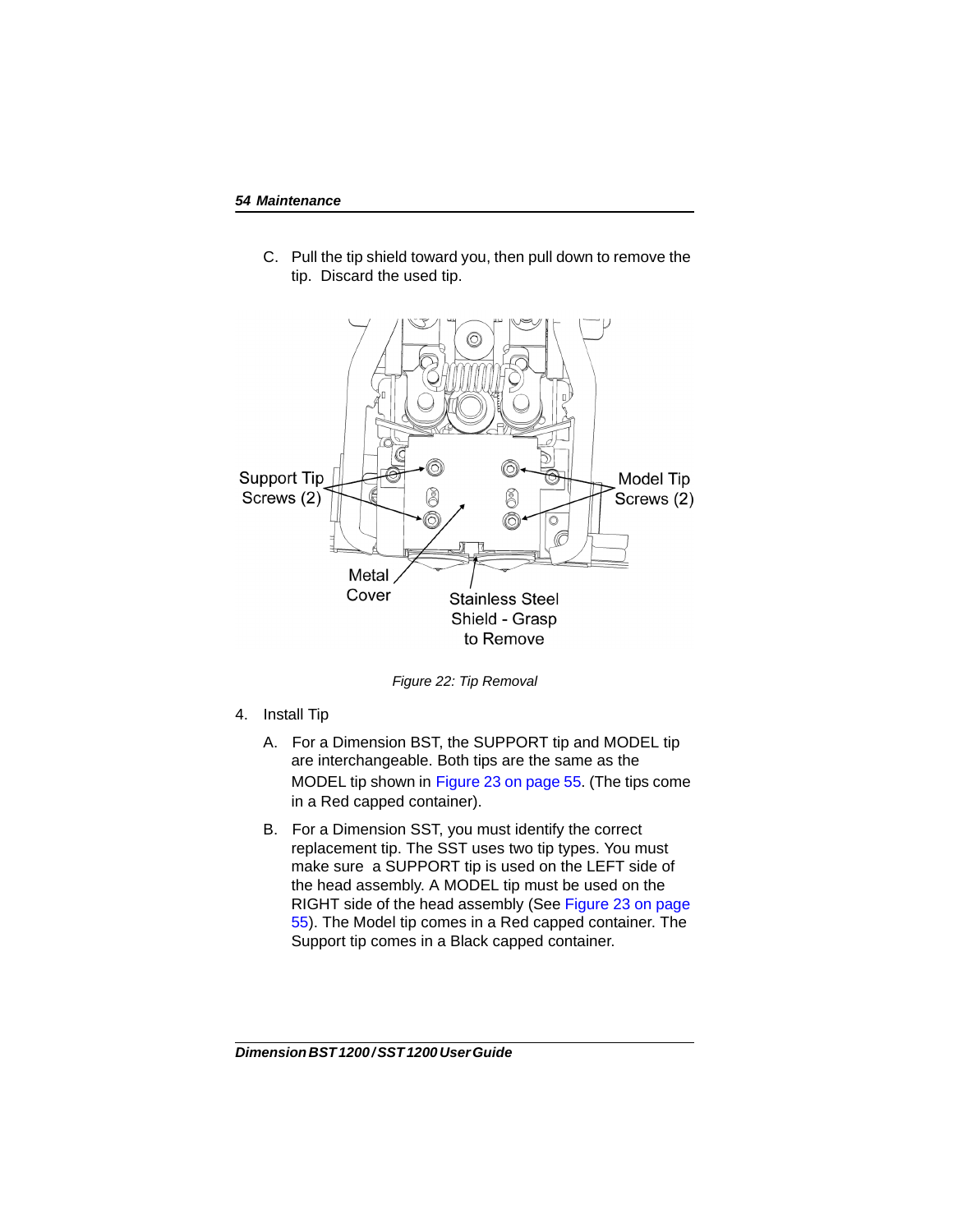#### **CAUTION**



*Figure 23: Identifying Tips*

- <span id="page-54-0"></span>C. With gloved hand, insert the new tip into the heater block.
- D. Use needle nose pliers to grasp the stainless steel shield of the tip.
- E. Pull the tip shield toward you, then lift up to install the tip.
- F. Push the tip toward the back of the printer once it is all the way up against the heater block.
- G. Verify the tip is fully inserted into the heater block and that the stainless steel shield is aligned (See [Figure 24 on page](#page-55-0)  [56\)](#page-55-0).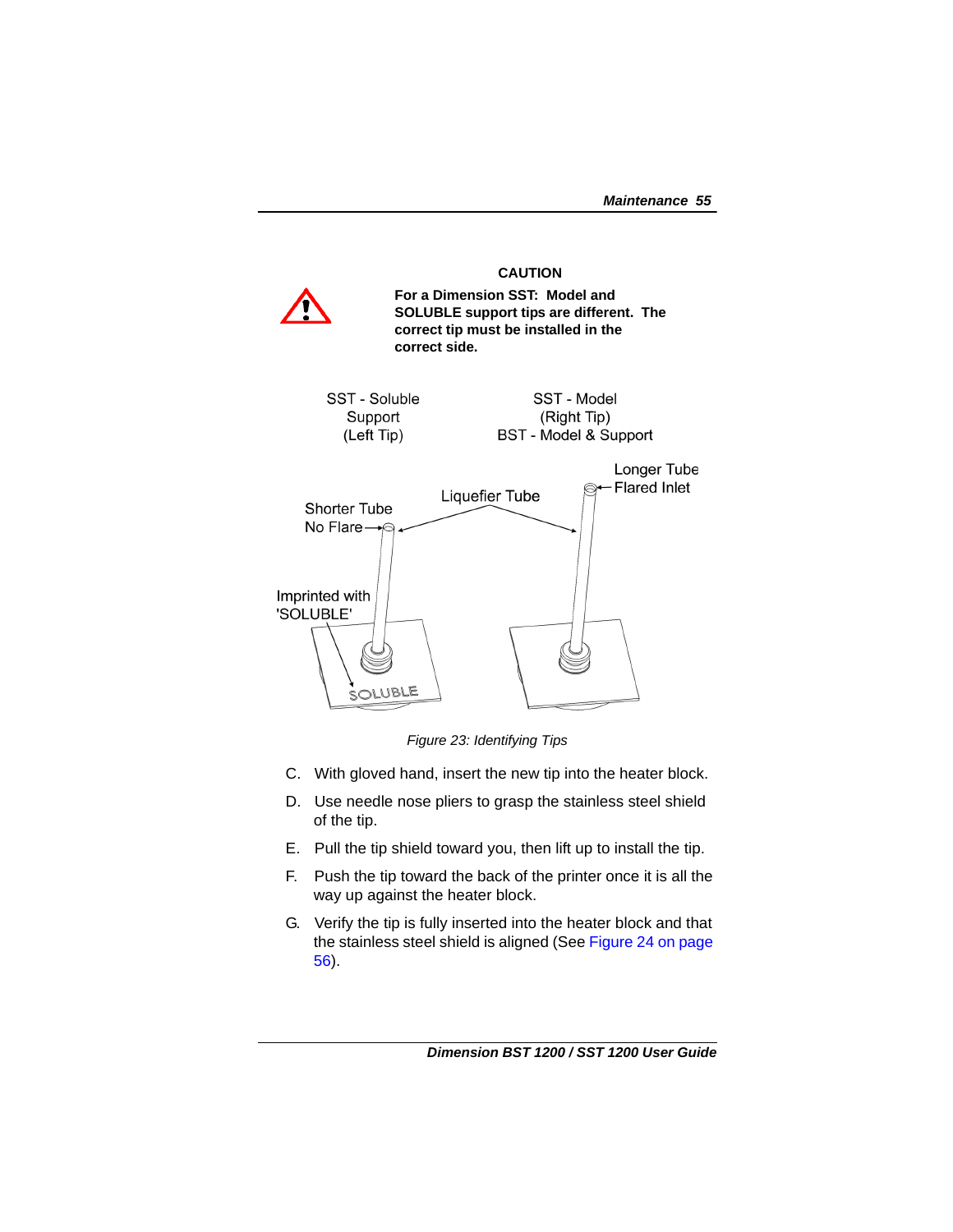H. Use 7/64 T-Handle Allen wrench to firmly tighten the heater block clamp screws.

### **NOTE**

**Make sure Tip remains all the way up against the heater block as you tighten the screws.** 



*Figure 24: Installation Examples*

- <span id="page-55-0"></span>5. Repeat steps 3 & 4 for second tip if necessary.
- 6. Replace Plastic Head Cover and close the printer door.
- 7. The printer will display **Tip Maintenance Tips Replaced?** - select **Yes** to begin material load.
	- A. The printer will display **Load Model Replace Both Cartridges** (flashing).
		- If you want to replace a material cartridge, do so now (See ["Unloading Material"](#page-34-2), paragraphs [2](#page-35-0) and [3 on](#page-35-1)  [page 36](#page-35-1) and ["Loading Material" on page 32\)](#page-31-1).
		- If you do NOT want to change a material cartridge, you must unlatch and latch the cartridges to continue (Press the cartridge forward to unlatch, then press it forward again to latch).

### **NOTE**

**Because the material 'unloaded' during the tip replacement, the printer is in a material replacement mode. You must unlatch/latch the cartridges to continue.**

**If there is a delay in the unlatch/latch process, the printer will display Both Cartridges Not Replaced Or Invalid. Select Retry, then unlatch/ latch the cartridges.**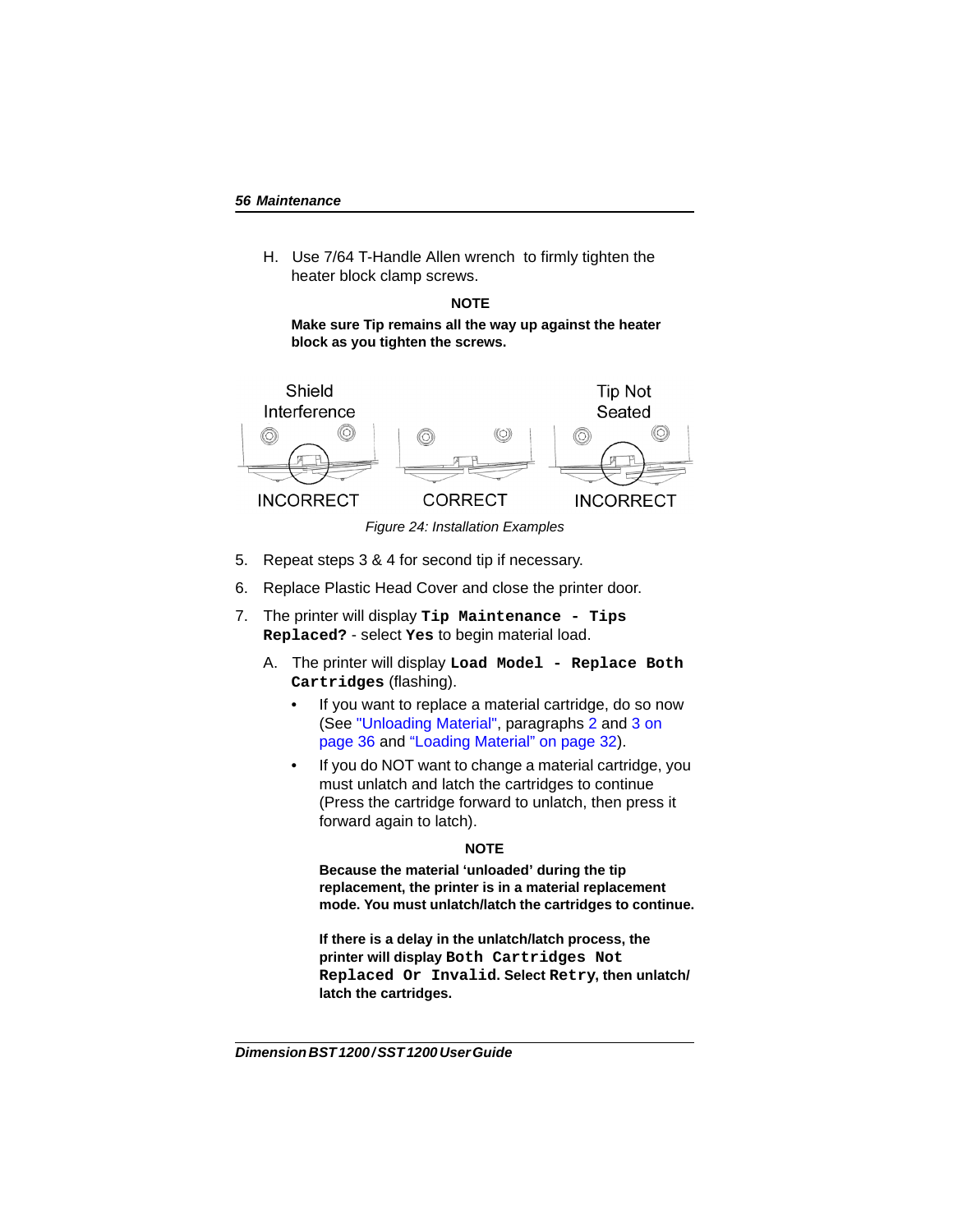- B. The printer will now begin to load material. See ["Loading](#page-31-1)  [Material",](#page-31-1) paragraphs [9](#page-33-0) and [10 on page 35](#page-34-3) for procedure
- C. After Material Loading is complete the printer will display **Tip Calibration - Install Modeling Base And Build Calibration Part**.

#### **CAUTION**



**Make sure a NEW, UNUSED modeling base is installed before starting calibration. Calibration results will be incorrect if a NEW, UNUSED modeling base is not used.**

D. Select **Start Part** (flashing).

### **Tip Calibration**

Tip Replacement requires that a Tip Calibration must be performed. When you select **Start Part** the printer will run two calibration parts.

The printer will automatically build a Z Calibration part, measure the part and calibrate the Z Axis for tip depth and tip level (approximately 5 minutes).

The printer will then automatically build an XY Calibration part (approximately 10 minutes). You must inspect the XY Calibration part and calibrate the X and Y axes for tip offset:

- 1. When the XY Calibration part is complete the printer will display **Remove Part and Select XY Adjustment - X:0, Y:0**
- 2. Remove the XY tip calibration part from the Dimension printer.
- 3. Inspect the part and calibrate the X and Y axes (See Figure 25 on page 58).
	- A. Use the magnifier from the Startup Kit to view the support road (shown in red).
	- B. Identify the location on the  $+X$  or  $-X$  side of the part where the support road is best centered within the model boundaries (shown in blue).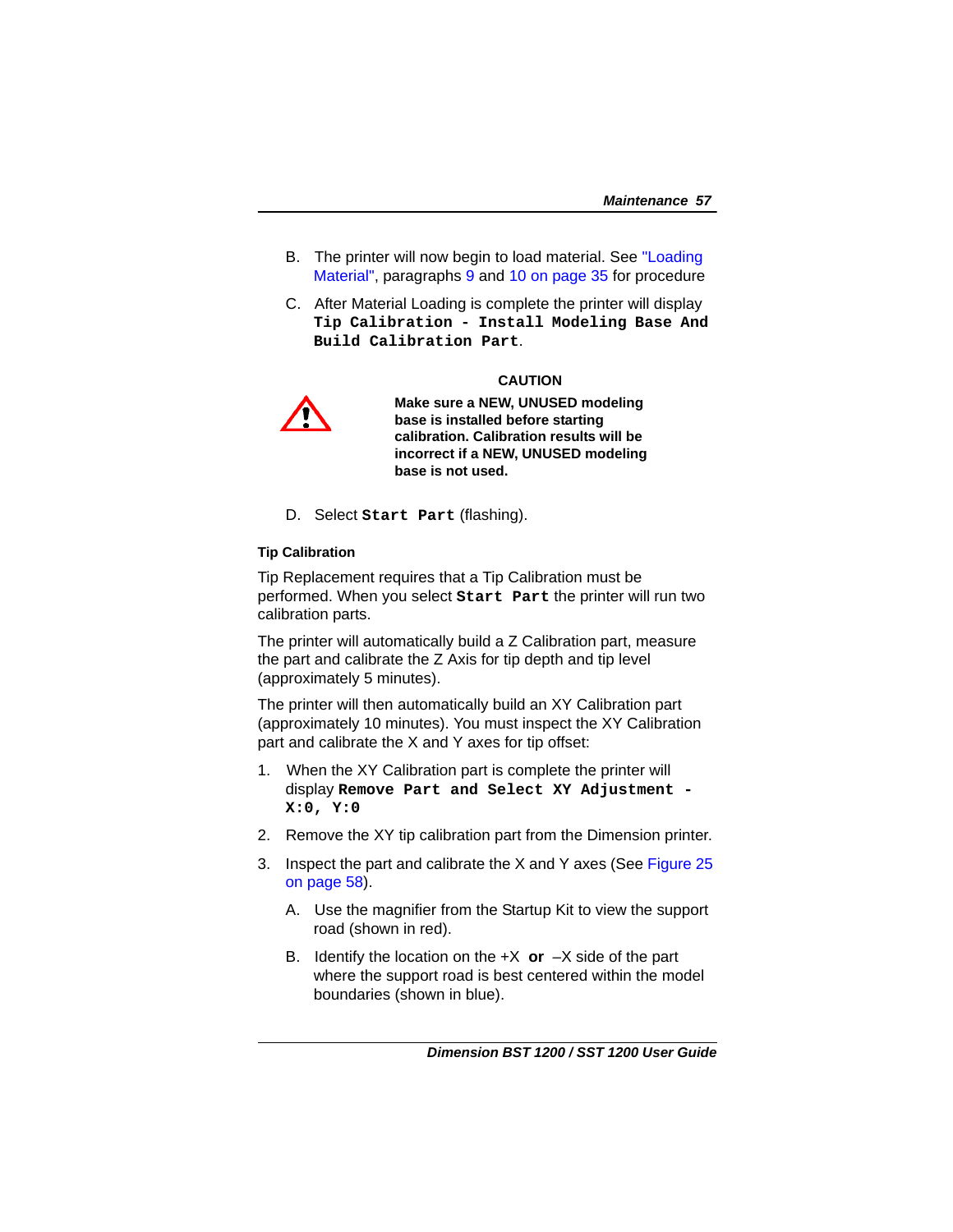- C. Read the number closest to this location. This is the required X Tip Offset adjustment, in mils. If the number is on the -X side, a negative offset is required.
- D. Select **Increment** or **Decrement** to input the X offset adjustment - the value will change in the upper display window (by default, the printer will be ready to accept the X value).
- E. When you are satisfied with your X offset value, **Select Y** and repeat the procedure to identify and input the required Y Tip Offset adjustment.
- 4. Select **Done** after you have input the X and Y offsets. The printer will return to **Maintenance**.



*Figure 25: Example XY Tip Offset Part. This example requires an adjustment of*  $X = +2$  *mils,*  $Y = -4$  *mils*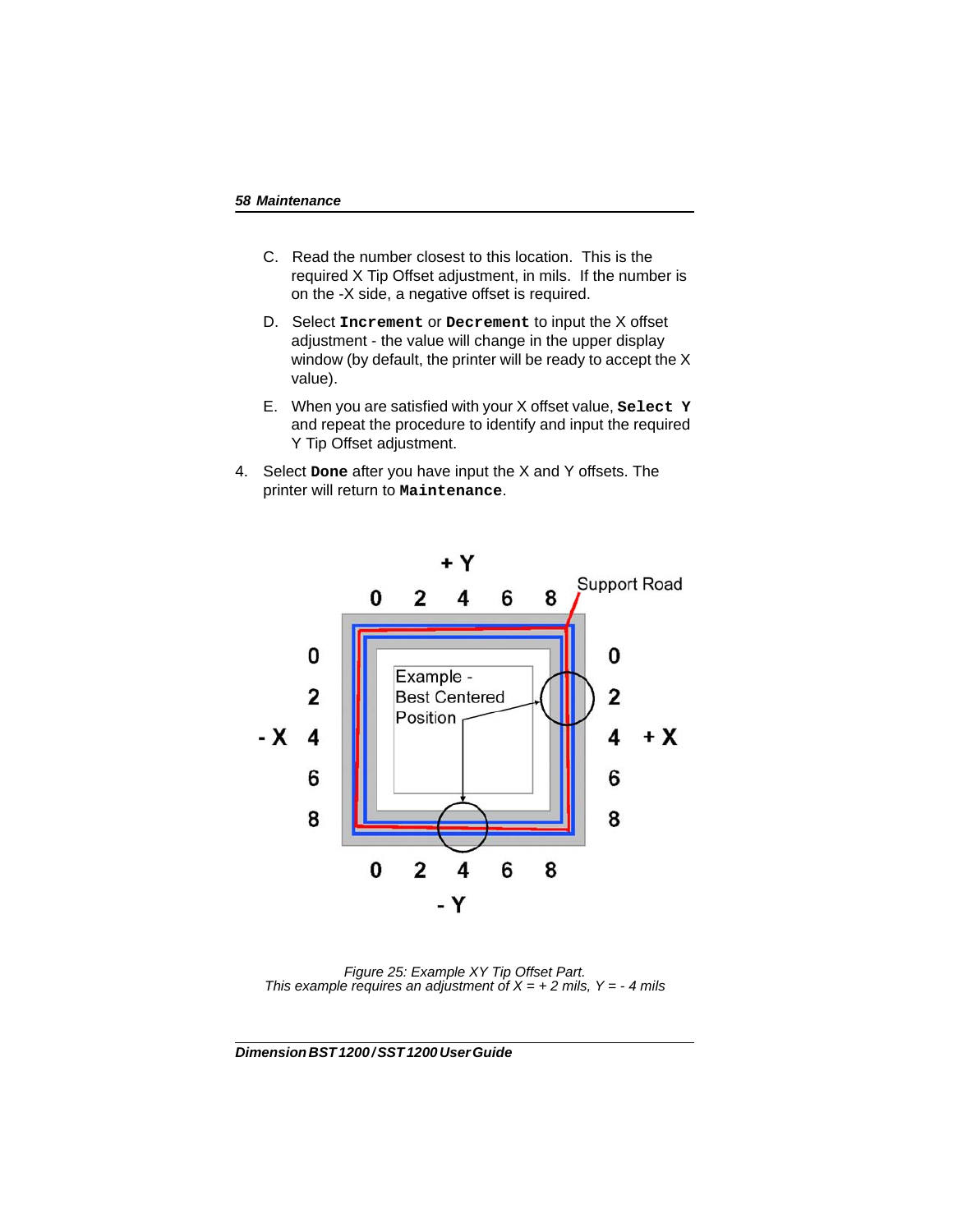# **Troubleshooting**

## <span id="page-58-1"></span><span id="page-58-0"></span>**Troubleshooting Checklist**

| Problem or error message                          | Solution                                                                                                                                       |
|---------------------------------------------------|------------------------------------------------------------------------------------------------------------------------------------------------|
| No power                                          | Verify power cord is securely plugged in.                                                                                                      |
|                                                   | Verify that the circuit breaker (at rear of system)<br>and the power switch (on front panel of system)<br>are both in the ON position.         |
|                                                   | Verify AC power is present at wall outlet.                                                                                                     |
| System fails to reach operating<br>temperatures   | Verify the system is not connected to an<br>extension cord or power strip.                                                                     |
| Material not extruding                            | Filament may be jammed in extrusion head (see<br>"Loss of Extrusion" on page 61).                                                              |
| Purge material accumulating on<br>part.           | Material may have accumulated behind tips. (See<br>See "Tip Area Clean-up" on<br>page 51.                                                      |
|                                                   | Make sure that the flicker and brush are set to the<br>proper height. (See "Tip Cleaning<br>Assembly (Brush/Flicker Assembly)"<br>on page 47.) |
|                                                   | Check condition of Flicker and Brush. Replace if<br>worn. (See "Tip Cleaning Assembly<br>(Brush/Flicker Assembly)" on<br>page 47.)             |
| No text displayed on Display<br>Panel             | Cycle power (see "Cycling Power" on<br>page 31).                                                                                               |
| Cannot communicate with system<br>through network | Make sure network cables are connected - at the<br>printer, at the PC, and where cables connect to<br>network boxes.                           |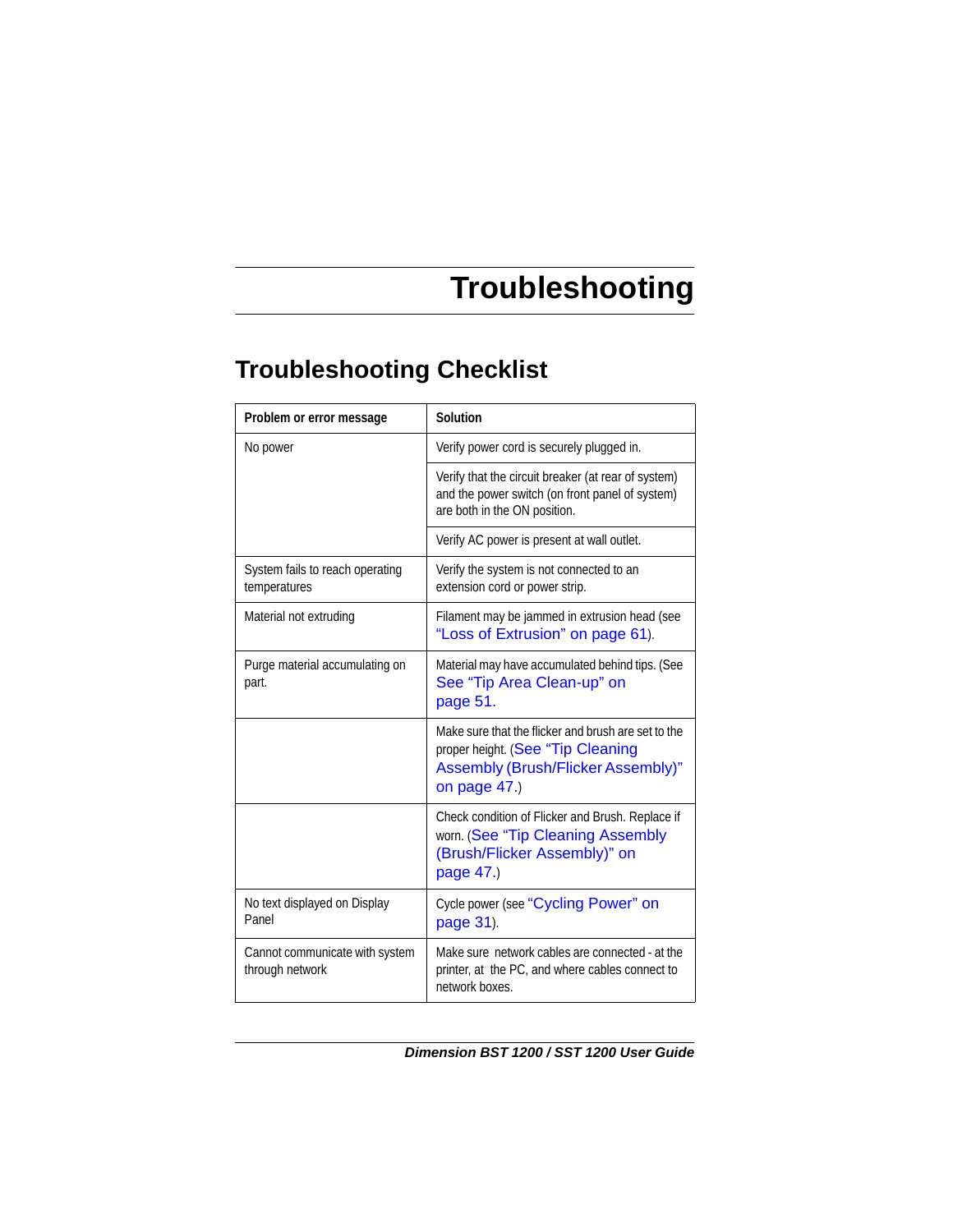| Problem or error message                                     | Solution                                                                                                                                                                                                                                                     |
|--------------------------------------------------------------|--------------------------------------------------------------------------------------------------------------------------------------------------------------------------------------------------------------------------------------------------------------|
|                                                              | Re-configure settings per (see "Networking<br>Your Printer" on page 23).                                                                                                                                                                                     |
|                                                              | If using a Static network address, verify that the<br>IP address entered in CatalystEX has the same<br>value as the address entered for the printer.                                                                                                         |
|                                                              | Your system configuration may have changed.<br>Contact your Network Administator.                                                                                                                                                                            |
| Error Code displayed on Display<br>Panel                     | Call your local reseller for customer service. For<br>more information, refer to "Fault<br>Determination Codes" on page 61.                                                                                                                                  |
| Display Panel displays<br><b>Build Error</b>                 | Partial or bad part file sent to system. Check STL<br>file validity in CAD software; reprocess STL in<br>Catalyst and redownload to system.                                                                                                                  |
| Display Panel displays                                       | Verify a modeling base is inserted.                                                                                                                                                                                                                          |
| Can't Find Home<br>Check Modeling<br>Base                    | Modeling base may be used or defective -<br>replace.                                                                                                                                                                                                         |
| Display Panel displays<br>Communication lost<br>at HR:MN UCT | The system stopped reporting its status at the<br>Universal Coordinated Time (UCT) shown. Wait<br>for the system to complete building the part. The<br>system will automatically restart and display Build<br>Complete. It is then safe to remove the model. |
| Display Panel displays<br>Could Not Read<br>Cartridge        | Remove cartridge and cycle power (see<br>"Cycling Power" on page 31); reload<br>cartridge.                                                                                                                                                                   |
|                                                              | Try a different cartridge.                                                                                                                                                                                                                                   |
| Display Panel displays                                       | Retry with same cartridge.                                                                                                                                                                                                                                   |
| Load Failed                                                  | Try a different cartridge.                                                                                                                                                                                                                                   |
|                                                              | Filament may be jammed in extrusion head (see<br>"Loss of Extrusion" on page 61).                                                                                                                                                                            |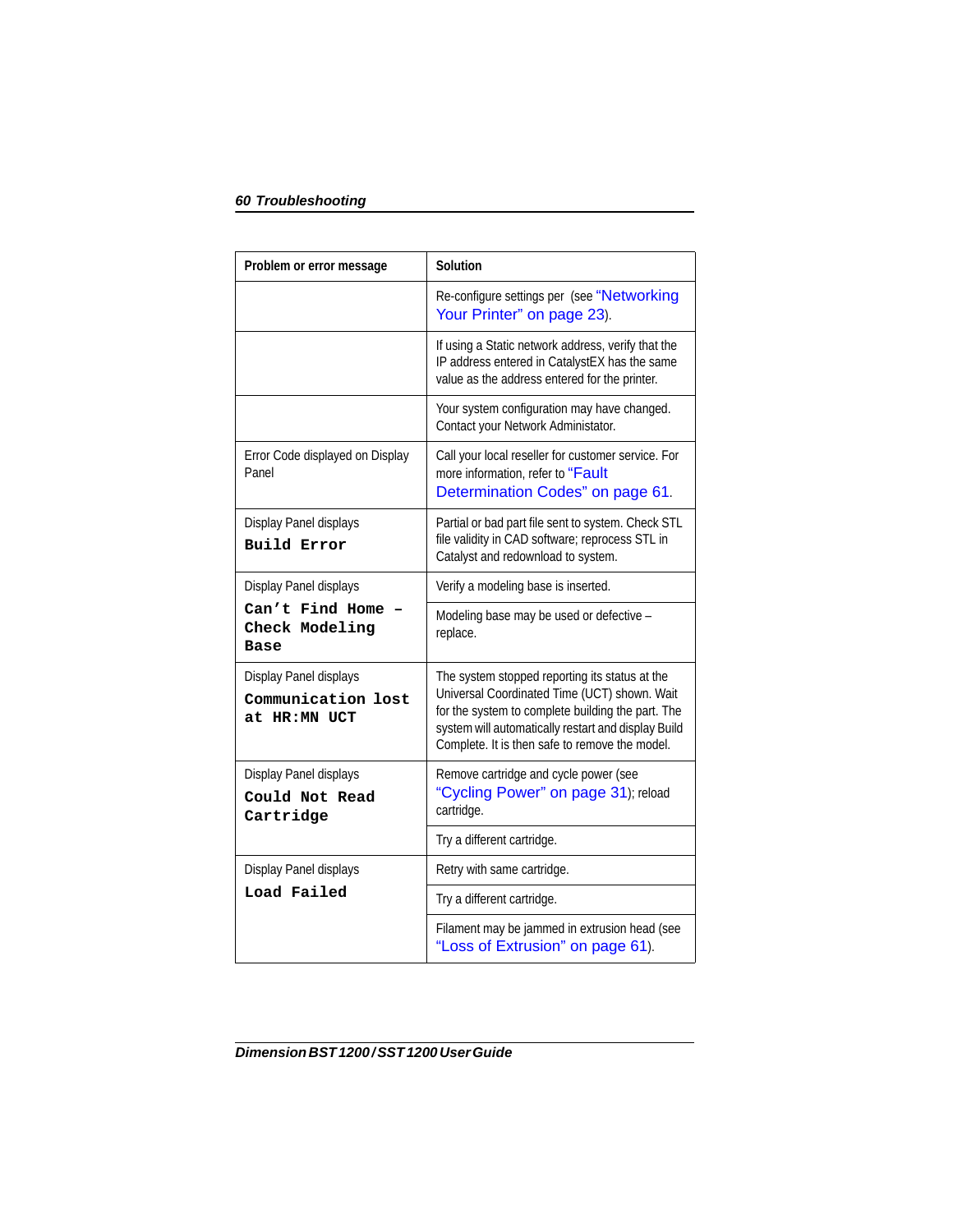## <span id="page-60-0"></span>**Fault Determination Codes**

If a fault occurs, which would prevent Dimension from executing an operator request, the system will begin to shut down and cool. The panel will display one or two error codes. An error-code list (with the filename "error.txt") can be found on the CD-ROM for the controller software. (Because this list may change with each new software version, make sure to use your most recent version of the controller software on CD-ROM).

After the printer has finished cooling, the only option displayed is **Continue**. Press **Continue** and the printer reboots and tries to return to normal operation. If pressing **Continue** does not recover the printer, the printer should be power cycled (see ["Cycling Power"](#page-30-3)  [on page 31](#page-30-3)); wait 60 seconds before switching power on again. In most cases you will be able to continue operation. However, if the printer continues to shut down and display the same error, call your service representative.

## <span id="page-60-1"></span>**Loss of Extrusion**

### <span id="page-60-2"></span>**Diagnosing Loss of Extrusion**

Occasionally, the printer's head may experience loss of extrusion. This will be evident by observing one of the following:

- Seeing the head moving with no material coming out of either liquefier tip
- The height of the model and support materials are not equal
- Sagging structures due to lack of support materials

### **WARNING**



**The head area is very hot!! Use gloves when working in this area of printer!** 

### **Diagnose loss of extrusion:**

1. Press **Cancel** and remove any parts from the printer.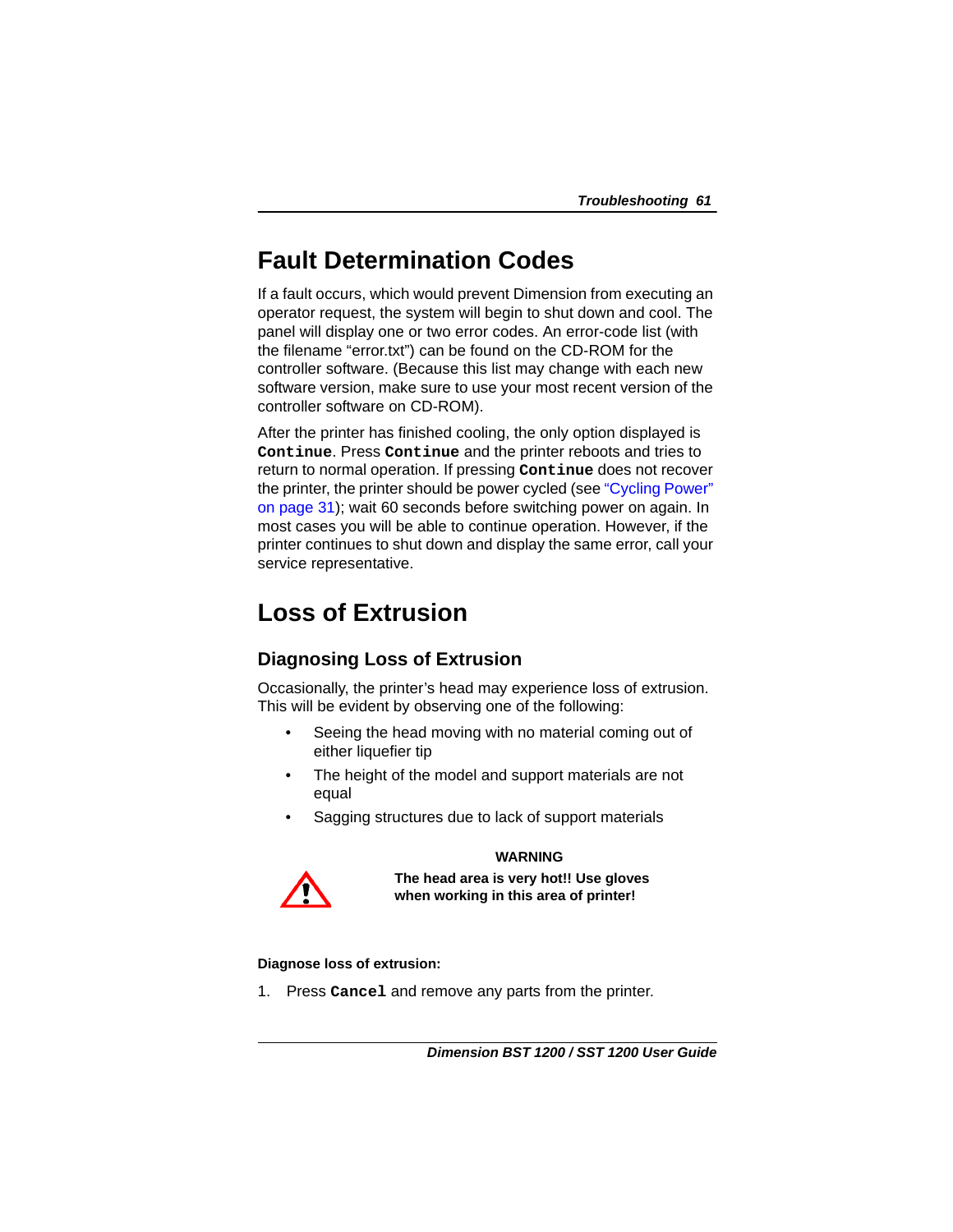- 2. Insert a new modeling base.
- 3. From **Idle**, enter **Head Maintenance**
	- A. Using the keypad, press **Maintenance**.
	- B. Press **Next**. The head will come to rest in the center of the chamber and the Z Platform will change position. Choose **Head Maintenance**.
- 4. The display will read: **Model Drive Motor Stopped**
- 5. Determine if there is a model material extrusion problem by pressing **Forward** (command will be available after Head reaches operating temperature). Watch the model tip (right tip) for several seconds, looking for extrusion (material purge).

#### **NOTE**

**If it was previously at a cool temperature, the tip may not immediately extrude material. After the tip reaches operating temperature you may need to wait up to 30 seconds before extrusion will begin.**

- 6. Press **Stop** to stop the extrusion.
- 7. If material steadily flowed from the model tip, the model tip is not experiencing loss of extrusion.
- 8. Test the support material tip by choosing: **Select Drive**  the display will read:

### 9. **Support Drive Motor Stopped**

- 10. Determine if there is a support material extrusion problem by pressing **Forward**. Watch the support tip (left tip) for several seconds, looking for extrusion (material purge).
- 11. Press **Stop** to stop the extrusion.
- 12. If material steadily flowed from the support tip, the support tip is not experiencing loss of extrusion.
- 13. Return the printer to the Maintenance state Push **Done,** then answer **Yes** when the printer displays **Is Material Loaded?**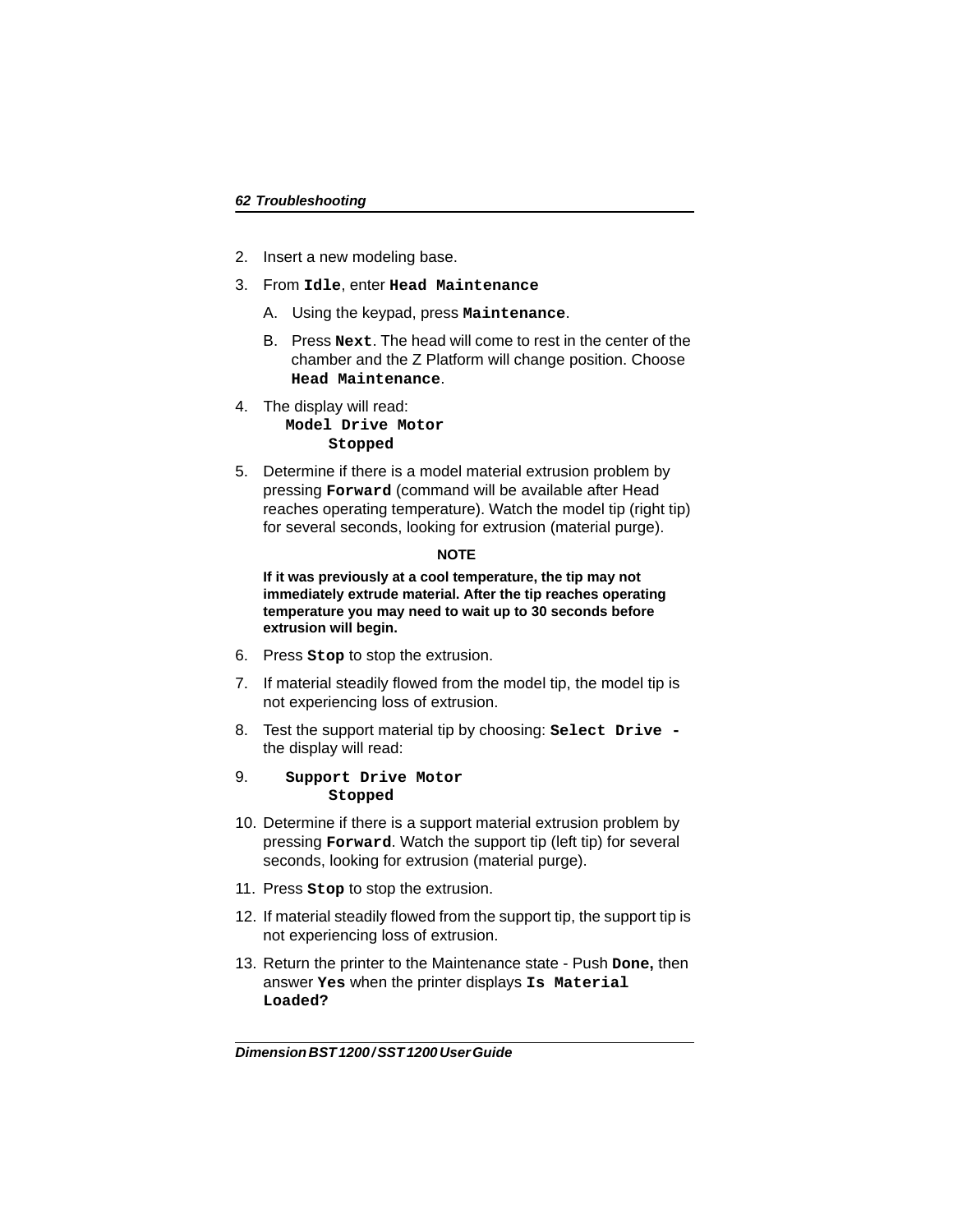14. If material did not extrude from both tips follow the procedure in the following section, ["Recovering From Loss of Extrusion"](#page-62-0).

### <span id="page-62-0"></span>**Recovering From Loss of Extrusion**

### **NOTE**

**It is recommended that you read and understand this entire procedure before performing any of the work.**

- 1. Enter **Head Maintenance** mode.
	- From **Idle**, press **Maintenance >** then **Next** > then **Head Maintenance**.

### **WARNING**



**The head area is very hot!! Use leather gloves when working in this area of printer!** 

- 2. Remove plastic head cover.
	- Remove plastic head cover by squeezing raised pads on sides of cover. ([Figure 15 on page 47](#page-46-2))
- 3. Place the tip toggle bar in neutral position (bar will extend equally from both sides of head - [Figure 26\)](#page-62-1). This can be done manually - push on the extended bar end.



Toggle Bar extends equally from both sides of head.

<span id="page-62-1"></span>*Figure 26: Tip Toggle Bar in Neutral Position*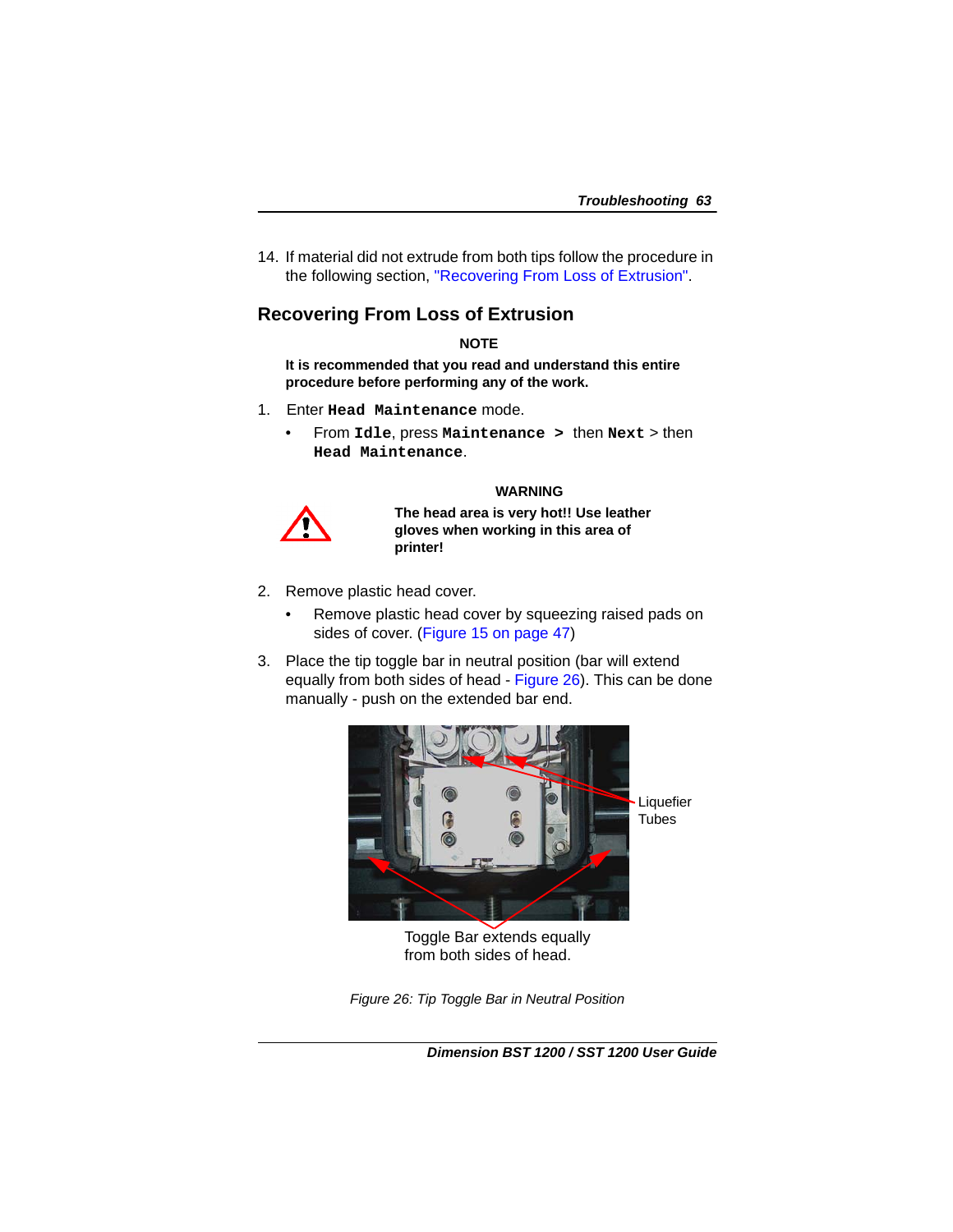

**CAUTION**

**The end of the extrusion tip where the material enters is called the Liquefier Tube. Liquefier Tubes are fragile. Use care when working in this area so as to avoid damage to the tubes.**

4. Remove excess material found around the head area.

### **NOTE**

**Filament feed to the tip can sometimes jam causing a buildup of material under the head cover.**

- A. Clean out as much of the material as possible using needle nose pliers, a probe, or equivalent tool.
- B. To facilitate access to areas that may need to be cleaned, move the material idler wheels out of the way (there is one idler wheel for support material and one for model material - Figure 27 illustrates the model side):



*Figure 27: Create Access Space for Cleaning - Model Tip Side Repeat for Support Tip Side*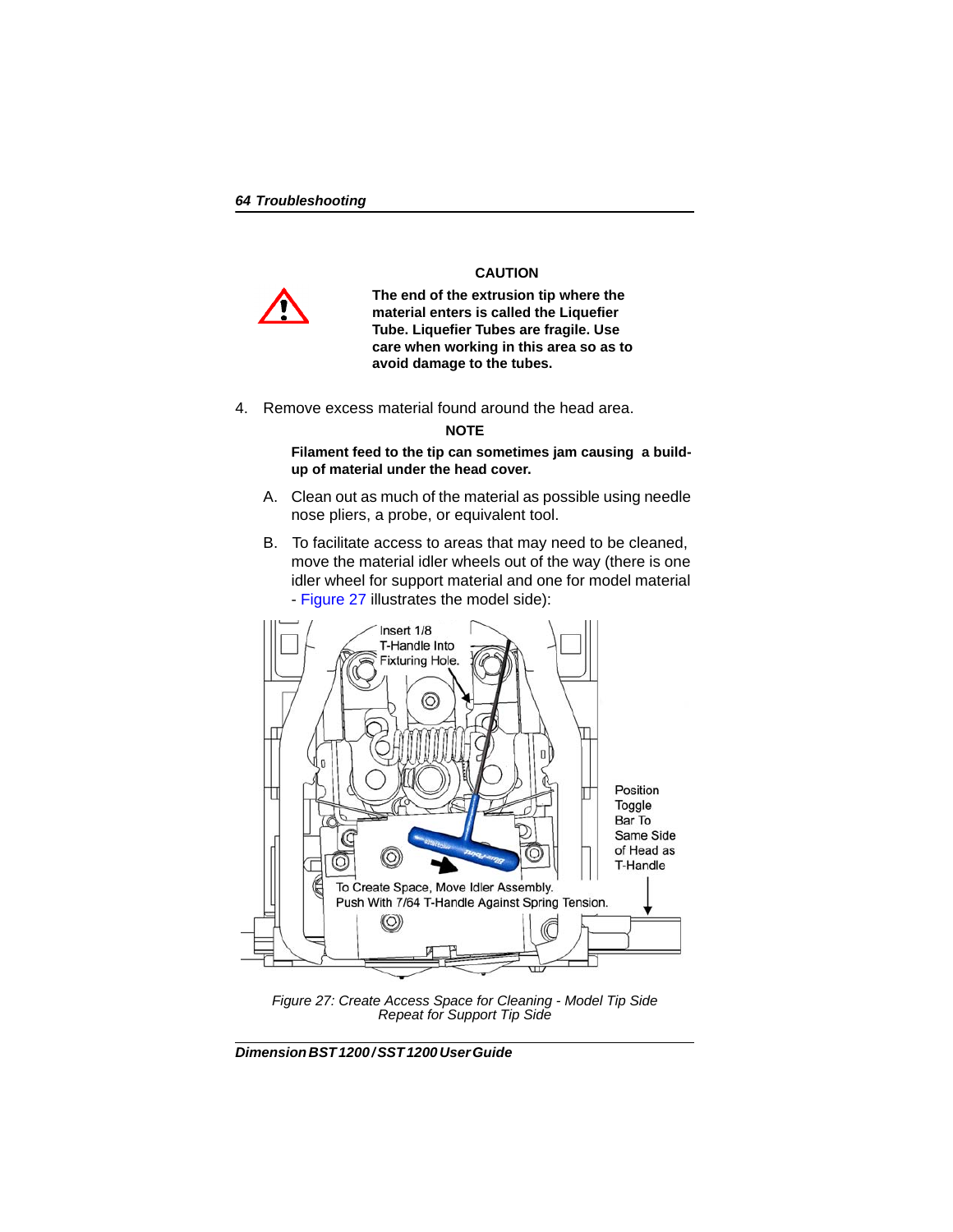### **NOTE**

**Move only one idler wheel assembly at a time. Finish cleaning around the moved wheel and restore it to its normal position before moving the other idler wheel. Having both wheels out of position simultaneously could stretch the spring.**

i. Using a 7/64 T-handled hex driver (from Start-Up Kit) to leverage against the lower idler wheel shaft, push the idler assembly away from the filament drive gear by pushing against the spring tension.

### **NOTE**

**When moving the idler wheel assembly, you can obtain maximum clearance for cleaning if you also move the Tip Toggle Bar so that it is extended to the same side of the head assembly as the one on which you are working. It is not necessary to keep Toggle Bar in a neutral position.**

- ii. Insert 1/8 T-handled hex driver (from Start-Up Kit) into the fixturing hole.
- iii. Ease pressure on the 7/64 T-handle driver to carefully return the leveraged idler wheel back toward its original position - until the idler assembly is resting against the 1/8 T-handled hex driver.
- iv. Remove the 7/64 T-handled driver used to leverage the idler assembly.
- v. Clean the area that is now accessible. Remove the 1/8 T-handle hex driver when complete.



### **CAUTION**

**Liquefier Tubes are fragile. When removing excess material from the top of the liquefier be careful not to damage the tube.** 

- 5. Remove excess material from the top of the liquefier.
	- Use needle nose pliers to carefully grip and remove excess material from the top of the liquefier.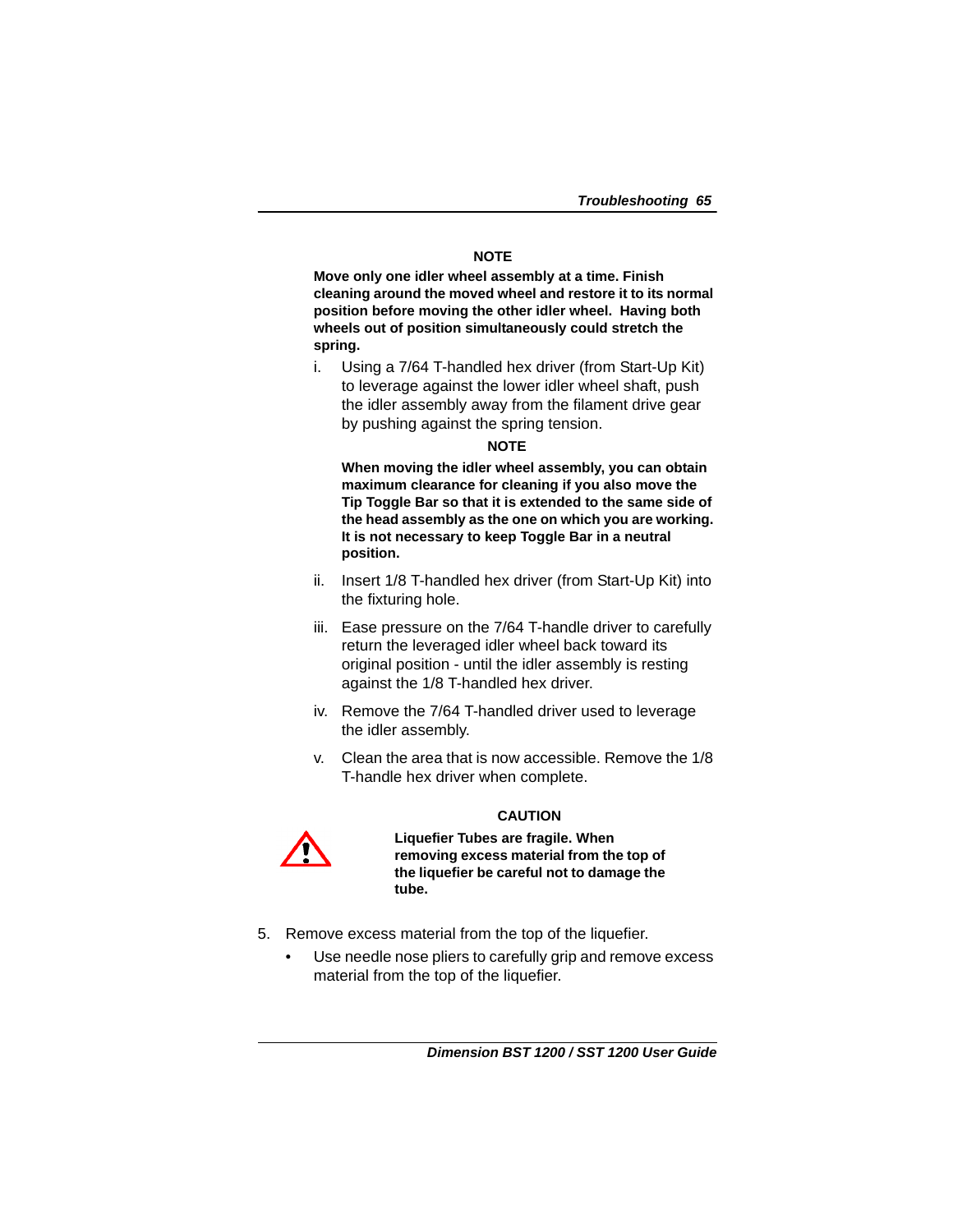- 6. Snip the filament line from the cartridge close to the drive wheel.
- 7. Make sure that all loose filament is removed from the affected liquefier inlet area.
- 8. Check for loose material in the other liquefier inlet area. Clean the area as necessary.
- 9. Install plastic head cover.
- 10. Exit **Maintenance** press **Next** > then **Done**.
- 11. Unload the material. Make sure that the cartridges are entirely removed so that all of the filament loaded into the printer can be withdrawn. (See ["Unloading Material" on page 35](#page-34-2).

### **NOTE**

**It is recommended that an unload be performed for each material.**

12. Load material (See ["Loading Material" on page 32](#page-31-1)